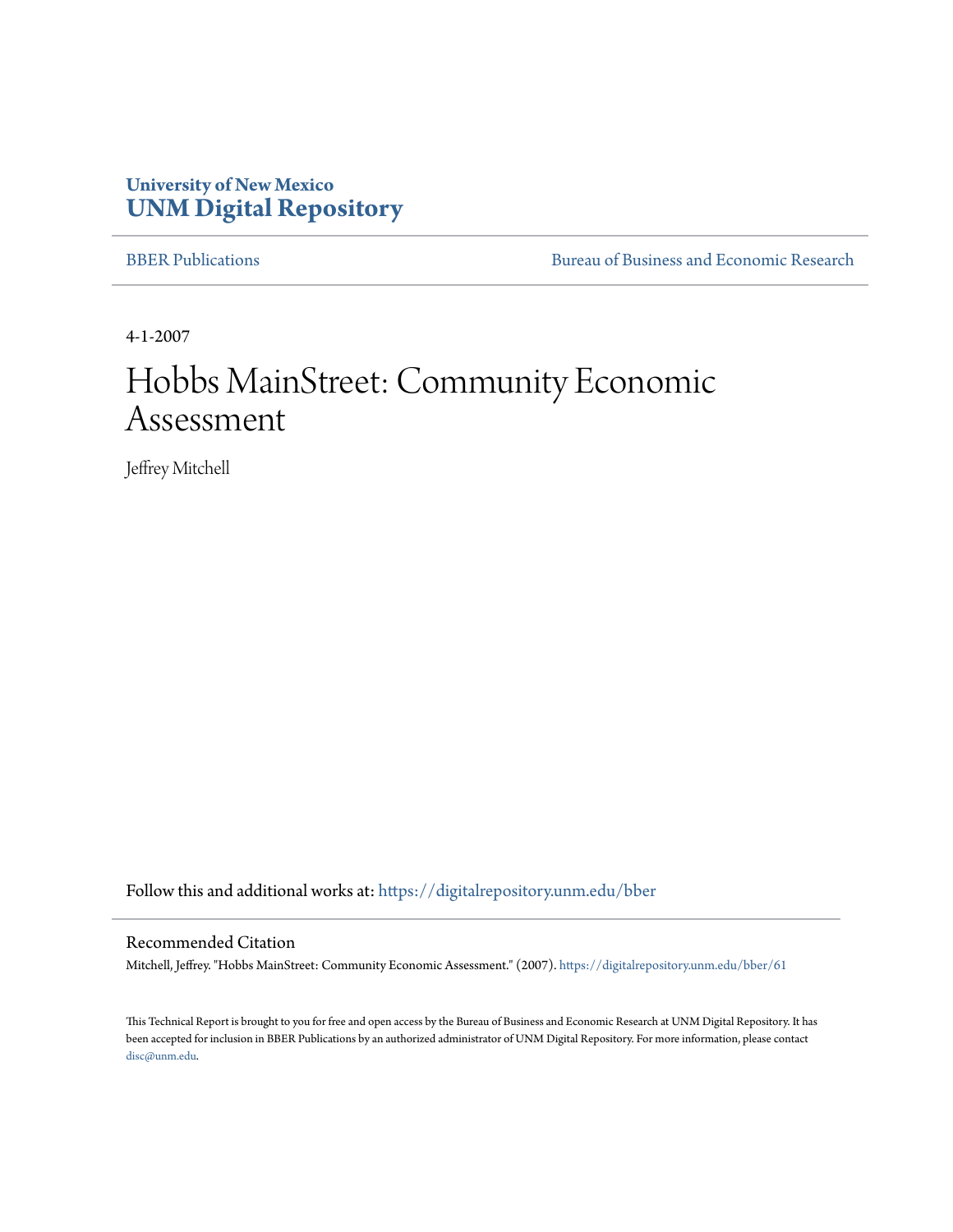



# HOBBS MAINSTREET: COMMUNITY ECONOMIC ASSESSMENT

Dr. Jeffrey Mitchell April 2007

Funding provided by: New Mexico MainStreet New Mexico Economic Development Department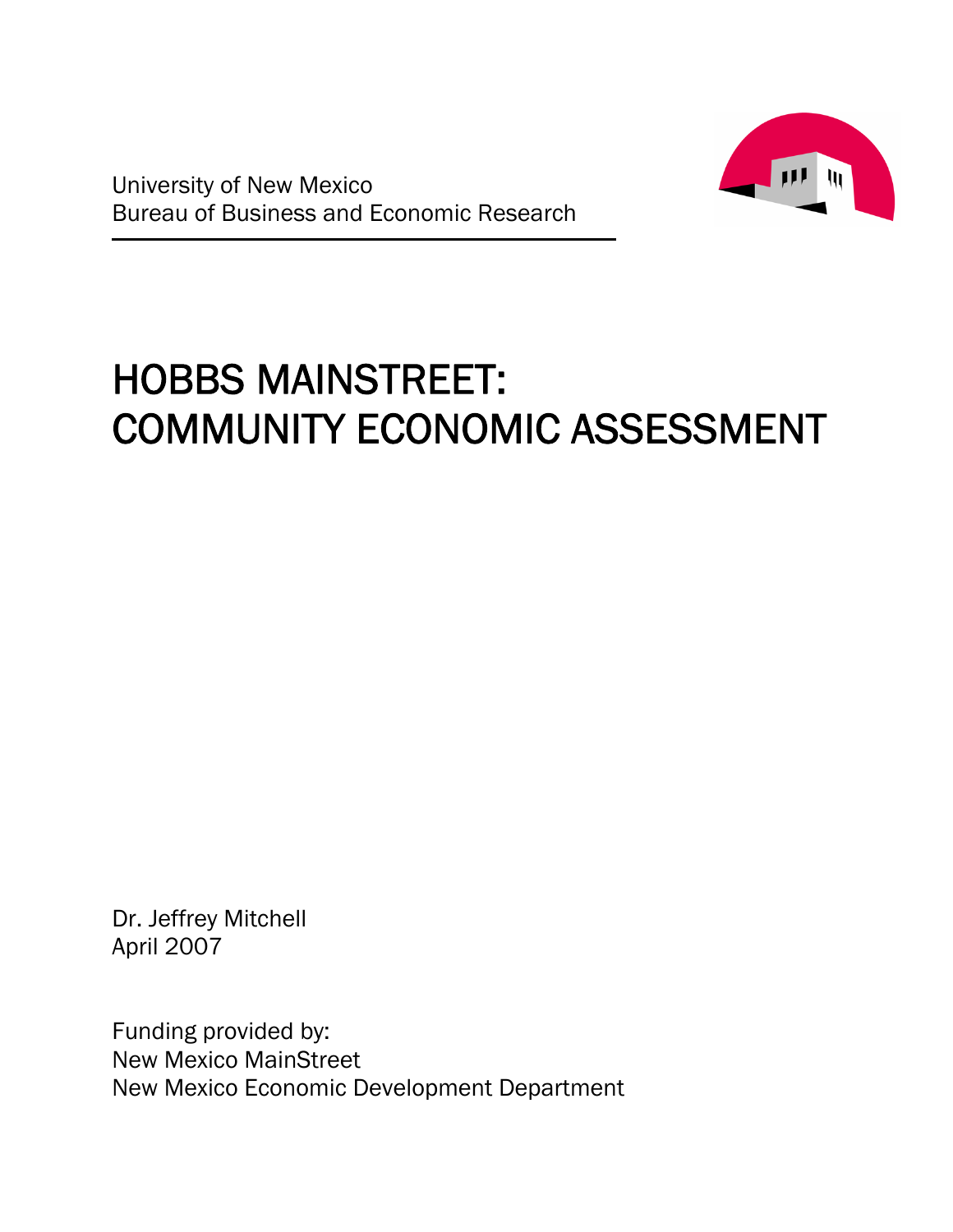## **TABLE OF CONTENTS**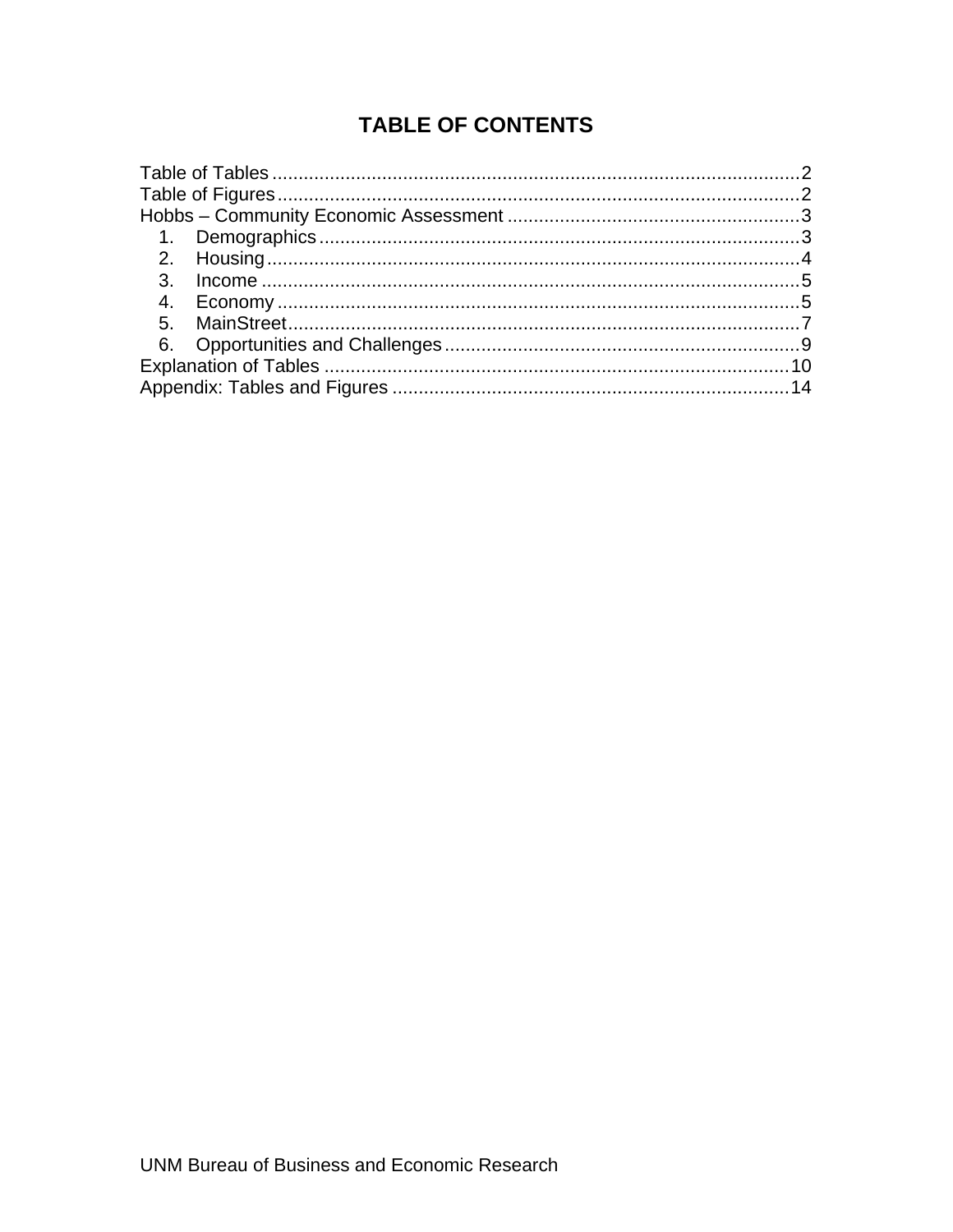## **TABLE OF TABLES**

| Table 1: Selected Demographic, Economic, and Housing Characteristics 15                                                                                                                                                                  |  |
|------------------------------------------------------------------------------------------------------------------------------------------------------------------------------------------------------------------------------------------|--|
| Table 2: Selected Demographic, Economic, and Housing Characteristics -                                                                                                                                                                   |  |
| Table 3: Selected Demographic, Economic, and Housing Characteristics -                                                                                                                                                                   |  |
| Table 4: Hobbs Taxable Gross Receipts and Pull Factors, 1989 & 2002 21                                                                                                                                                                   |  |
| Table 5: Lea County Taxable Gross Receipts and Pull Factors, 1989 & 2002 22                                                                                                                                                              |  |
|                                                                                                                                                                                                                                          |  |
| Table 7: Location Quotient: Hobbs Employment, by Industry, in Relation to Lea<br>County, the SE New Mexico Region, and New Mexico; Lea County in Relation to<br>the SE New Mexico Region and New Mexico; and the SE New Mexico Region in |  |
| Table 8: Location Quotient: Hobbs Employment, by Occupation, in Relation to<br>Lea County, the SE New Mexico Region, and New Mexico; Lea County in<br>Relation to the SE New Mexico Region and New Mexico; and the SE New<br>.27         |  |
| Table 9: Location Quotient: Hobbs Employment, by Business Ownership, in<br>Relation to Lea County, the SE New Mexico Region, and New Mexico; Lea<br>County in Relation to the SE New Mexico Region and New Mexico; and the SE            |  |
|                                                                                                                                                                                                                                          |  |
| Table 11: Hobbs Businesses by Industry, by Local Geography, 200536                                                                                                                                                                       |  |
| Table 12: Hobbs Employment by Industry, in Mainstreet Area, 2005 37                                                                                                                                                                      |  |
| Table 13: Hobbs Employment by 3-Digit Retail & Service Subsector, In                                                                                                                                                                     |  |
|                                                                                                                                                                                                                                          |  |

## **TABLE OF FIGURES**

| Figure 1: Hobbs Taxable Gross Receipts Gain/Loss, by Industry, 200525 |  |
|-----------------------------------------------------------------------|--|
|                                                                       |  |
|                                                                       |  |
| Figure 4: Hobbs Employment, by Industry and Local Geography, 200538   |  |
| Figure 5: Hobbs Employment in Mainstreet Area, by Industry, 2005 39   |  |
|                                                                       |  |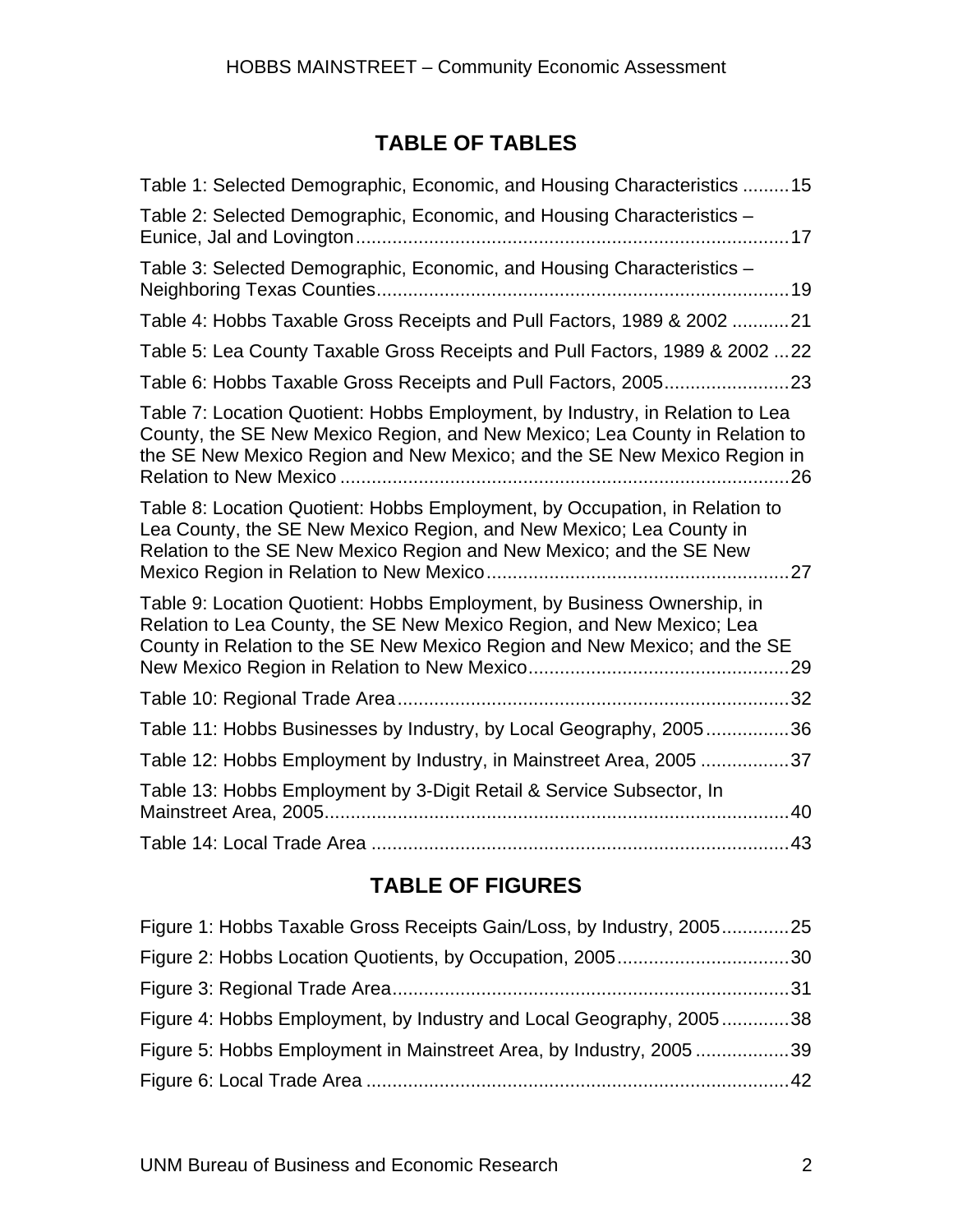## **HOBBS – COMMUNITY ECONOMIC ASSESSMENT**

- 1. **Demographics<sup>1</sup>** : Demographic patterns in Hobbs are troubling the population is declining and becoming much older, the ethnic transition is very rapid, and levels of educational attainment are very low and not improving.
	- a. Hobbs' population fell by 2 percent between 1990 and 2000<sup>2</sup>; by contrast, the southeastern NM region (SE NM) grew by 4 percent and New Mexico as a whole grew by 20 percent during the same period. Like most towns in this rural region, there has been a pronounced trend toward a 'graying' of the population: between 1990 and 2000, the senior population (65 years and older) grew by nearly 14 percent, while all other major population cohorts declined in number; the number of children under 5 years old was more than 12 percent smaller in 2000 than in 1990.
	- b. Also like other communities in rural SE NM, the rate of in-migration is very low and declining. During the period 1995-2000, fewer than 4,000 persons moved into Hobbs from outside the county, about 25 percent fewer than arrived during the period ten years earlier. Inmigration is necessary to offset the out-migration of residents, typically younger persons, to larger communities. The long term significance of these trends is clear – without an increase in migration to the town, the size of Hobbs' labor force will continue to shrink for at least the next two generations.
	- c. The racial and ethnic composition of Hobbs' population, as of 2000, was 50 percent White/non-Hispanic; 42 percent Hispanic, and about 6 percent Black or African American/non-Hispanic. The trend is toward a much greater Hispanic presence. During the 10-year period, the Hispanic community was the only segment of the population to grow<sup>3</sup>. In 2000, there were 3,226 more Hispanic persons in Hobbs than in 1990, an increase of 37 percent. By contrast, the White/Non-Hispanic population fell by more than 20 percent and the Black/non-Hispanic fell by 12 percent. It is important to note that the growth of the Hispanic population in Hobbs is not exceptional – the rate of growth of this population is only slightly higher than the 33 percent increase for the state and well below the 61 percent increase throughout the U.S. Rather, it is

 $\overline{a}$ 1 See table 1 in the appendix.

<sup>2</sup> Data is not available for the city beyond 2000; however, Lea County showed a very slight increase of about 2 percent during the 2000-2005 period. 3

The Native American population also grew during the 10 year period, indeed by 89 percent, but the total number of Native Americans in Hobbs remains less than 1 percent.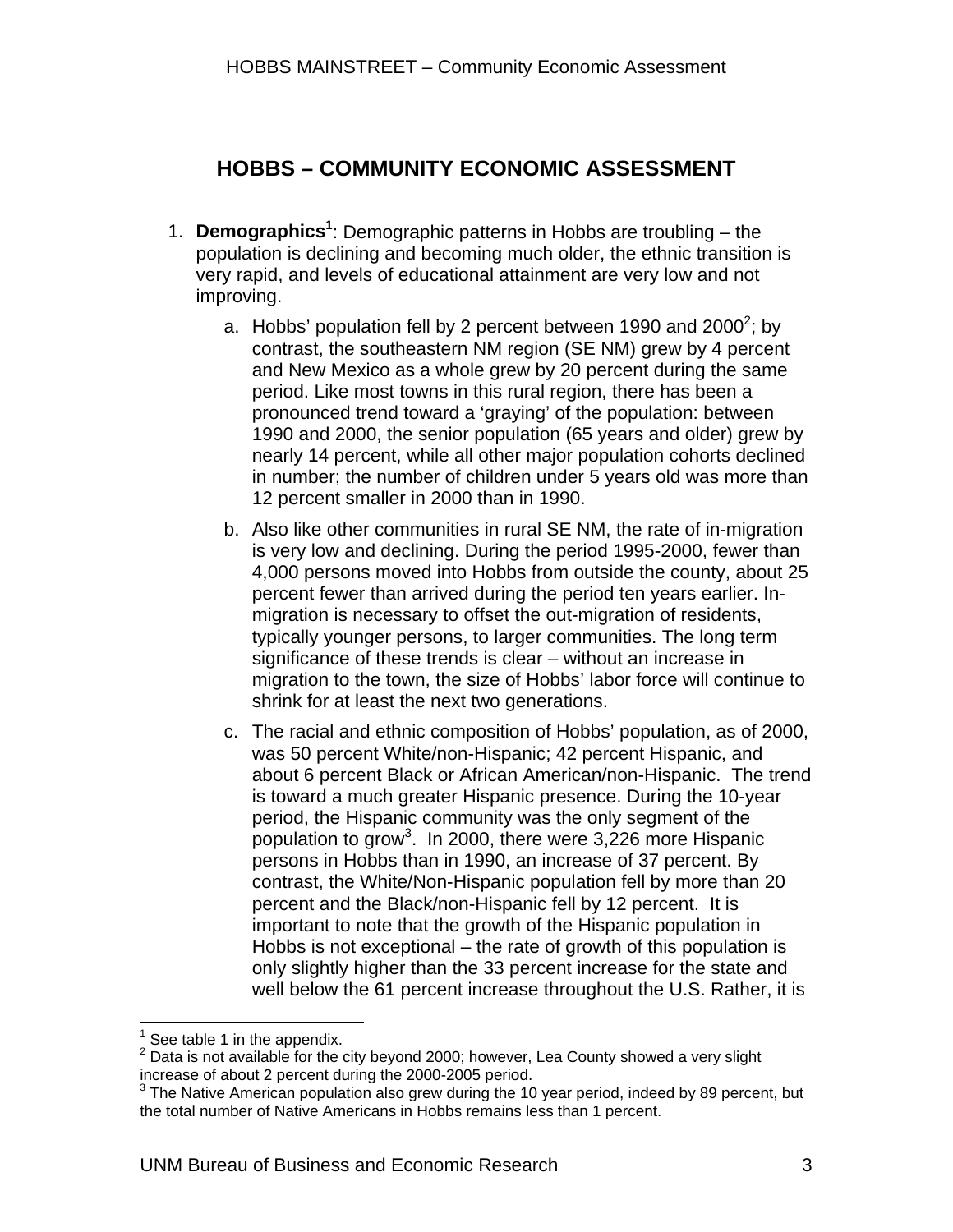the decline in the non-Hispanic population that accounts for the very rapid increase of the Hispanic population as a share of the total.

- d. The level of educational attainment in Hobbs is very low and, more troubling, has failed to track improvements evident in most other areas. Between 1990 and 2000, the share of Hobbs' 25 year old and over population without a high school diploma remained unchanged at 34 percent – more than one in three; likewise, the share of the population with a post-secondary degree (an associate's degree or higher) remained at 19 percent. By comparison, the share of New Mexican residents without a high school degree fell from 25 to 21 percent and the share with a postsecondary degree increased from 25 to 29 percent. In other words, whereas the state (and the U.S.) has nearly 3 adults with a postsecondary degree for every 2 without a high school degree, the ratio in Hobbs is more than reversed.
- 2. **Housing<sup>4</sup> :** By most accounts, Hobbs faces a severe housing shortage, and any resolution of this problem in the short term is unlikely. The difficulty is that, for various reasons, the supply of housing in Hobbs is not completely responsive to market forces – as the town borders Texas, there is an uneven regulatory environment for developers. As an oil and gas-based economy subject to cycles of boom and bust, investors and residents are reluctant to make long-term investments. Developers must compete with the oil and gas industry for land that often has valuable mineral rights; likewise, during periods of high oil and gas prices – when the demand for housing is strong – construction firms must compete with the oil and gas industry for scarce labor.
	- a. During the 1990s oil and gas prices were generally low, resulting in weak demand for housing in Hobbs and Lea County. Not surprisingly, between 1990 and 2000 property values fell sharply, by 13 percent in real terms, and the housing stock contracted by 3 percent, as 328 fewer housing units were available. With property values and interest rates low, those with stable employment took advantage, resulting in an increase in the homeownership rate from 64 to 66 percent. For reasons described above, the homeownership rate in oil and gas-dependent Hobbs remained somewhat below the New Mexico average of 68 percent, but the increase was significant nevertheless. With homeownership an attractive option, demand for rent housing fell, and it was here that the contraction of the housing stock was greatest.
	- b. After 2000, and particularly after 9/11, oil and gas prices shot up, generating a sharp increase in the demand for housing in Hobbs

<sup>1</sup>  $4$  See table 1 in the appendix.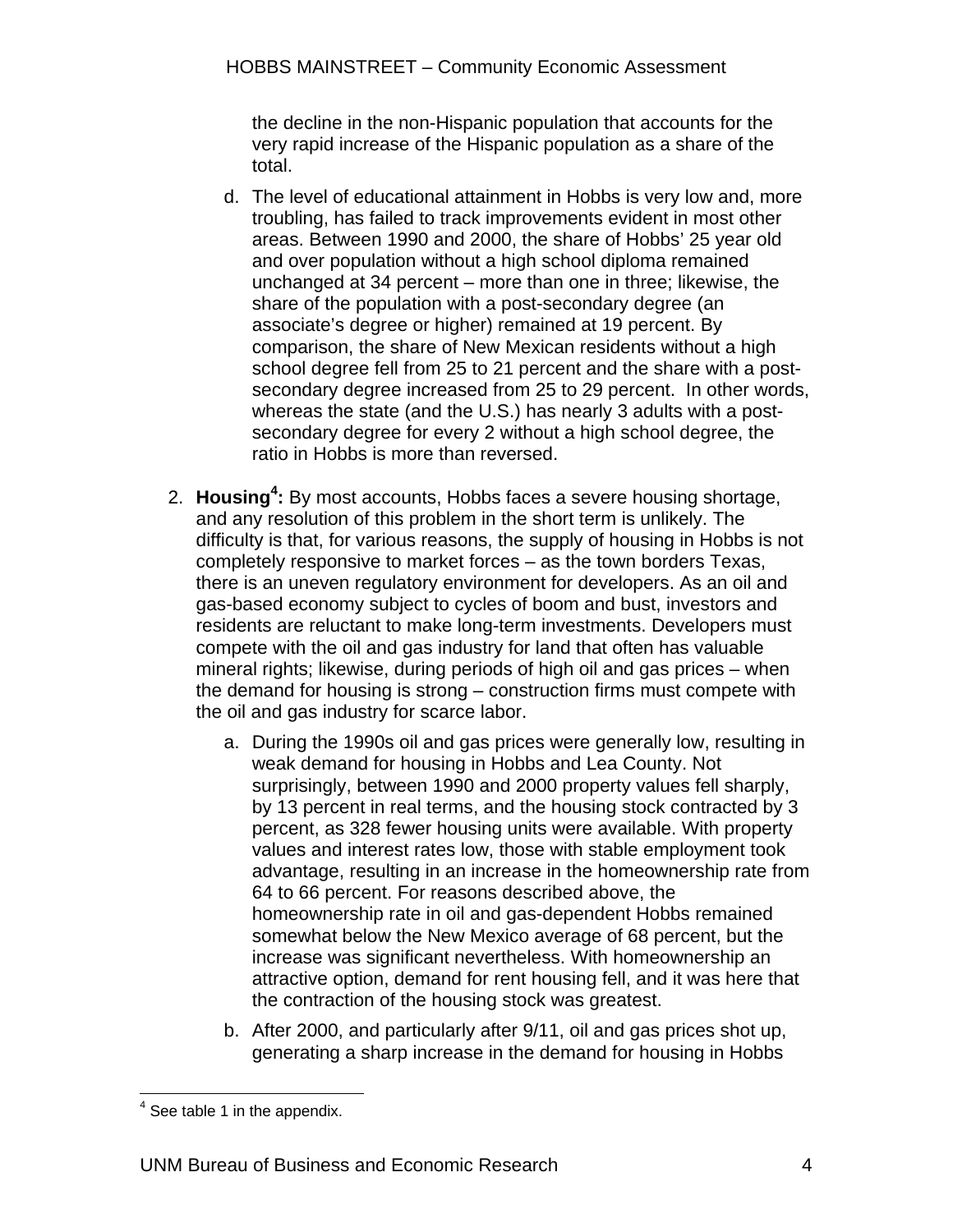and the region as a whole. Yet, given the complexities of the market described above, housing supply has been slow to respond. During the period 2001-2006, only 269 permits for housing construction were issued in Hobbs; more than 50 times as many were issued in the 15 Texas counties nearest Hobbs.

- 3. **Income**<sup>5</sup>: Incomes in Hobbs are a bit lower than the average for the SE NM region, and well below the New Mexico statewide average; poverty rates are correspondingly high.
	- a. Between 1990 and 2000, correcting for inflation, per capita incomes in Hobbs increased by 4 percent, about half the rate of increase for the SE NM region and well below the 15 percent increase in the state. Consequently, average incomes in Hobbs fell further behind the incomes in other areas.
	- b. Part of the reason for the decline in real incomes was the 7 percent decline in labor force participation. Stated in other terms, over the 10-year period the share of households receiving income for wages, salaries, and proprietor profits fell from 78 to 75 percent; households receiving social security increased from 26 to 29 percent and households receiving retirement income increased from 12 to 14 percent. With fewer households engaged in the labor force and with a decline in the average size of households (and thus, the number of persons receiving incomes), household incomes fell sharply, by 8 percent in real terms.
	- c. A troubling result of these many factors is the persistence of poverty in Hobbs. Despite the strong improvement in the overall economy during the 1990s, resulting in a decline in the poverty rate of the U.S. to 12.4 percent and in New Mexico to 18.4 percent, fully 24.2 percent of Hobbs' population remained in poverty as of 1999 (the last year for which data for the town is available).
- 4. **Economy6 :** As noted, Hobbs' economy is driven by the oil and gas economy, and is therefore subject to wide swings of boom and bust. When the market for the resources is strong, wealth is generated, but complexities hinder the distribution of this wealth to the labor force and make long term planning and investment problematic.
	- a. Trade area: Hobbs' trade area, which expands into Texas, is rural, relatively low income, and expansive. Residents of the outlying areas are accustomed to relatively frequent shopping trips of an hour or more. For lower and middle-order goods -- those that are

 5 See table 1 in the appendix.

<sup>6</sup> Tables and figures to correspond to this section can be found in the appendix. See Figure 3 and Table 10 for Hobbs' regional trade area data; see tables 4-6 and figure 1 for taxable gross receipts data; see tables 7-9 and figure 2 for location quotient data.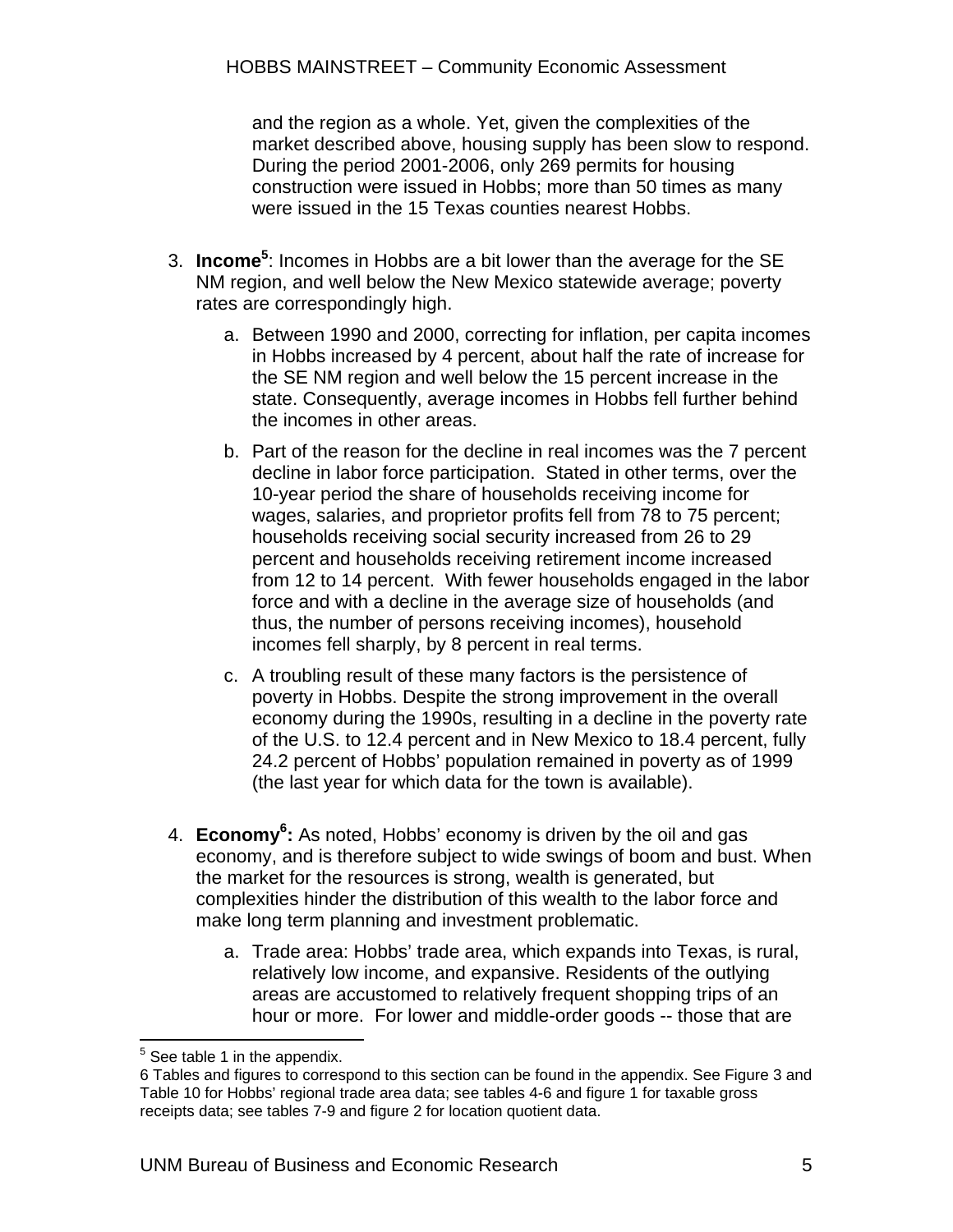relatively inexpensive and frequently purchased – Hobbs is the principal market for most residents of Lea County as well as those of neighboring Gaines, Andrews, and Yoakum Counties in Texas. For more expensive durable goods, residents of Hobbs may travel to either Odessa-Midland or Lubbock, about 90 minutes and two hours away, respectively.

- b. Strengths: Hobbs' economic advantage lies in the strength of its resource-based economy, and specifically in the industries that surround oil and gas. At its best, such as 2005, when the oil and gas industry was at a peak, the town had a 'pull factor'<sup>7</sup> of 200 percent – a remarkable statistic and the foundation of very strong public finances.
	- i. During upswings, Hobbs' economy benefits from a very significant inflow of oil and gas revenues: in 2005, the sector directly generated \$180 million in receipts for Hobbs; additional receipts related to oil and gas are generated in construction, manufacturing, and utility sectors. Together, these 'base industries<sup>8</sup>' provide a very substantial foundation for local finances. Combined, these base industries drew \$213 million into the local economy.
	- ii. The strengths of Hobbs' economy are not limited to the oil and gas industry. As the largest community in its immediate region, Hobbs' transportation, wholesale, and retail sectors are also relatively strong. Located some distance from other major centers, residents of Hobbs spend much of their income locally, minimizing economic 'leakages'; likewise, residents of neighboring communities make many of their most frequent purchases in Hobbs, adding to Hobbs' economic strength.
	- iii. Oil and gas, of course, drives the economy of Lea County as a whole. Within this larger structure, the specific role of Hobbs is somewhat less centered on oil and gas than other communities in the county and relatively more involved in activities that orbit the oil and gas sector. These relative measures are expressed in employment location quotients.<sup>9</sup>

1

 $7$  A 'pull factor' is linked to the concept of the base industry (see footnote 8). An industry that generates revenues in proportion to the state average has a pull factor of 100 percent; values above 100 percent reflect the capacity of the sector to draw new revenues into the economy, and values below 100 percent reflect a loss (or 'leakage') of revenues. An economy-wide pull factor of 200 percent indicates that receipts of Hobbs' business are twice the state average, after correcting for expected expenditures of local residents.

<sup>&</sup>lt;sup>8</sup> 'Base industries' produce goods and services for which the market is non-local. As such, a base industry draws revenues into the community, providing a foundation for economic growth. 9

 $9$  An employment location quotient is similar conceptually to a pull factor. The location quotient measures the relative concentration of employment (by industry, occupation, and class of business ownership) in the study community to that of a larger 'base geography'. A value of 1.0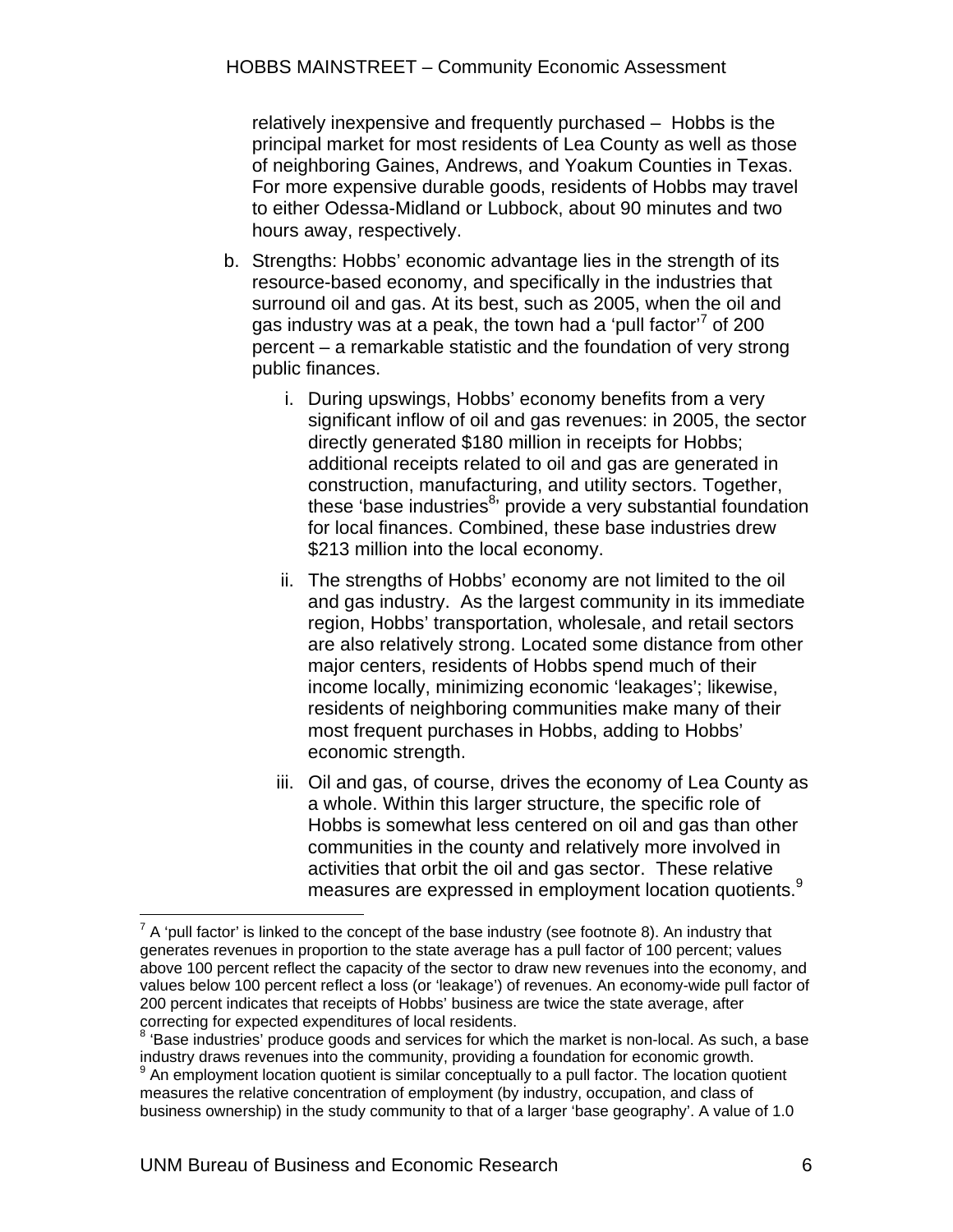Note that the location quotient for employment in mining (here, mainly oil and gas) in Hobbs relative to Lea County is 0.92; employment in professional services and finance and insurance industries is greater than 1.0. What this means is that workers living in Hobbs are more likely to have professional and service occupations than those in other parts of the county, and less likely to have occupations directly engaged in extraction and construction. To some degree, this role in the regional economy provides some buffer from the broader swings of the oil and gas industry – good times are slightly less good, and bad times slightly less bad.

- c. Weaknesses:
	- i. The economic difficulties that Hobbs faces are not unlike those of virtually any other resource-based economy – the wealth associated with resources does not easily translate into incomes that benefit residents.
	- ii. Further, resource economies such as Hobbs' face 'structural rigidities' that hinder the responsiveness of broad markets for labor, housing, infrastructure and public services. This was discussed briefly above in reference to housing; a similar logic applies to other long term investments. Simply put, residents, investors, and public officials are reticent to make long term investments when the long term prospects of the economy are so uncertain. When markets are high, resources such as labor are scarce and prices rise; when the market is low, capital is scarce.
	- iii. Evidence of these problems abounds, and was outlined above. Levels of educational attainment are very low – when the market is high, prospects of high incomes draw people out of education and into the labor force; when the market is low, the educational system is unable to respond quickly to the increased demand. Poverty levels are high – when times are good, prices of housing, services, and other necessities rise and those unable to find a well-paying job face a double bind; when times are bad, jobs are lost and poverty expands.
- 5. **MainStreet<sup>10</sup>:** Hobbs' MainStreet district encompasses a 9 block area straddling Broadway in the center of town. The small district is a center of

indicates that the share of employment in a given industry (or occupation or class of ownership) is in proportion to the base geography; a higher value indicates a greater degree of concentration, and a lower value means a lower concentration.

 $10$  See tables 11-14 and figures 4-6 in the appendix.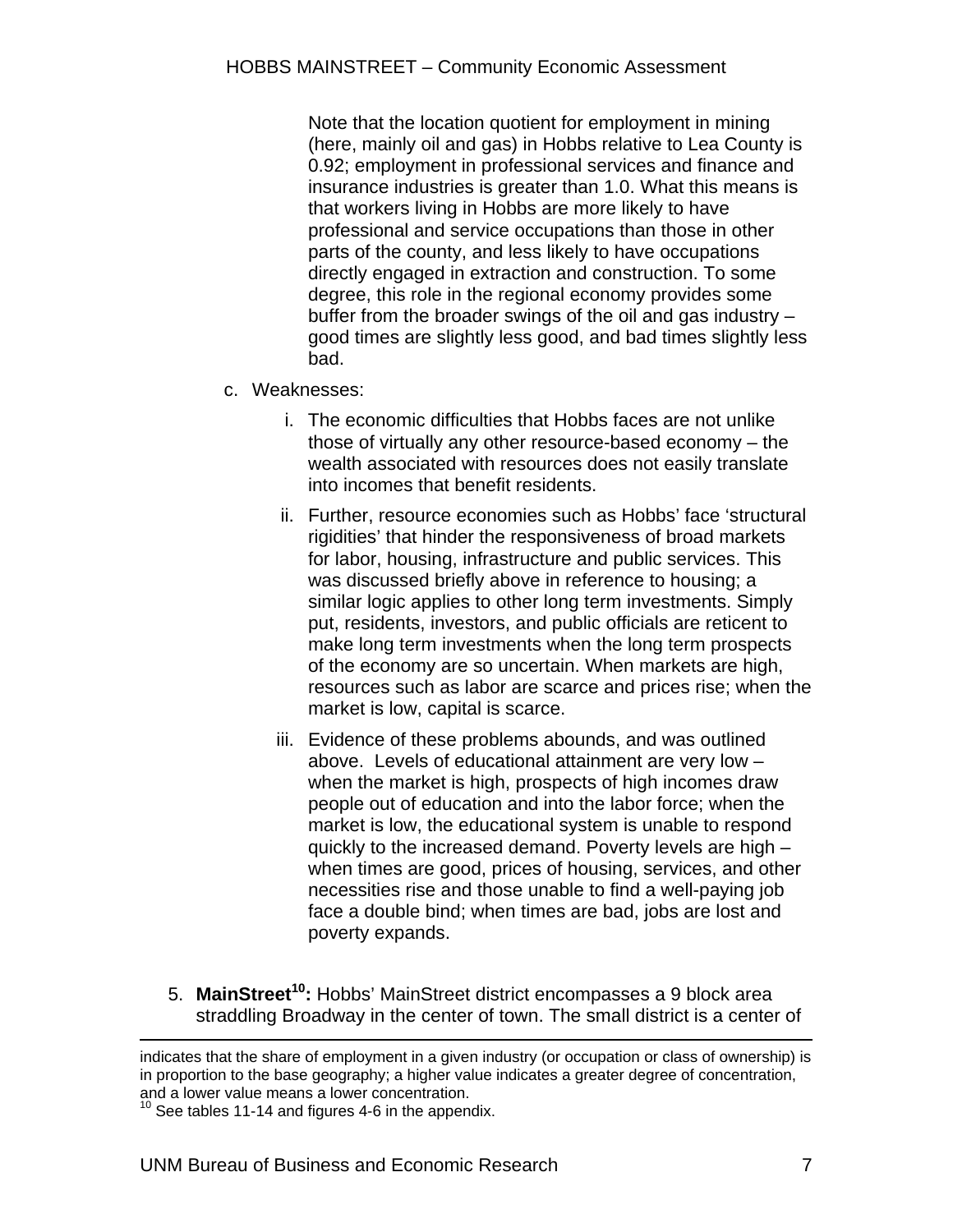social services and public assistance. The broader downtown area has a small, predominately Hispanic and low income population.

- a. The MainStreet district is the location of 4 percent of Hobbs' businesses and 5 percent of the total employment in the town. On average, wages paid by MainStreet businesses are low, though this is partly a reflection of the nature of the businesses located in the area.
- b. Table 13 of the appendix provides disaggregated information on employment in the MainStreet district by NAICS industry code<sup>11</sup>. As this table indicates, the largest industries located in the MainStreet district in terms of employment are engaged in social assistance (NAICS 624) and nursing care (623), and the U.S. post office (491); offices of a few construction and service businesses are also found in the district.
- c. The district is notably lacking in the area of companies that serve the needs of this small business community, either offering professional services, logistical services such as copying, and restaurants and other daytime food services. Also lacking are any businesses that would attract after-hours or weekend visitors, again including restaurants but also accommodations and arts and entertainment facilities. Although the specific boundaries of the MainStreet district are small and the immediate community is small, the MainStreet district does sit at the center of the downtown and could reasonably provide for the needs of this larger area.
- d. Table 14 provides more detailed demographic information for the downtown residential community. The data does not correspond narrowly to the MainStreet area, but the first column does cover the downtown area within a one minute drive to the center of the MainStreet district, with about a 1/2 mile radius. A map of the area is shown in figure 6. The population of the downtown is very small – only 401 persons or less than 2 percent of Hobbs' total population. The population is predominately Hispanic, comprising more than 72 percent of the area's population, compared to 42 percent for the city as a whole. Incomes of downtown residents are very low. The median and average household incomes are barely half that of the entire city. Because most rent, accumulated net worth is particularly low. The age distribution of this community is comparable to that of the city as a whole, with a slightly higher proportion of children and a slightly lower share of senior citizens.
- e. Comparing spending patterns of downtown residents with those of the entire city, adjusting for low income levels, retail sectors in

 $\overline{a}$  $11$  NAICS is an acronym for North American Industry Classification System, which is the standard for classifying business establishments by type and category. NAICS classifies businesses to 6 digit detail; only three digits are used here.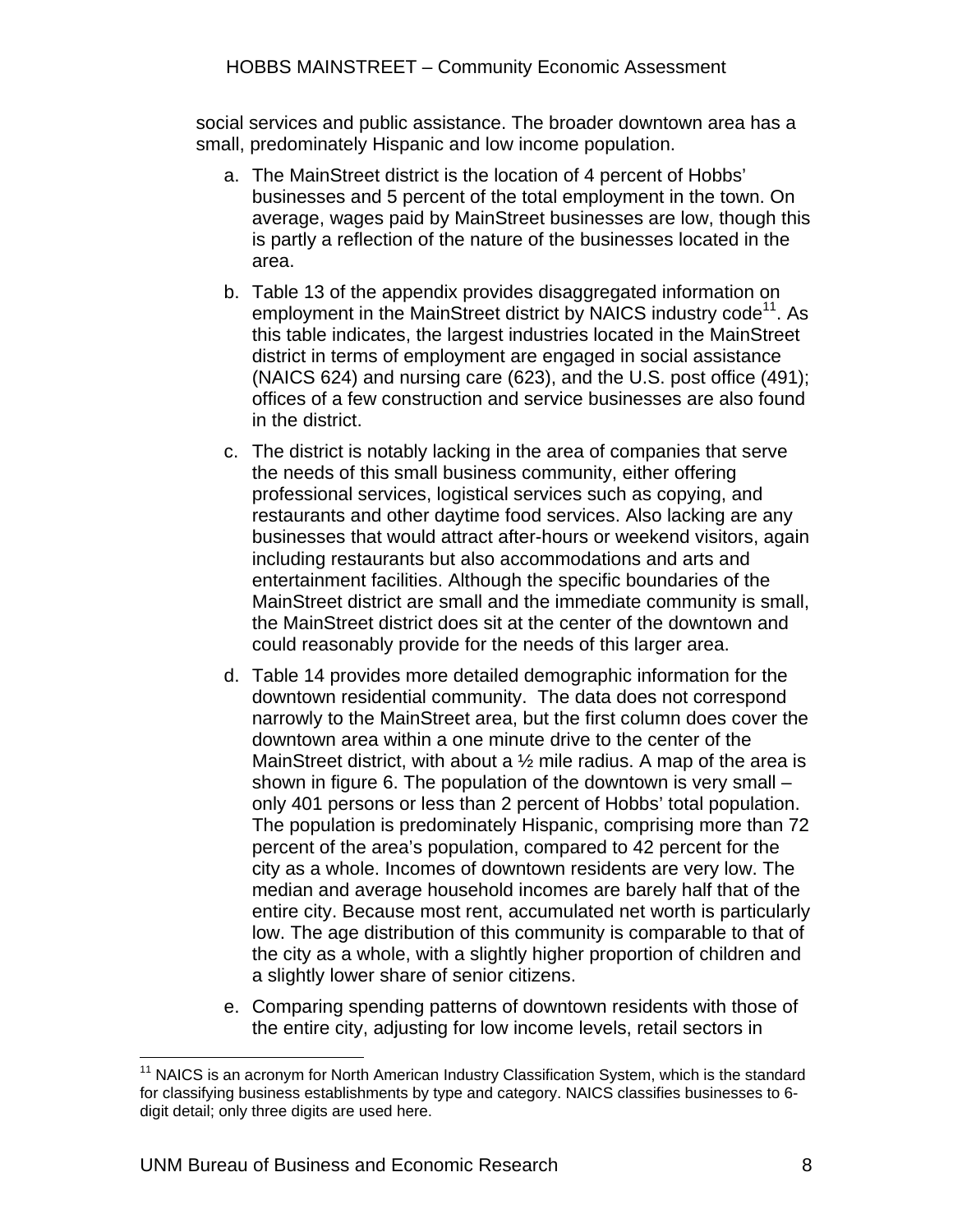demand include children's apparel, groceries, and electronics; sectors not in demand include entertainment, household goods, and travel. These patterns generally reflect the low incomes of the residents of the area.

#### 6. **Opportunities and Challenges**:

- a. Housing is the principal short-term challenge facing Hobbs. It is all but certain that residential development will occur outside the downtown area where land and infrastructure costs are much lower. It is reasonable, however, to encourage investment downtown to quickly meet the short-term need for rental housing. One possible market for downtown residential development may include middle and upper middle income professionals whose work in Hobbs is paced according to fluctuations in the oil and gas market.
- b. Rather than residential developments, the best opportunities for investment in downtown Hobbs are likely to be in amenity services that cater to workers in the city's better-paying industries. There is an almost complete absence of restaurants, drinking establishments, and arts and recreational facilities in downtown Hobbs. Such businesses can extend the life of the downtown beyond the 40 hour work week, to including evenings and weekends.
- c. Efforts to promote investment downtown should take into consideration its impact on the existing population, which include young, low income Hispanic families. This is the fastest growing segment of Hobbs' population, one that requires assistance, and that will comprise the majority of Hobbs' future labor force. The MainStreet could play a key role in encouraging the integration of this community into the city as a whole, creating conditions for a more vibrant downtown both now and in the future.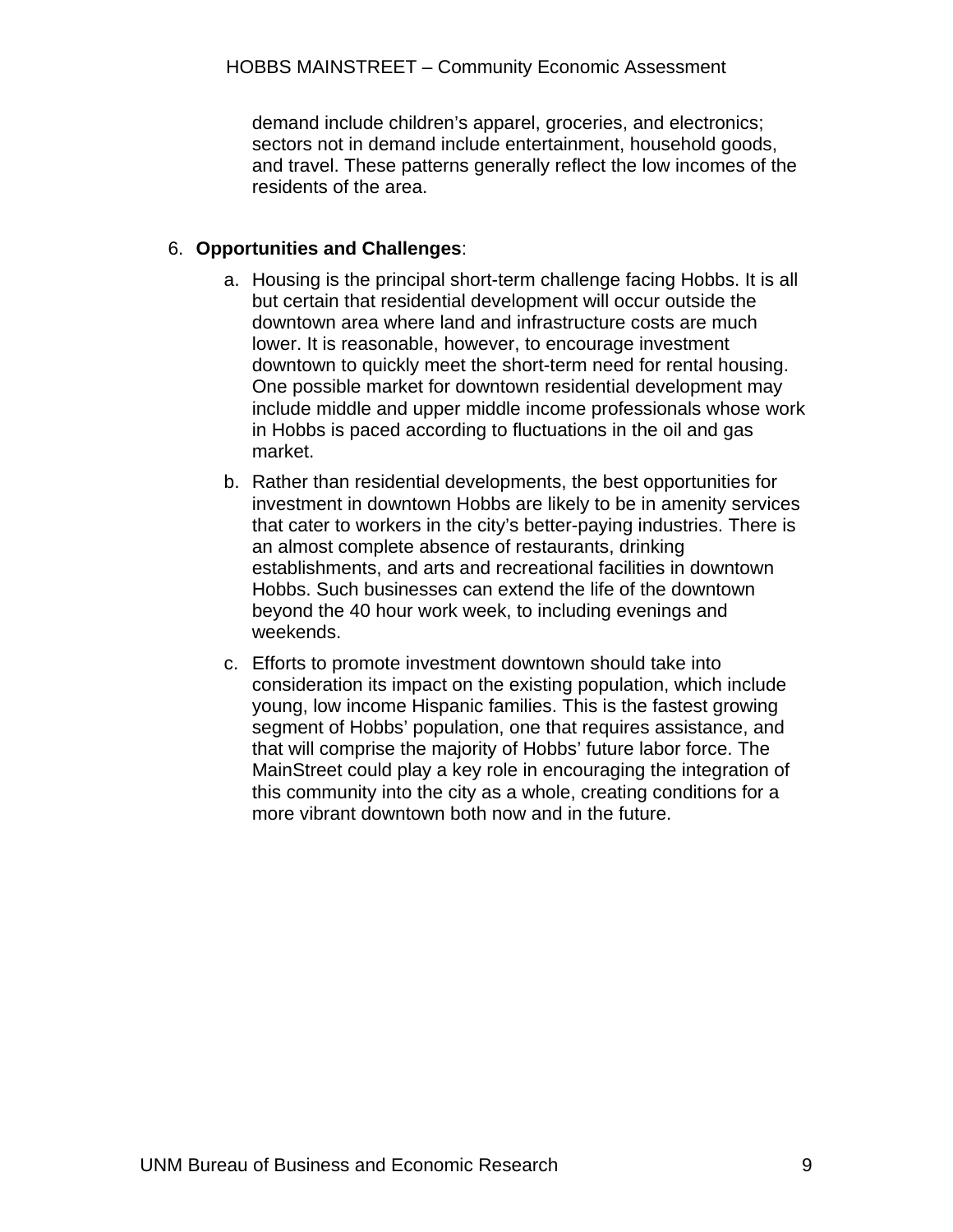## **EXPLANATION OF TABLES**

#### **Selected Demographic, Economic, and Housing Characteristics**

Source: US Census Bureau, 1990 & 2000 Decennial Census.

Data is provided for your community, county, and the state of New Mexico for the years 1990 and 2000. For the city and county, values are given in absolute terms and in percentages. For comparison, data is also provided for the county, region, and the state of New Mexico.

Southeastern New Mexico Region is classified as Lea, Eddy, and Chaves counties.

#### **Taxable Gross Receipts and Pull Factors**

Source: New Mexico Taxation and Revenue Department (NMTRD); calculations by UNM/BBER. Data is provided for the years 1989 and 2002 (SIC classification) and 2005 (NAICS classification).

In 2003, NMTRD switched from SIC (Standard Industrial Classification) to NAICS (North American Industrial Classification System) as a basis for statistical tabulation. It is not possible to compare most data from the two classification systems. Data from 1989 and 2002 are presented to allow for historical comparison. Data from 1989 is adjusted for inflation and is presented in 2002 dollars. Data from 2005 provides the most up-to-date account of gross receipts activities; the data is presented in 2005 dollars.

There are several problems associated with gross receipts data:

- The data does not account for the value of the products sold; rather data is categorized according to the type of business; i.e. sales of food from gasoline convenience stores are included in gasoline stations; groceries sold at Wal-Mart are included in Miscellaneous Retailers.
- Businesses are self-classified, and sometimes inaccurately so.
- Not all products are taxable as gross receipts in New Mexico; a notable example is gasoline. 2005 data includes both taxable gross receipts and deductions associated with food and medical spending.

A 'pull factor' indicates the capacity of an industrial sector (e.g., services, retail, and so on) to draw revenues into the local economy. A value of 100% is the break-even point – values greater than 100% indicate that the business sector is drawing revenues into the local economy (more money is spent in the economy by those whose income is earned outside the community than money is spent by locals outside the community), whereas values less than 100% indicate that the sector is leaking money to other communities. Net Gain/Loss is derived from the pull factors. It is calculated as the difference between actual gross receipts and the 'expected value' of gross receipts (i.e. that which would be associated with a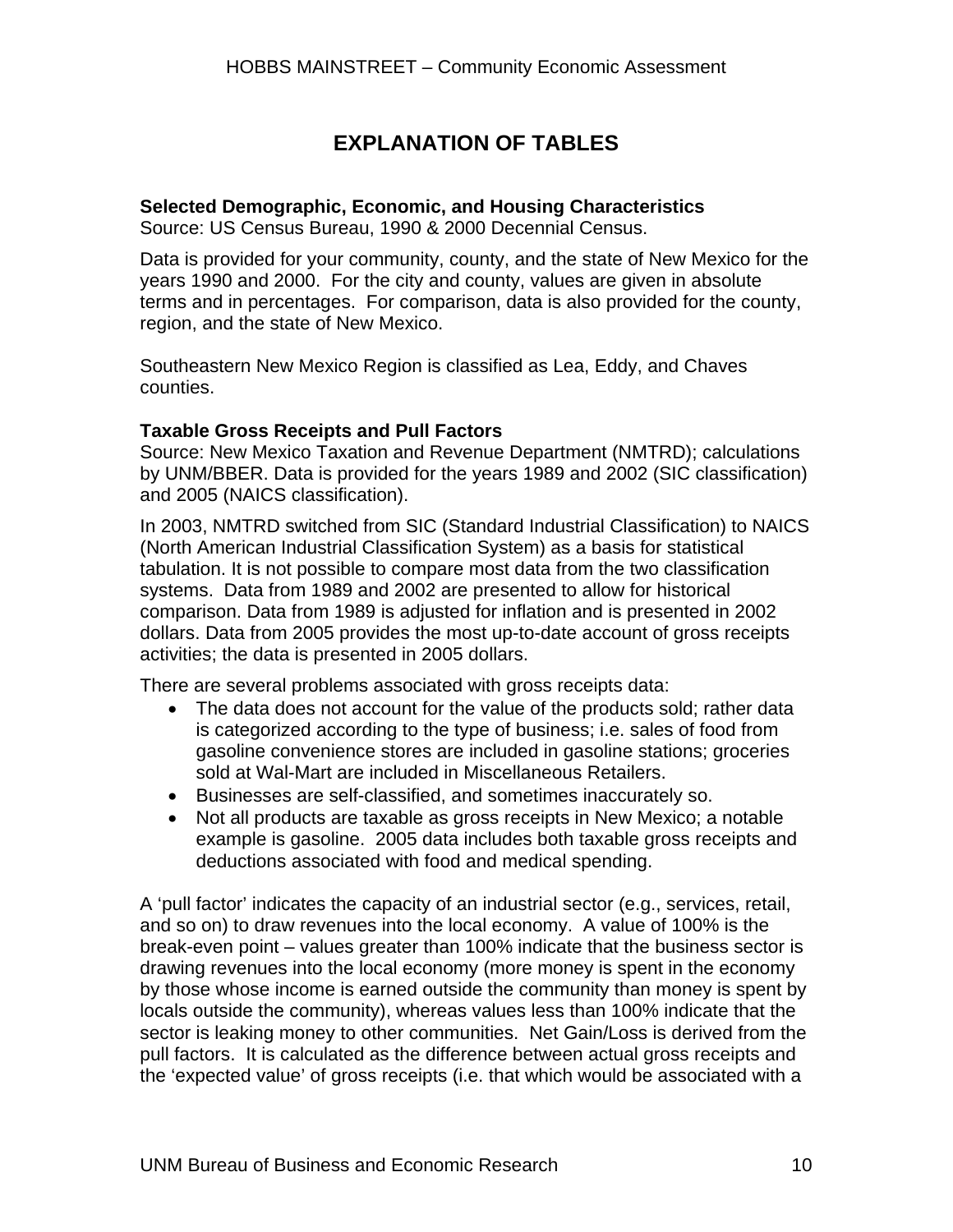pull factor of 100%). As with all 1989 gross receipts data, it is presented in terms of 2002 dollars.

Note that it is natural that not all sectors will have a positive balance – every economy has its strengths and weaknesses. From a policy perspective, policies that reduce leakages and that exploit strengths are equally valid. The decision is a practical one – should energies be spent plugging holes or exploiting existing strengths?

#### **Businesses by Industry, in MainStreet Service Area, 1995 and 2004**

Source: NM Department of Labor, ES-202 (Covered Employment Statistics), 2005; calculations by UNM-BBER.

ES-202 data is provided to UNM-BBER by the NM Department of Labor under terms of confidentiality. Under the terms of this agreement, data can be reported only in aggregate or summary format, so that it is not possible to infer information pertaining to a specific business.

ES-202 data used in this report is 'establishment-level', meaning that UNM-BBER has information on industrial classification (NAICS), employment, and wages of each business establishment in the study area. Establishment-level data indicates that data is provided for each individual establishment; i.e. as opposed to a chain or brand. The key advantage of establishment-level data is that UNM-BBER is able to code the data according to the specific address of the establishment, allowing for analysis on a micro-geographical scale. In this report, UNM-BBER has coded the data according to locations within the MainStreet district (MS), in other parts of the town (Town) or in unincorporated parts of the county (County).

#### **Location Quotients**

Source: Census 2000 Summary File 3 (SF3); Tables 59-61. Calculations by UNM-BBER.

A location quotient indicates the relative concentration of employment by industry, occupation, and type of business ownership in a given community, county, or region. The measures are relative to that of a 'base geography'. A location quotient is calculated as the ratio of local employment in a given industry, occupation, or ownership type to total employment, in relation to the same ratio for the base geography. Thus, a value of 1.00 indicates that employment for a given industry, occupation, or type of business ownership compared to total employment in the economy is in exact proportion to that of the base geography. Values greater than 1.00 indicate that the industry, occupation, or ownership is more than proportionate to that of the base geography; a value less than 1.00 indicates the opposite.

NOTE: Charts of location quotients are scaled to a value of 0, where this base indicates that employment for a given industry is the same proportion as the base geography. This is done for presentational purposes. The location quotient can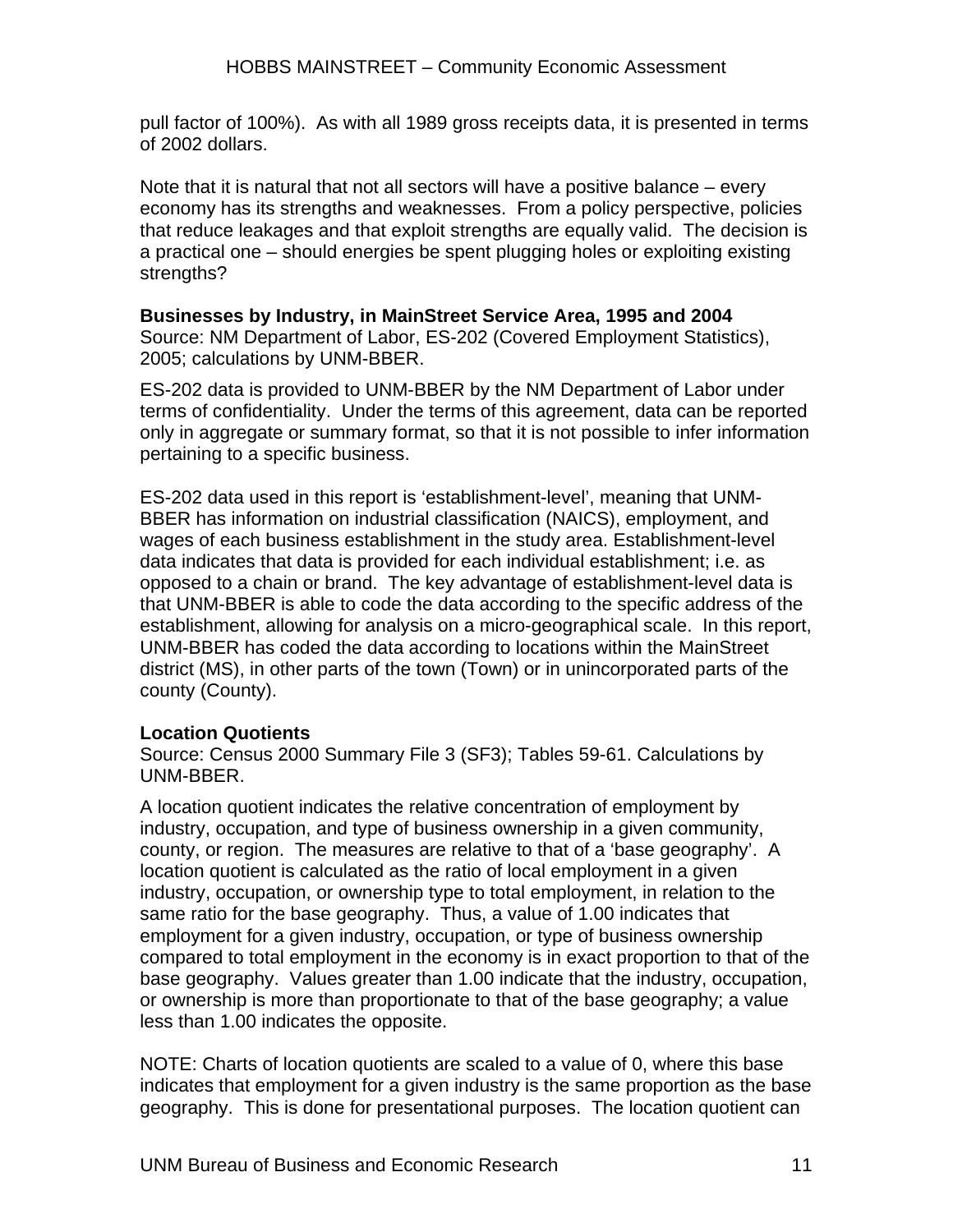be used to indicate the structure or 'role' of a local economy within its larger geography. This applies equally to the role of a town's economy within the county, region, or state; a county's economy within the state; or a region's (multiple counties) economy within the state. As with pull factors, a location quotient helps to define the relative strengths and weaknesses of a local economy, measured in this case in terms of industrial, occupational, and ownership structures. Again, as with pull factors, this information can lead to policies that aim to strengthen weaknesses or exploit strengths; the decision is again one of practicality and strategy rather than theory.

#### **Trade Area**

Sources: New Mexico Department of Labor, ES-202 (Covered Employment Statistics), 2005; Bureau of Labor Statistics, Product Line Data, calculations by UNM-BBER; ESRI® ArcGIS 9.0 Business Analyst; ESRI® StreetMap™ USA. ESRI data sources include: Bureau of Labor Statistics, Consumer Expenditure Surveys (CEX), 2001, 2002, and 2003; U.S. Bureau of the Census, Population Division. ("ESRI® Demographic Update Methodology 2006/2011, An ESRI® White Paper," Redlands, CA, June 2006.)

Market or trade areas were established by generating drive time polygons around each city, the foci being the MainStreet districts. A target location was established for each MainStreet area based upon descriptions and maps provided by each of the New Mexico MainStreet (NMMS) cities. This provided a representative focal point within the MainStreet boundaries, without specifying any one particular location.

Trade areas were based upon drive times to the MainStreet site. Drive time polygons are generated using actual street networks in ESRI StreetMap. Drive times are calculated using road access, road types, and speed limits. Trade areas were determined by creating drive time polygons on two different scales, local and regional. A local scale polygon was drawn for the area that would be within a 1 minute drive time, or about  $\frac{1}{2}$  mile walking distance, from the MainStreet site. Additional polygons were calculated at the local scale for 3 and 5 minute drive times. These times were chosen to reflect a short and convenient route from a home or hotel. On a regional scale, drive time polygons were calculated for times ranging from 5 to 45 minutes. The regional scale represents travel for dedicated purposes, such as supply replenishment, large item purchases, etc.

Trade area reports were generated for each of the drive time polygons. Reports included demographic, marketing, and retail expenditure data. The data is directly associated with the geographic areas overlaid by the drive time polygons. All of the population and marketing data for a particular polygon is representative of the people living within the boundaries of that region. This data is derived from the ESRI® ArcGIS 9.0 Business Analyst. The population data provided by this program are geographically derived at the census block point level. The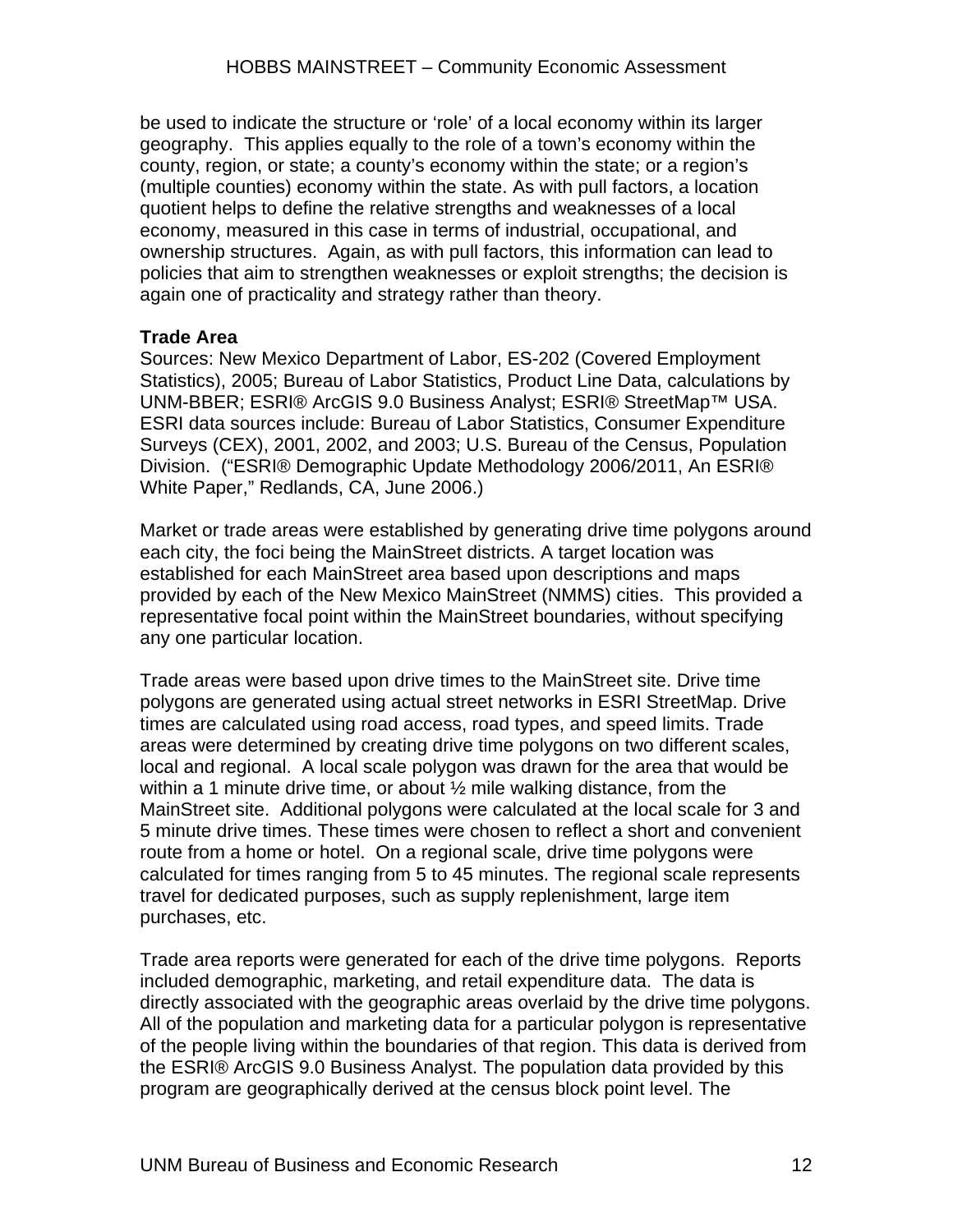demographic, income, and expenditure data and projections utilized by ESRI® are derived from the U.S. Census Bureau and the Bureau of Labor Statistics' Consumer Expenditure Surveys.

The competition layers represented in the trade area analyses were derived from the New Mexico Department of Labor data combined with product line data from the Bureau of Labor Statistics. The proxy revenues, calculated by BBER, reflect the degree to which the competition has derived sales from the product line of interest.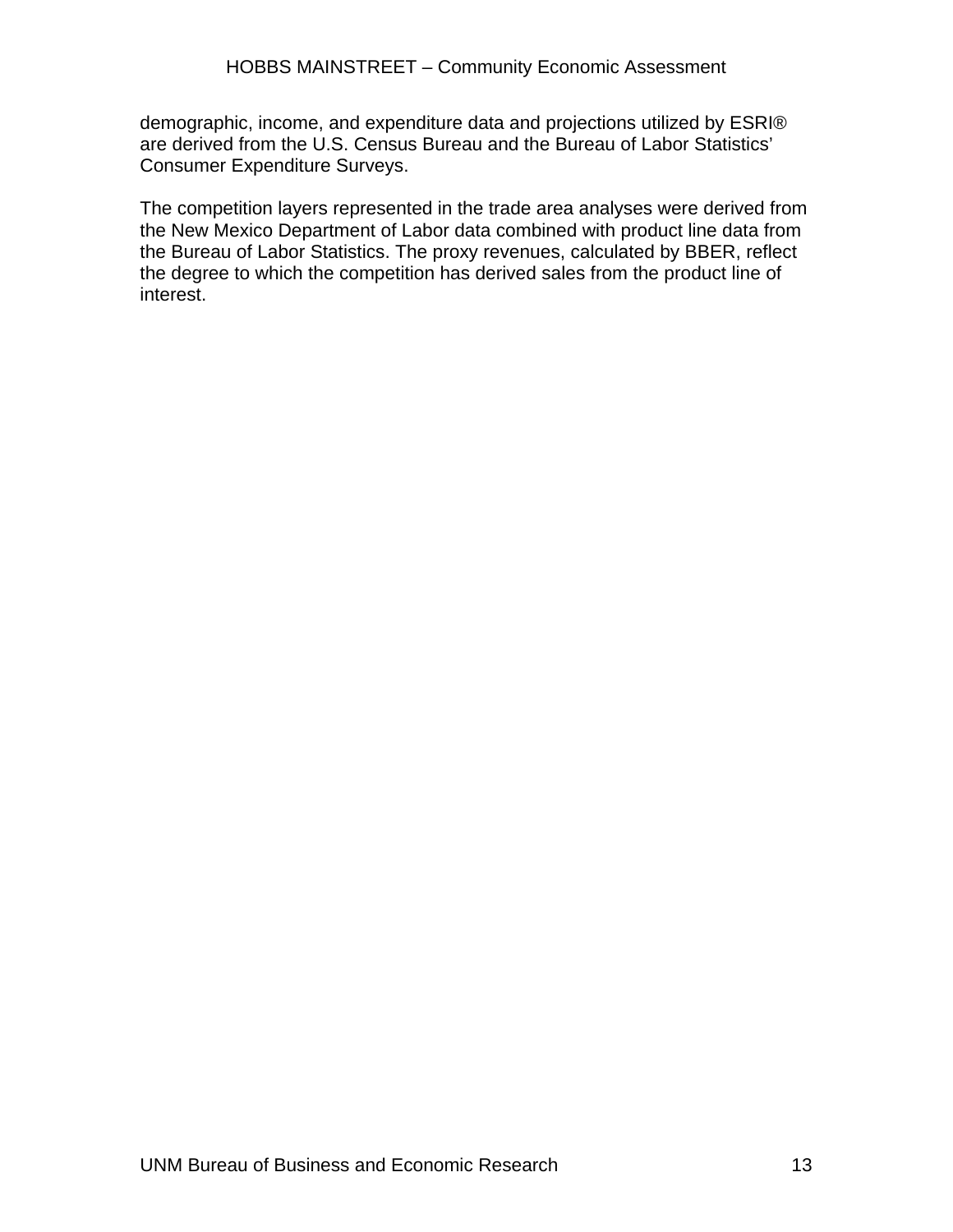## **APPENDIX: TABLES AND FIGURES**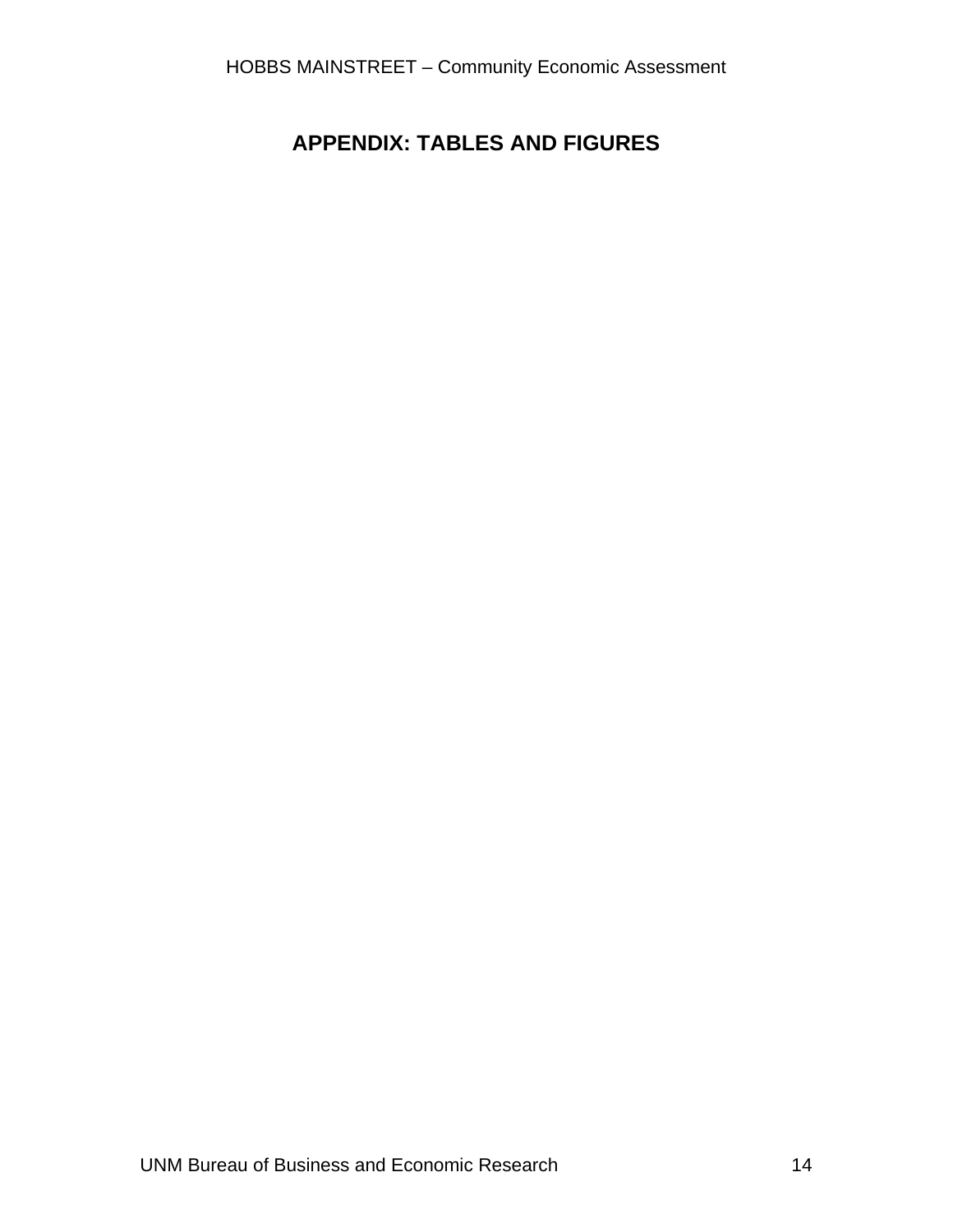#### **TABLE 1: SELECTED DEMOGRAPHIC, ECONOMIC, AND HOUSING CHARACTERISTICS**

|                                                                                                                                                                                                     |                                        | <b>HOBBS</b>                          |                         | <b>LEA</b><br><b>COUNTY</b>            | <b>SENM</b><br><b>REGION</b>            | <b>NEW</b><br><b>MEXICO</b>                |
|-----------------------------------------------------------------------------------------------------------------------------------------------------------------------------------------------------|----------------------------------------|---------------------------------------|-------------------------|----------------------------------------|-----------------------------------------|--------------------------------------------|
|                                                                                                                                                                                                     | 1990                                   | 2000                                  | Change (%)              | 2000                                   | 2000                                    | 2000                                       |
| <b>POPULATION</b>                                                                                                                                                                                   |                                        |                                       |                         |                                        |                                         |                                            |
| <b>Total Population</b><br>Urban<br>Rural<br>Households<br>Household Size (Average)                                                                                                                 | 29,115<br>100%<br>0%<br>10,202<br>2.83 | 28,475<br>96%<br>4%<br>10,092<br>2.73 | $-2%$<br>$-1%$<br>$-3%$ | 55,511<br>79%<br>21%<br>19,720<br>2.72 | 168,551<br>77%<br>23%<br>61,689<br>2.67 | 1,819,046<br>75%<br>25%<br>678,032<br>2.63 |
| <b>AGE</b>                                                                                                                                                                                          |                                        |                                       |                         |                                        |                                         |                                            |
| Under 5 yrs<br>5 to 17 y/o<br>18 to 64 y/o<br>65 yrs and over                                                                                                                                       | 9%<br>24%<br>55%<br>11%                | 8%<br>23%<br>56%<br>13%               |                         | 8%<br>22%<br>57%<br>13%                | 7%<br>22%<br>57%<br>14%                 | 7%<br>21%<br>60%<br>12%                    |
| <b>RACE &amp; ETHNICITY</b>                                                                                                                                                                         |                                        |                                       |                         |                                        |                                         |                                            |
| White<br><b>Black or African American</b><br>Native American<br>Hispanic or Latino (of any race)<br>Speak Spanish, linguistically isolated*†<br>Speak other than Spanish, linguistically isolated*† | 79%<br>7%<br>0%<br>30%<br>5%<br>0%     | 64%<br>7%<br>1%<br>42%<br>2%<br>0%    |                         | 67%<br>4%<br>1%<br>40%<br>2%<br>0%     | 72%<br>3%<br>1%<br>41%<br>2%<br>0%      | 67%<br>2%<br>9%<br>42%<br>2%<br>1%         |
| <b>EDUCATIONAL ATTAINMENT</b>                                                                                                                                                                       |                                        |                                       |                         |                                        |                                         |                                            |
| Population 25 yrs or older<br>Less than high school graduate**<br>High school graduate; and some college**<br>Associate, bachelor's, or graduate degree**                                           | 16,732<br>34%<br>48%<br>19%            | 16,764<br>34%<br>47%<br>19%           | 0%                      | 33,291<br>33%<br>50%<br>17%            | 103,674<br>28%<br>52%<br>20%            | 1,134,801<br>21%<br>49%<br>29%             |
| <b>MIGRATION</b>                                                                                                                                                                                    |                                        |                                       |                         |                                        |                                         |                                            |
| Moved since 1985/1995*<br>Moved to new house in county since 1985/1995*<br>Moved into county since 1985/1995*                                                                                       | 13,256<br>30%<br>20%                   | 12,178<br>31%<br>15%                  | $-8%$                   | 21,537<br>28%<br>14%                   | 65,221<br>26%<br>15%                    | 731,488<br>24%<br>20%                      |
| <b>TRAVEL TO WORK</b>                                                                                                                                                                               |                                        |                                       |                         |                                        |                                         |                                            |
| Less than 15 minutes<br>15-29 minutes<br>More than 30 minutes                                                                                                                                       | 66%<br>21%<br>12%                      | 65%<br>28%<br>7%                      |                         | 59%<br>32%<br>9%                       | 56%<br>35%<br>$9\%$                     | 40%<br>48%<br>13%                          |

\* Includes persons 5 y/o and older.

\*\* Includes persons 25 y/o and older.

† A household in which all members 14 years old and over speak a non-English language and also speak English less than "very well" (have difficulty with English).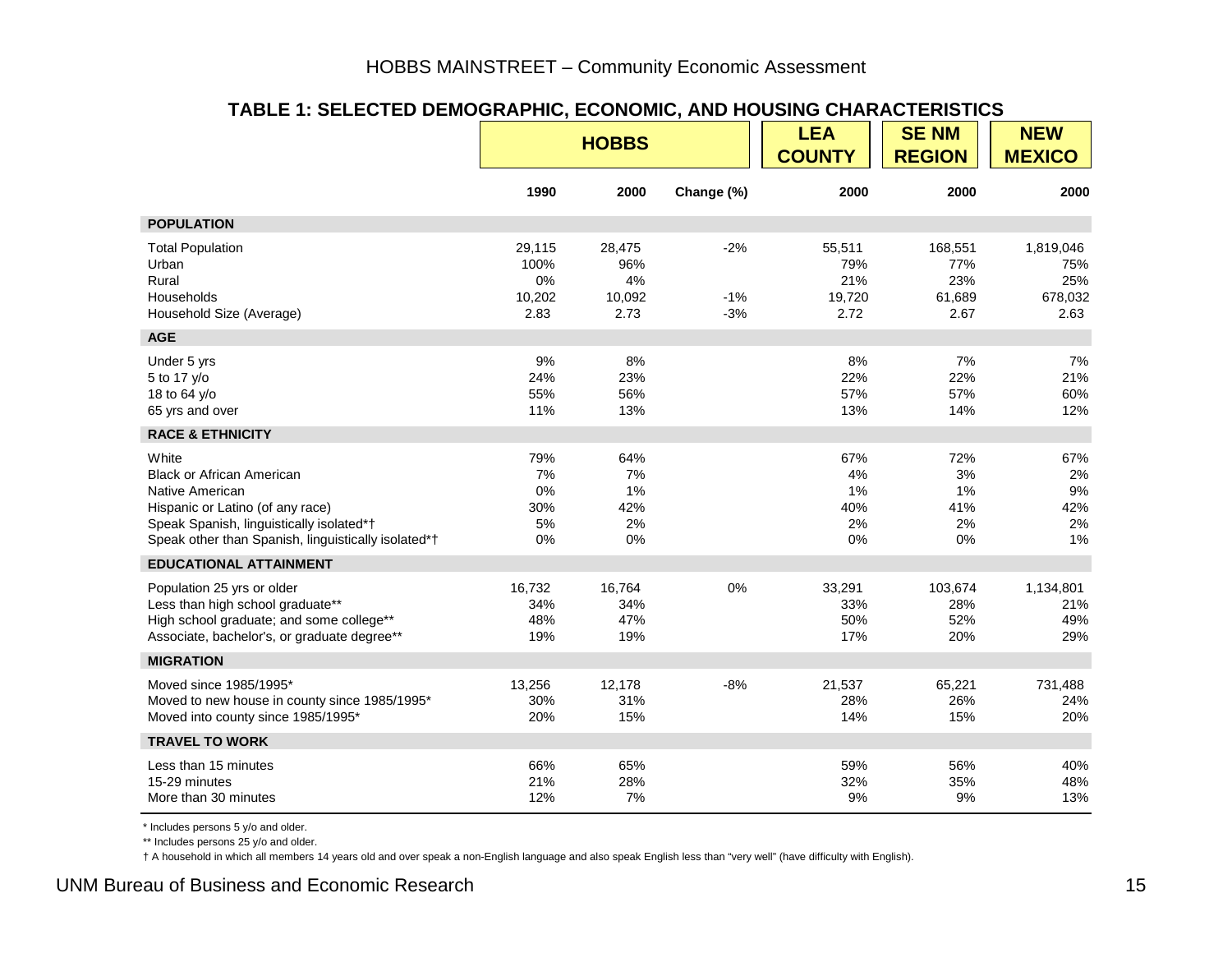#### **TABLE 1: SELECTED DEMOGRAPHIC, ECONOMIC, AND HOUSING CHARACTERISTICS, CONTINUED**

|                                                                                                                                                                                                                                                                                                                                                    |                                                                      | <b>HOBBS</b>                                                         |                      | <b>LEA</b><br><b>COUNTY</b>                                           | <b>SENM</b><br><b>REGION</b>                                      | <b>NEW</b><br><b>MEXICO</b>                                            |
|----------------------------------------------------------------------------------------------------------------------------------------------------------------------------------------------------------------------------------------------------------------------------------------------------------------------------------------------------|----------------------------------------------------------------------|----------------------------------------------------------------------|----------------------|-----------------------------------------------------------------------|-------------------------------------------------------------------|------------------------------------------------------------------------|
|                                                                                                                                                                                                                                                                                                                                                    | 1990                                                                 | 2000                                                                 | Change (%)           | 2000                                                                  | 2000                                                              | 2000                                                                   |
| <b>HOUSEHOLD INCOME &amp; POVERTY</b>                                                                                                                                                                                                                                                                                                              |                                                                      |                                                                      |                      |                                                                       |                                                                   |                                                                        |
| Real per capita income (1999 dollars)<br>Median household income (1999 dollars)<br>Households with earnings<br>Households with social security income<br>Households: with interest; dividends; or rental income<br>Households with public assistance income<br>Households with retirement income<br>Persons below the poverty line<br>Poverty rate | 13,654<br>30,439<br>78%<br>26%<br>33%<br>9%<br>12%<br>7,106<br>24.8% | 14,209<br>28,100<br>75%<br>29%<br>22%<br>7%<br>14%<br>6,670<br>24.2% | 4%<br>$-8%$<br>$-6%$ | 14,184<br>29,799<br>76%<br>30%<br>23%<br>6%<br>13%<br>11,317<br>21.1% | 14,980<br>na<br>75%<br>31%<br>26%<br>6%<br>16%<br>32,864<br>20.0% | 17,261<br>34,133<br>80%<br>25%<br>30%<br>5%<br>17%<br>328,933<br>18.4% |
| <b>LABOR CHARACTERISTICS</b>                                                                                                                                                                                                                                                                                                                       |                                                                      |                                                                      |                      |                                                                       |                                                                   |                                                                        |
| In labor force (population 16 yrs and over)<br>Unemployment rate                                                                                                                                                                                                                                                                                   | 12,000<br>7.6%                                                       | 11,165<br>10.4%                                                      | $-7%$                | 22,302<br>9.1%                                                        | 69,767<br>8.3%                                                    | 834,632<br>7.2%                                                        |
| <b>HOUSING CHARACTERISTICS</b>                                                                                                                                                                                                                                                                                                                     |                                                                      |                                                                      |                      |                                                                       |                                                                   |                                                                        |
| Total housing units (#)<br>Home ownership (%)<br>Owner-occupied housing units<br>Vacancy rate (for sale)<br>Renter-occupied housing units<br>Vacancy Rate (for rent)<br>Median age of housing structures                                                                                                                                           | 12.327<br>64%<br>6,764<br>3,478<br>26                                | 11,999<br>66%<br>6,882<br>3.9%<br>3,217<br>21.6%<br>33               | $-3%$<br>2%<br>$-8%$ | 23,405<br>14,296<br>3.6%<br>5,403<br>18.6%<br>32                      | 71,301<br>70%<br>44,683<br>3.6%<br>16,956<br>16.6%<br>na          | 780,579<br>68%<br>474,435<br>2.5%<br>203,536<br>11.6%<br>23            |
| <b>HOUSING AFFORDABILITY</b>                                                                                                                                                                                                                                                                                                                       |                                                                      |                                                                      |                      |                                                                       |                                                                   |                                                                        |
| Median value of owner-occupied housing (1999 dollars)<br>Median costs of homeownership (% of income)<br>Median rent (1999 dollars)<br>Median cost of rental housing (% household income)                                                                                                                                                           | 55,522<br>17.2%<br>432<br>25.1%                                      | 48.400<br>17.8%<br>393<br>25.1%                                      | $-13%$<br>$-9%$      | 47,300<br>17.8%<br>388<br>24.1%                                       | na<br>na<br>na<br>na                                              | 94,600<br>22.2%<br>503<br>26.6%                                        |

 $\blacksquare$ 

Source: US Census Bureau, 1990 and 2000 Decennial Census; calculations by BBER, 2007.

 $\sim$ 

 $\sim$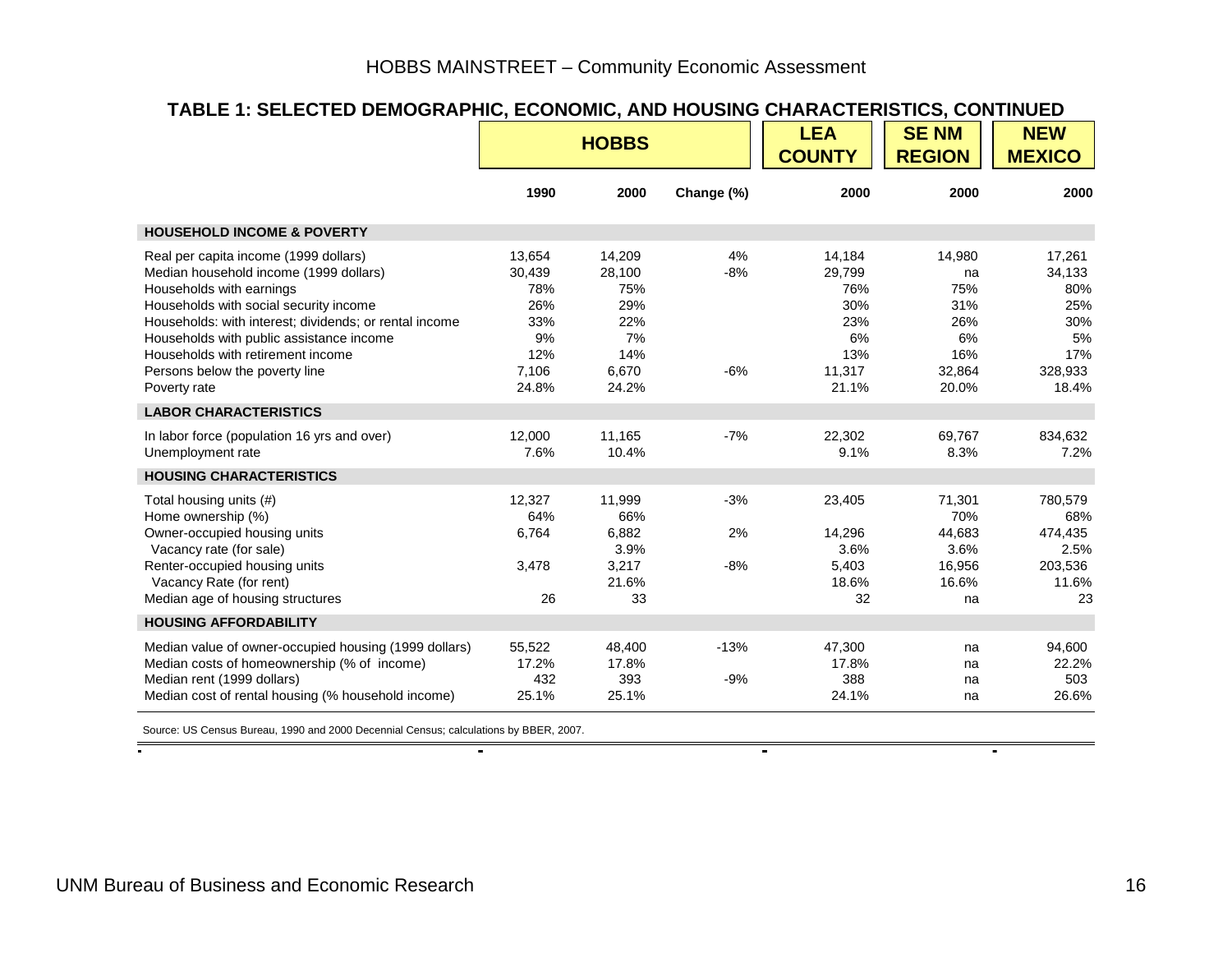#### **TABLE 2: SELECTED DEMOGRAPHIC, ECONOMIC, AND HOUSING CHARACTERISTICS – EUNICE, JAL AND LOVINGTON**

|                                                                                                                                                                                                     |                                    | <b>EUNICE</b>                      |                      |                                    | <b>JAL</b>                         |                         | <b>LOVINGTON</b>                     |                                     |                   |
|-----------------------------------------------------------------------------------------------------------------------------------------------------------------------------------------------------|------------------------------------|------------------------------------|----------------------|------------------------------------|------------------------------------|-------------------------|--------------------------------------|-------------------------------------|-------------------|
|                                                                                                                                                                                                     | 1990                               | 2000                               | Change (%)           | 1990                               | 2000                               | Change (%)              | 1990                                 | 2000                                | Change (%)        |
| <b>POPULATION</b>                                                                                                                                                                                   |                                    |                                    |                      |                                    |                                    |                         |                                      |                                     |                   |
| <b>Total Population</b><br>Urban<br>Rural<br>Households<br>Household Size (Average)                                                                                                                 | 2,731<br>100%<br>0%<br>937<br>2.91 | 2,569<br>98%<br>2%<br>948<br>2.71  | $-6%$<br>1%<br>$-7%$ | 2,153<br>0%<br>100%<br>779<br>2.76 | 2,020<br>0%<br>100%<br>764<br>2.64 | $-6%$<br>$-2%$<br>$-4%$ | 9,267<br>100%<br>0%<br>3,125<br>2.92 | 9,542<br>99%<br>1%<br>3,295<br>2.82 | 3%<br>5%<br>$-3%$ |
| <b>AGE</b>                                                                                                                                                                                          |                                    |                                    |                      |                                    |                                    |                         |                                      |                                     |                   |
| Under 5 yrs<br>5 to 17 y/o<br>18 to 64 y/o<br>65 yrs and over                                                                                                                                       | 8%<br>28%<br>54%<br>10%            | 7%<br>22%<br>58%<br>13%            |                      | 7%<br>25%<br>56%<br>12%            | 6%<br>23%<br>54%<br>17%            |                         | 9%<br>25%<br>55%<br>11%              | 9%<br>24%<br>55%<br>13%             |                   |
| <b>RACE &amp; ETHNICITY</b>                                                                                                                                                                         |                                    |                                    |                      |                                    |                                    |                         |                                      |                                     |                   |
| White<br><b>Black or African American</b><br>Native American<br>Hispanic or Latino (of any race)<br>Speak Spanish, linguistically isolated*†<br>Speak other than Spanish, linguistically isolated*† | 99%<br>1%<br>1%<br>24%<br>2%<br>0% | 71%<br>1%<br>0%<br>40%<br>3%<br>0% |                      | 93%<br>0%<br>1%<br>37%<br>6%<br>0% | 66%<br>0%<br>2%<br>41%<br>4%<br>0% |                         | 75%<br>2%<br>0%<br>45%<br>8%<br>0%   | 59%<br>3%<br>1%<br>52%<br>4%<br>0%  |                   |
| <b>EDUCATIONAL ATTAINMENT</b>                                                                                                                                                                       |                                    |                                    |                      |                                    |                                    |                         |                                      |                                     |                   |
| Population 25 yrs or older<br>Less than high school graduate**<br>High school graduate; and some college**<br>Associate, bachelor's, or graduate degree**                                           | 1,533<br>45%<br>44%<br>11%         | 1,555<br>33%<br>54%<br>13%         | $1\%$                | 1,315<br>44%<br>49%<br>7%          | 1,297<br>36%<br>52%<br>12%         | $-1%$                   | 5,162<br>47%<br>40%<br>14%           | 5,474<br>43%<br>43%<br>15%          | 6%                |
| <b>MIGRATION</b>                                                                                                                                                                                    |                                    |                                    |                      |                                    |                                    |                         |                                      |                                     |                   |
| Moved since 1985/1995*<br>Moved to new house in county since 1985/1995*<br>Moved into county since 1985/1995*                                                                                       | 1,143<br>30%<br>15%                | 850<br>23%<br>12%                  | $-26%$               | 768<br>29%<br>10%                  | 629<br>21%<br>12%                  | $-18%$                  | 3,767<br>32%<br>13%                  | 3,195<br>25%<br>12%                 | $-15%$            |
| <b>TRAVEL TO WORK</b>                                                                                                                                                                               |                                    |                                    |                      |                                    |                                    |                         |                                      |                                     |                   |
| Less than 15 minutes<br>15-29 minutes<br>More than 30 minutes                                                                                                                                       | 78%<br>12%<br>11%                  | 62%<br>24%<br>14%                  |                      | 76%<br>11%<br>13%                  | 58%<br>25%<br>17%                  |                         | 64%<br>13%<br>23%                    | 56%<br>29%<br>15%                   |                   |

\* Includes persons 5 y/o and older.

\*\* Includes persons 25 y/o and older.

† A household in which all members 14 years old and over speak a

non-English language and also speak English less than "very well"

(have difficulty with English).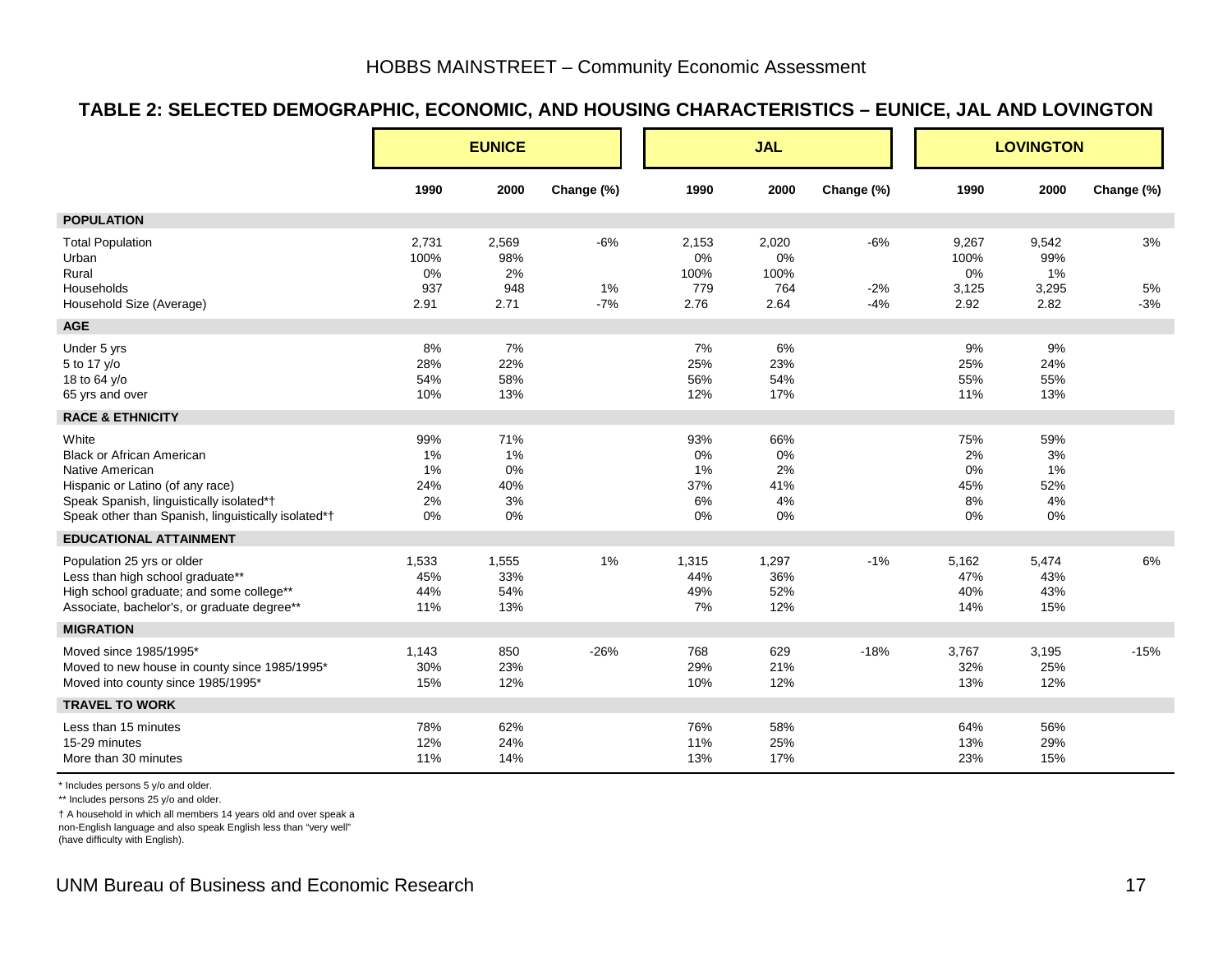#### **TABLE 2: SELECTED DEMOGRAPHIC, ECONOMIC, AND HOUSING CHARACTERISTICS— EUNICE, JAL AND LOVINGTON CONTINUED**

|                                                                                                                                                                                                                                                                                                  | <b>EUNICE</b>                                     |                                                    |                |                                                    | <b>JAL</b>                                         |                |                                                     | <b>LOVINGTON</b>                                   |            |
|--------------------------------------------------------------------------------------------------------------------------------------------------------------------------------------------------------------------------------------------------------------------------------------------------|---------------------------------------------------|----------------------------------------------------|----------------|----------------------------------------------------|----------------------------------------------------|----------------|-----------------------------------------------------|----------------------------------------------------|------------|
|                                                                                                                                                                                                                                                                                                  | 1990                                              | 2000                                               | Change (%)     | 1990                                               | 2000                                               | Change (%)     | 1990                                                | 2000                                               | Change (%) |
| <b>HOUSEHOLD INCOME &amp; POVERTY</b>                                                                                                                                                                                                                                                            |                                                   |                                                    |                |                                                    |                                                    |                |                                                     |                                                    |            |
| Real per capita income (1999 dollars)<br>Median household income (1999 dollars)<br>Households with earnings<br>Households with social security income<br>Households: with interest; dividends; or rental income<br>Households with public assistance income<br>Households with retirement income | 12,964<br>32,221<br>81%<br>27%<br>23%<br>4%<br>7% | 14,373<br>31,722<br>77%<br>29%<br>23%<br>5%<br>15% | 11%<br>$-2%$   | 12,735<br>29,382<br>72%<br>31%<br>26%<br>6%<br>24% | 14,354<br>30,848<br>65%<br>37%<br>24%<br>8%<br>28% | 13%<br>5%      | 11,450<br>28,606<br>78%<br>29%<br>28%<br>10%<br>10% | 12,752<br>26,458<br>76%<br>33%<br>22%<br>6%<br>10% | 11%<br>-8% |
| Persons below the poverty line<br>Poverty rate                                                                                                                                                                                                                                                   | 481<br>17.6%                                      | 402<br>15.6%                                       | $-16%$         | 492<br>22.9%                                       | 361<br>17.9%                                       | $-27%$         | 2,429<br>26.7%                                      | 2,051<br>22.1%                                     | $-16%$     |
| <b>LABOR CHARACTERISTICS</b>                                                                                                                                                                                                                                                                     |                                                   |                                                    |                |                                                    |                                                    |                |                                                     |                                                    |            |
| In labor force (population 16 yrs and over)<br>Unemployment rate                                                                                                                                                                                                                                 | 1.083<br>6.9%                                     | 1,044<br>10.8%                                     | $-4%$          | 753<br>5.3%                                        | 735<br>6.4%                                        | $-2%$          | 3.427<br>9.1%                                       | 3,534<br>9.7%                                      | 3%         |
| <b>HOUSING CHARACTERISTICS</b>                                                                                                                                                                                                                                                                   |                                                   |                                                    |                |                                                    |                                                    |                |                                                     |                                                    |            |
| Total housing units (#)<br>Home ownership (%)<br>Owner-occupied housing units                                                                                                                                                                                                                    | 1,152<br>75%<br>722                               | 1,111<br>75%<br>732                                | $-4%$<br>$1\%$ | 1,023<br>73%<br>615                                | 952<br>73%<br>601                                  | $-7%$<br>$-2%$ | 3,688<br>71%<br>2,294                               | 3,871<br>71%<br>2,431                              | 5%<br>6%   |
| Vacancy rate (for sale)<br>Renter-occupied housing units<br>Vacancy Rate (for rent)<br>Median age of housing structures                                                                                                                                                                          | 221<br>32                                         | 2.9%<br>206<br>10.4%<br>34                         | $-7%$          | 148<br>31                                          | 7.5%<br>152<br>17.8%<br>38                         | 3%             | 781<br>28                                           | 3.4%<br>882<br>18.0%<br>36                         | 13%        |
| <b>HOUSING AFFORDABILITY</b>                                                                                                                                                                                                                                                                     |                                                   |                                                    |                |                                                    |                                                    |                |                                                     |                                                    |            |
| Median value of owner-occupied housing (1999 dollars)<br>Median costs of homeownership (% of income)                                                                                                                                                                                             | 36,570<br>16.0%                                   | 37,200<br>16.1%                                    | 2%             | 28,161<br>16.1%                                    | 27,300<br>15.6%                                    | $-3%$          | 45,512<br>18.3%                                     | 43.600<br>18.2%                                    | $-4%$      |
| Median rent (1999 dollars)<br>Median cost of rental housing (% household income)                                                                                                                                                                                                                 | 354<br>21.3%                                      | 309<br>19.0%                                       | $-13%$         | 359<br>24.7%                                       | 322<br>17.3%                                       | $-10%$         | 356<br>24.0%                                        | 369<br>24.3%                                       | 4%         |

 Source: US Census Bureau, 1990 and 2000 Decennial Census; calculations by BBER, 2007.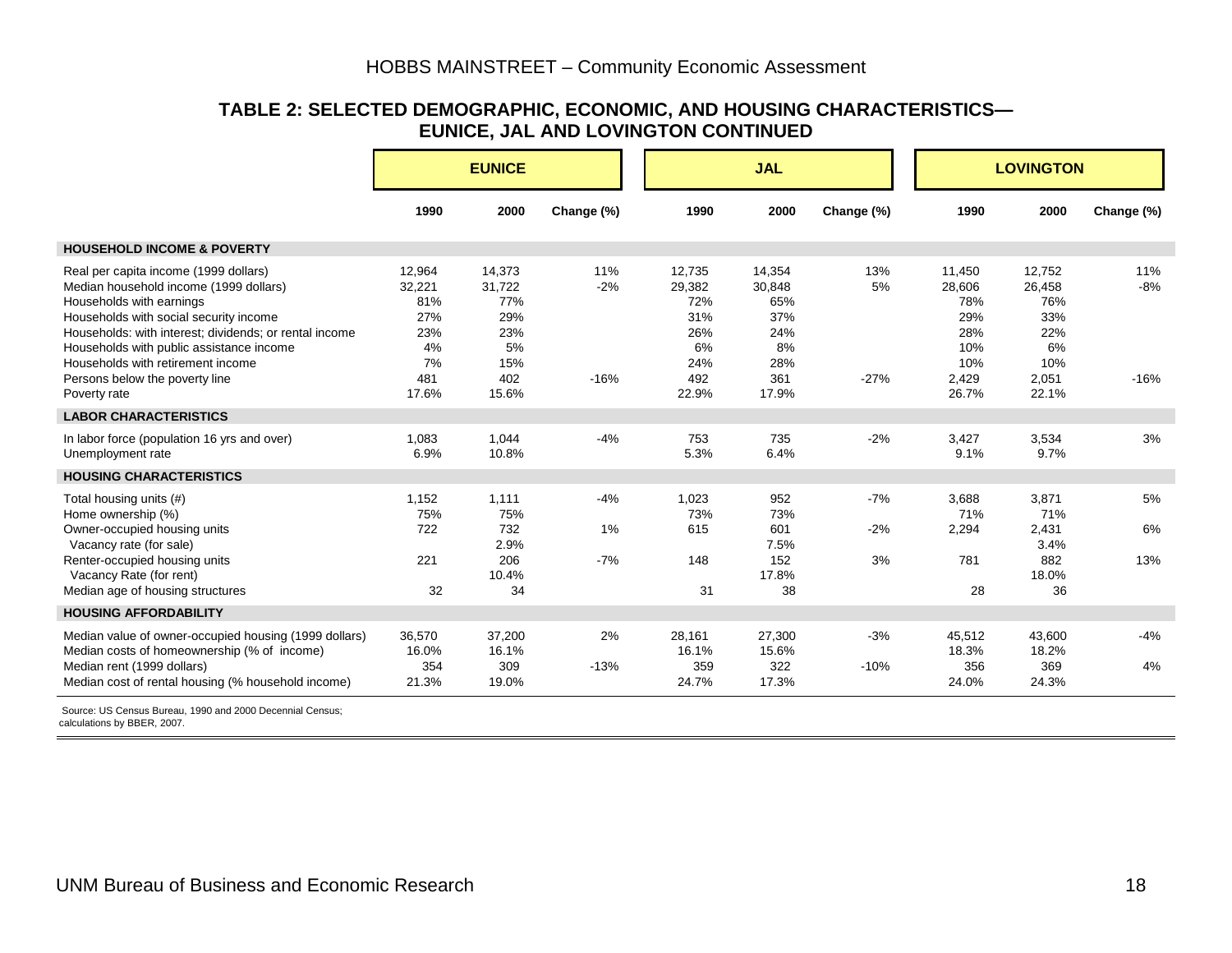#### **TABLE 3: SELECTED DEMOGRAPHIC, ECONOMIC, AND HOUSING CHARACTERISTICS –NEIGHBORING TEXAS COUNTIES**

|                                                                                                                                                           |                            | <b>ANDREWS COUNTY, TEXAS</b> |                |                            | <b>GAINES COUNTY, TEXAS</b> |               |                            |                            | YOAKUM COUNTY, TEXAS |  |
|-----------------------------------------------------------------------------------------------------------------------------------------------------------|----------------------------|------------------------------|----------------|----------------------------|-----------------------------|---------------|----------------------------|----------------------------|----------------------|--|
|                                                                                                                                                           | 1990                       | 2000                         | Change<br>(%)  | 1990                       | 2000                        | Change<br>(%) | 1990                       | 2000                       | Change<br>(%)        |  |
| <b>POPULATION</b>                                                                                                                                         |                            |                              |                |                            |                             |               |                            |                            |                      |  |
| <b>Total Population</b><br>Urban<br>Rural                                                                                                                 | 14,338<br>74%<br>26%       | 13,004<br>81%<br>19%         | $-9%$          | 14,123<br>45%<br>55%       | 14,467<br>41%<br>59%        | 2%            | 8,786<br>59%<br>41%        | 7,322<br>60%<br>40%        | $-17%$               |  |
| Households<br>Household Size (Average)                                                                                                                    | 4,734<br>3.01              | 4,594<br>2.81                | $-3%$<br>$-6%$ | 4,547<br>3.10              | 4,697<br>3.06               | 3%<br>$-1%$   | 2,785<br>3.14              | 2,473<br>2.94              | $-11%$<br>$-6%$      |  |
| <b>AGE</b>                                                                                                                                                |                            |                              |                |                            |                             |               |                            |                            |                      |  |
| Under 5 yrs<br>5 to 17 y/o<br>18 to 64 y/o<br>65 yrs and over                                                                                             | 9%<br>26%<br>56%<br>9%     | 7%<br>24%<br>56%<br>12%      |                | 10%<br>26%<br>55%<br>9%    | 8%<br>27%<br>55%<br>10%     |               | 9%<br>26%<br>57%<br>8%     | 7%<br>25%<br>57%<br>11%    |                      |  |
| <b>RACE &amp; ETHNICITY</b>                                                                                                                               |                            |                              |                |                            |                             |               |                            |                            |                      |  |
| White<br><b>Black or African American</b><br>Native American<br>Hispanic or Latino (of any race)                                                          | 76%<br>2%<br>1%<br>32%     | 77%<br>3%<br>0%<br>40%       |                | 74%<br>2%<br>1%<br>32%     | 80%<br>4%<br>0%<br>36%      |               | 71%<br>1%<br>1%<br>36%     | 71%<br>1%<br>1%<br>46%     |                      |  |
| Speak Spanish, Linguistically isolated*†<br>Speak Other than Spanish, Linguistically isolated*†                                                           | 7%<br>0%                   | 3%<br>$0\%$                  |                | 7%<br>$4%$                 | 3%<br>1%                    |               | 8%<br>$0\%$                | 3%<br>$0\%$                |                      |  |
| <b>EDUCATIONAL ATTAINMENT</b>                                                                                                                             |                            |                              |                |                            |                             |               |                            |                            |                      |  |
| Population 25 yrs or older<br>Less than High School graduate**<br>High School graduate; and some college**<br>Associate, Bachelor's, or Graduate degree** | 8,192<br>39%<br>47%<br>14% | 7,815<br>32%<br>51%<br>17%   | $-5%$          | 7,751<br>47%<br>40%<br>13% | 8,006<br>44%<br>43%<br>13%  | 3%            | 5,005<br>36%<br>49%<br>15% | 4,322<br>41%<br>45%<br>14% | $-14%$               |  |
| <b>MIGRATION</b>                                                                                                                                          |                            |                              |                |                            |                             |               |                            |                            |                      |  |
| Moved since 1985/1995*<br>Moved to new house in County since 1985/1995*<br>Moved into County since 1985/1995*                                             | 6,319<br>32%<br>16%        | 4,359<br>21%<br>15%          | $-31%$         | 5,721<br>24%<br>21%        | 5,117<br>26%<br>12%         | $-11%$        | 3,949<br>27%<br>22%        | 2,320<br>22%<br>12%        | $-41%$               |  |
| <b>TRAVEL TO WORK</b>                                                                                                                                     |                            |                              |                |                            |                             |               |                            |                            |                      |  |
| Less than 15 minutes<br>15-29 minutes<br>More than 30 minutes                                                                                             | 69%<br>15%<br>15%          | 64%<br>15%<br>21%            |                | 62%<br>19%<br>18%          | 62%<br>29%<br>8%            |               | 74%<br>17%<br>9%           | 68%<br>24%<br>8%           |                      |  |

\* Includes persons 5 y/o and older.

\*\* Includes persons 25 y/o and older.

† A household in which all members 14 years old and over speak a non-English language and also speak English less than "very well" (have difficulty with English).

#### UNM Bureau of Business and Economic Research 19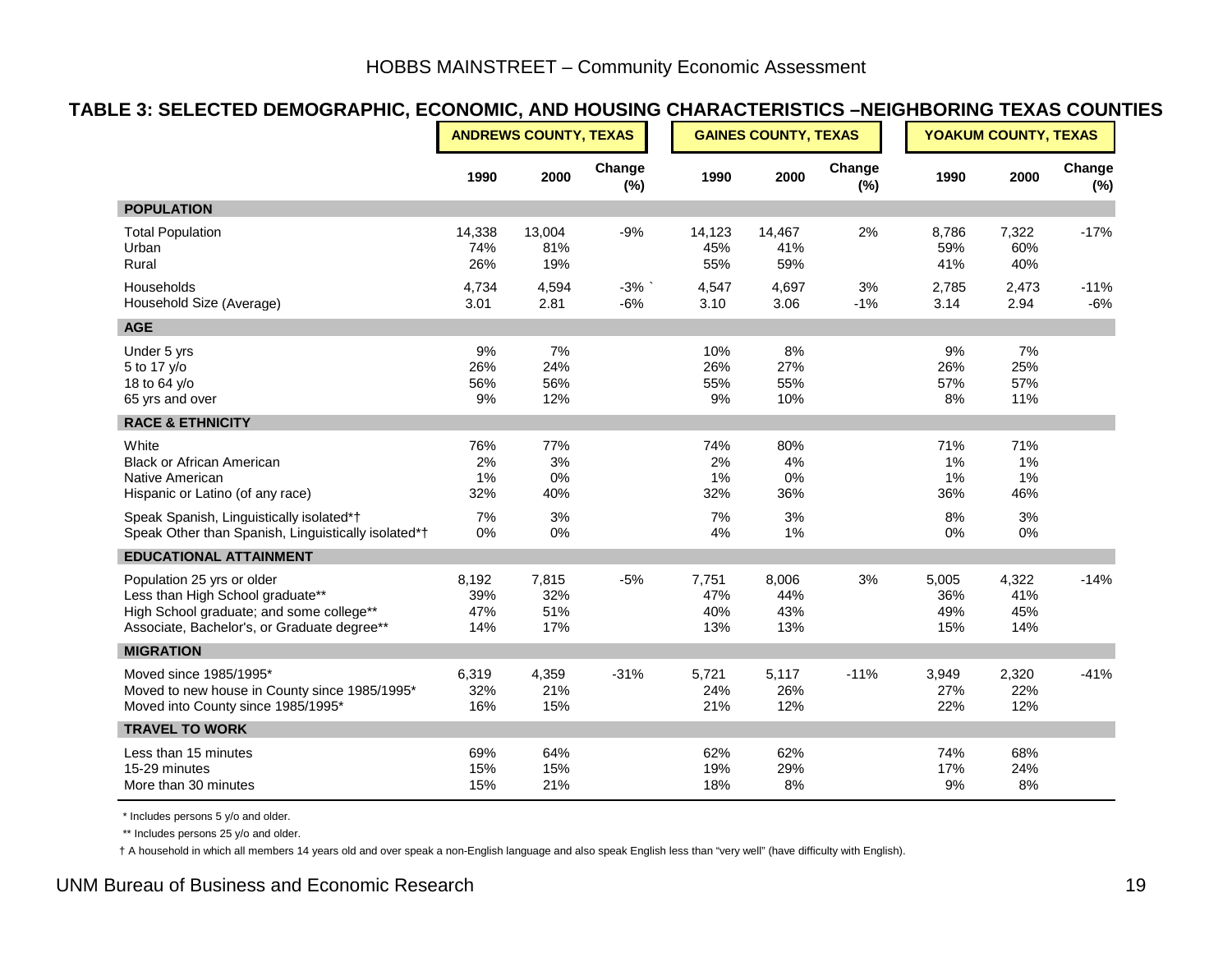#### **TABLE 3: SELECTED DEMOGRAPHIC, ECONOMIC, AND HOUSING CHARACTERISTICS— NEIGHBORING TEXAS COUNTIES, CONTINUED**

|                                                                                                                                                                                                              |                                | <b>ANDREWS COUNTY, TEXAS</b>         |                  |                               | <b>GAINES COUNTY, TEXAS</b>            |               |                                | YOAKUM COUNTY, TEXAS                 |                 |  |
|--------------------------------------------------------------------------------------------------------------------------------------------------------------------------------------------------------------|--------------------------------|--------------------------------------|------------------|-------------------------------|----------------------------------------|---------------|--------------------------------|--------------------------------------|-----------------|--|
|                                                                                                                                                                                                              | 1990                           | 2000                                 | Change<br>$(\%)$ | 1990                          | 2000                                   | Change<br>(%) | 1990                           | 2000                                 | Change<br>(%)   |  |
| <b>HOUSEHOLD INCOME &amp; POVERTY</b>                                                                                                                                                                        |                                |                                      |                  |                               |                                        |               |                                |                                      |                 |  |
| Real per capita income (1999 dollars)<br>Median household income (1999 dollars)                                                                                                                              | 13,828<br>35,280               | 15,916<br>34,036                     | 15%<br>$-4%$     | 12,284<br>29,810              | 13,088<br>30,432                       | 7%<br>2%      | 14,137<br>35,291               | 14,504<br>32,672                     | 3%<br>$-7%$     |  |
| Households with earnings<br>Households with Social Security income<br>Households: With interest; dividends; or rental incom<br>Households with public assistance income<br>Households with retirement income | 82%<br>24%<br>28%<br>6%<br>13% | 78%<br>27%<br>24%<br>4%<br>13%       |                  | 85%<br>23%<br>25%<br>8%<br>7% | 82%<br>27%<br>21%<br>4%<br>11%         |               | 87%<br>21%<br>31%<br>5%<br>10% | 81%<br>26%<br>23%<br>3%<br>11%       |                 |  |
| Persons below the Poverty Line<br>Poverty Rate                                                                                                                                                               | 2,378<br>16.8%                 | 2,117<br>16.4%                       | $-11%$           | 3,838<br>27.3%                | 3,119<br>21.7%                         | $-19%$        | 1,717<br>19.6%                 | 1,422<br>19.6%                       | $-17%$          |  |
| <b>LABOR CHARACTERISTICS</b>                                                                                                                                                                                 |                                |                                      |                  |                               |                                        |               |                                |                                      |                 |  |
| In labor force (population 16 yrs and over)<br>Unemployment Rate                                                                                                                                             | 6,196<br>6.8%                  | 5,511<br>8.1%                        | $-11%$           | 5,888<br>6.8%                 | 5,776<br>5.5%                          | $-2%$         | 3,737<br>5.1%                  | 3,152<br>9.2%                        | $-16%$          |  |
| <b>HOUSING CHARACTERISTICS</b>                                                                                                                                                                               |                                |                                      |                  |                               |                                        |               |                                |                                      |                 |  |
| Total housing units (#)                                                                                                                                                                                      | 5,462                          | 5,400                                | $-1%$            | 5,221                         | 5,410                                  | 4%            | 3,372                          | 2,974                                | $-12%$          |  |
| Home ownership (%)<br>Owner-occupied housing units<br>Vacancy rate (For Sale)<br>Renter-occupied housing units<br>Vacancy Rate (For Rent)                                                                    | 74%<br>3,626<br>1,132          | 77%<br>3,665<br>3.8%<br>936<br>24.1% | 1%<br>$-17%$     | 69%<br>3,248<br>1,254         | 76%<br>3,679<br>2.9%<br>1,002<br>14.4% | 13%<br>$-20%$ | 73%<br>2,104<br>735            | 75%<br>1,931<br>3.6%<br>538<br>24.4% | $-8%$<br>$-27%$ |  |
| Median age of Housing Structures                                                                                                                                                                             | 22                             | 30                                   |                  | 22                            | 29                                     |               | 24                             | 28                                   |                 |  |
| <b>HOUSING AFFORDABILITY</b>                                                                                                                                                                                 |                                |                                      |                  |                               |                                        |               |                                |                                      |                 |  |
| Median value of Owner-Occupied Housing (1999 dol<br>Median costs of homeownership (% of income)                                                                                                              | 51,384<br>16.8%                | 38.900<br>19.0%                      | $-24%$           | 53.787<br>16.7%               | 42,300<br>18.7%                        | $-21%$        | 58,324<br>16.4%                | 36,100<br>17.8%                      | $-38%$          |  |
| Median Rent (1999 dollars)<br>Median cost of rental housing (% household income)                                                                                                                             | 419<br>21.5%                   | 397<br>19.1%                         | $-5%$            | 384<br>21.9%                  | 343<br>19.0%                           | $-11%$        | 495<br>21.4%                   | 394<br>18.6%                         | $-20%$          |  |

 **Source: US Census Bureau, 1990 and 2000 Decennial Census; calculations by UNM-BBER, 2007.**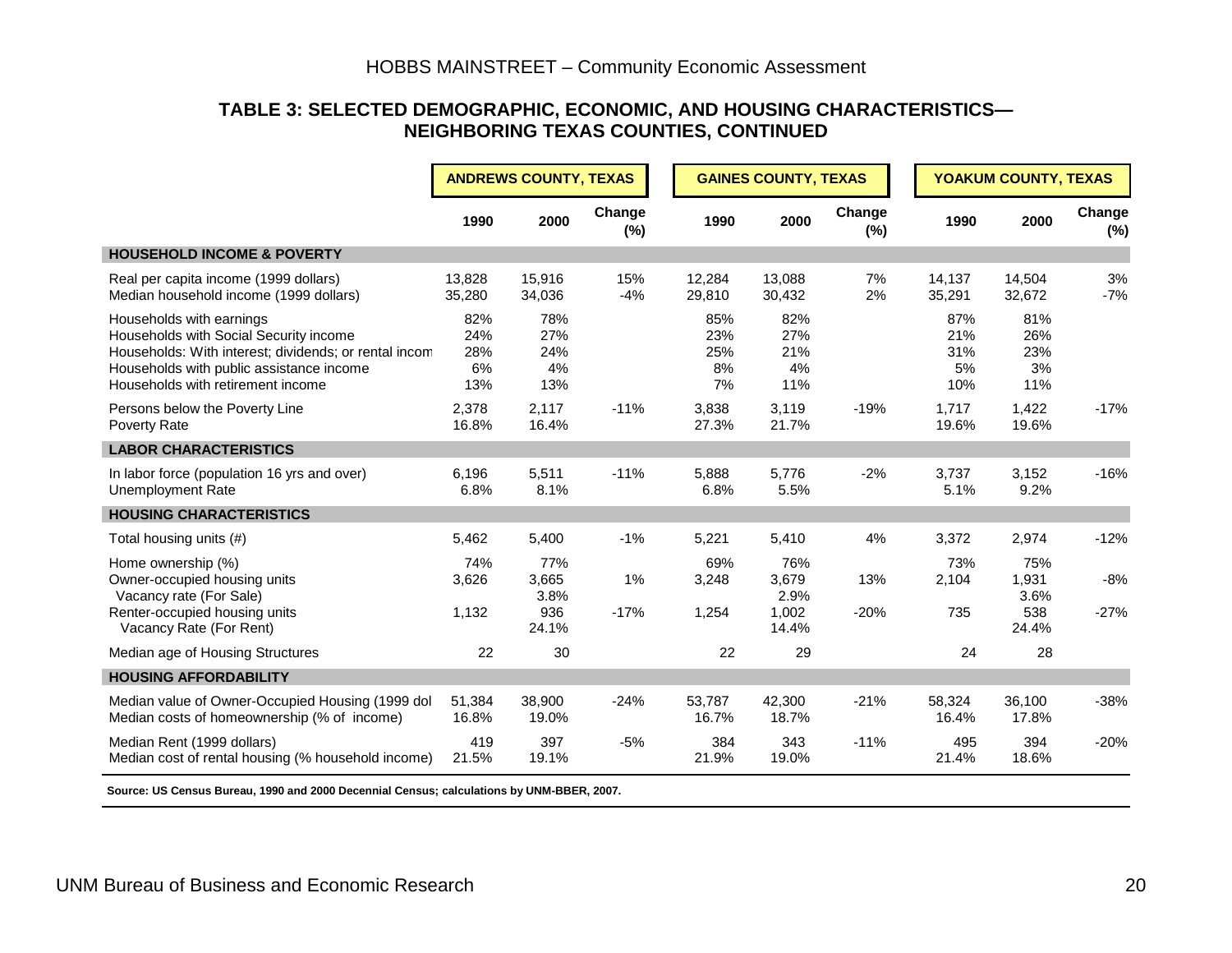#### **TABLE 4: HOBBS TAXABLE GROSS RECEIPTS AND PULL FACTORS, 1989 & 2002**

| <b>HOBBS</b>                                     |             | <b>TAXABLE GROSS</b><br><b>RECEIPTS (2002 \$)</b> | <b>PULL FACTOR</b> |      | <b>NET GAIN/LOSS (2002 \$)</b> |                | <b>CHANGE (1989-2002)</b> |                   |  |
|--------------------------------------------------|-------------|---------------------------------------------------|--------------------|------|--------------------------------|----------------|---------------------------|-------------------|--|
| <b>INDUSTRIES</b>                                | 1989        | 2002                                              | 1989               | 2002 | 1989                           | 2002           | <b>TGR Real</b>           | Real<br>Gain/Loss |  |
| <b>Agriculture</b>                               |             |                                                   |                    |      |                                |                |                           |                   |  |
| <b>Mining</b>                                    | 94,936,123  | 100,312,644                                       | 561%               | 788% | 78,017,786                     | 87,581,361     | 6%                        | 9,563,575         |  |
| <b>Contract Construction</b>                     | 38,383,619  | 47,621,304                                        | 83%                | 84%  | (7,949,191)                    | (8,938,549)    | 24%                       | (989, 358)        |  |
| <b>Manufacturing</b>                             | 16,622,078  | 14,331,148                                        | 135%               | 146% | 4,342,473                      | 4,485,188      | $-14%$                    | 142,714           |  |
| <b>Transportation, Communications, Utilities</b> | 48,604,706  | 40,045,326                                        | 116%               | 132% | 6,587,404                      | 9,616,658      | $-18%$                    | 3,029,253         |  |
| <b>Wholesale Trade</b>                           | 51,728,102  | 33,608,448                                        | 210%               | 152% | 27,116,988                     | 11,530,656     | $-35%$                    | (15, 586, 332)    |  |
| <b>Building Materials</b>                        | 5,549,082   | 9,230,861                                         | 116%               | 419% | 755,465                        | 7,026,935      | 66%                       | 6,271,470         |  |
| <b>Retail Food Stores</b>                        | 30,673,757  | 40,915,342                                        | 103%               | 170% | 798,115                        | 16,832,409     | 33%                       | 16,034,294        |  |
| <b>Motor Vehicle Dealers</b>                     | 4,630,513   | 4,737,165                                         | 158%               | 160% | 1,694,258                      | 1,779,935      | 2%                        | 85,677            |  |
| <b>Gasoline Service Stations</b>                 | 2,680,619   | 2,671,249                                         | 96%                | 106% | (122, 133)                     | 160,411        | 0%                        | 282,544           |  |
| Misc Vehicle and Accessory Dealers               | 28,363,212  | 17,307,668                                        | 560%               | 404% | 23,295,800                     | 13,018,312     | $-39%$                    | (10, 277, 489)    |  |
| Apparel and Accessory Stores                     | 10,923,914  | 9,028,837                                         | 129%               | 145% | 2,440,973                      | 2,807,513      | $-17%$                    | 366,540           |  |
| Furniture and Home Furnishings                   | 8,685,573   | 9,735,275                                         | 137%               | 230% | 2,337,862                      | 5,509,492      | 12%                       | 3,171,630         |  |
| Eating and Drinking Establishments               | 25,212,857  | 26,208,989                                        | 123%               | 129% | 4,755,215                      | 5,832,949      | 4%                        | 1,077,734         |  |
| <b>Liquor Dispensers</b>                         | 3,503,043   | 3,565,863                                         | 54%                | 145% | (2,947,947)                    | 1,111,320      | 2%                        | 4,059,267         |  |
| Drug and Proprietary Stores                      | 5,205,739   |                                                   | 79%                |      | (1,345,791)                    |                |                           |                   |  |
| Misc Retailers (ALL)*                            | 58,440,083  | 146,130,274                                       | 63%                | 157% | (34, 778, 779)                 | 53,003,327     | 150%                      | 87,782,106        |  |
| <b>Total Retail Trade</b>                        | 242,837,313 | 279,180,687                                       | 147%               | 166% | 77,945,311                     | 110,755,086    | 15%                       | 32,809,775        |  |
| <b>Finance, Insurance and Real Estate</b>        | 7,727,249   | 6,917,554                                         | 69%                | 71%  | (3,482,160)                    | (2,802,057)    | $-10%$                    | 680,104           |  |
| Hotels, Motels                                   | 2,239,304   | 3,947,582                                         | 28%                | 56%  | (5,767,288)                    | (3,085,707)    | 76%                       | 2,681,581         |  |
| <b>Personal Services</b>                         | 8,663,502   | 3,869,070                                         | 159%               | 60%  | 3,207,432                      | (2,557,272)    | $-55%$                    | (5,764,705)       |  |
| <b>Misc Business Services</b>                    | 49,985,450  | 7,449,984                                         | 244%               | 36%  | 29,493,026                     | (13, 433, 008) | $-85%$                    | (42, 926, 034)    |  |
| Auto Rental and Repair                           | 13,399,245  | 12,326,335                                        | 186%               | 167% | 6,198,450                      | 4,961,037      | $-8%$                     | (1, 237, 412)     |  |
| Misc Repair Services                             | 9,582,912   | 11,069,565                                        | 346%               | 446% | 6,814,733                      | 8,588,645      | 16%                       | 1,773,913         |  |
| Amusement                                        | 936,327     | 722,358                                           | 46%                | 57%  | (1, 118, 523)                  | (535, 488)     | $-23%$                    | 583,035           |  |
| <b>Physicians and Dentists</b>                   | 16,307,111  | 17,298,284                                        | 113%               | 142% | 1,914,334                      | 5,115,410      | 6%                        | 3,201,076         |  |
| Hospitals and Other Health Services              | 38,658,451  | 25,628,794                                        | 415%               | 263% | 29,350,632                     | 15,877,962     | $-34%$                    | (13, 472, 670)    |  |
| <b>Legal Services</b>                            | 7,063,453   | 3,488,804                                         | 88%                | 51%  | (999, 543)                     | (3,307,103)    | $-51%$                    | (2,307,560)       |  |
| <b>Educational Services</b>                      | 328,127     | 331,761                                           | 40%                | 24%  | (495, 082)                     | (1,031,257)    | $1\%$                     | (536, 176)        |  |
| <b>Misc Services</b>                             | 25,019,836  | 139,842,546                                       | 130%               | 294% | 5,810,850                      | 92,294,626     | 459%                      | 86,483,776        |  |
| <b>Total Services</b>                            | 174,647,003 | 228,345,476                                       | 137%               | 159% | 46,918,760                     | 84,555,544     | 31%                       | 37,636,784        |  |
| <b>Total Taxable Gross Receipts</b>              | 678,828,651 | 751,254,998                                       | 202%               | 164% | 343,026,867                    | 294,361,057    | 11%                       | (48,665,810)      |  |

\* Misc Retailers (ALL) includes Department Stores, General Merchandise, and Misc Retailers.

All values are adjusted for inflation and reported in terms of 2002 dollars.

Data is classified according to Standard Industrial Classification (SIC). 1989 and 2002 are the first and last years for which comparable data are available.

Major sectors do not sum to total taxable gross receipts because non-classified businesses are not included.

Source: NM Taxation & Revenue Department, RP80 tables; US Census Bureau. Calculations by BBER, 2007.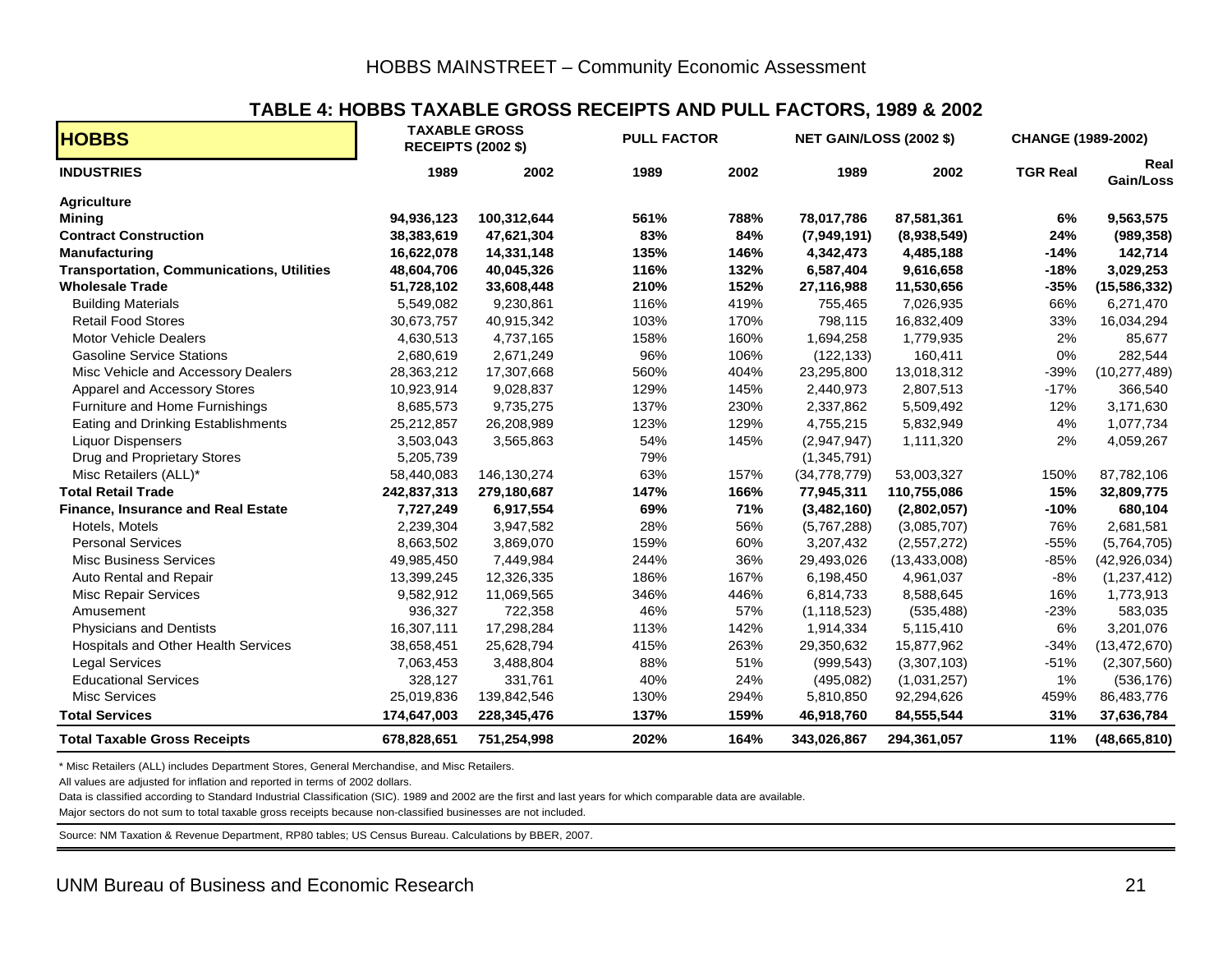#### **TABLE 5: LEA COUNTY TAXABLE GROSS RECEIPTS AND PULL FACTORS, 1989 & 2002**

| <b>LEA COUNTY</b>                                |               | <b>TAXABLE GROSS RECEIPTS</b><br>$(2002 \text{ } $)$ | <b>PULL FACTOR</b> |      | <b>NET GAIN/LOSS (2002 \$)</b> |                | CHANGE (1989-2002) |                   |  |
|--------------------------------------------------|---------------|------------------------------------------------------|--------------------|------|--------------------------------|----------------|--------------------|-------------------|--|
| <b>INDUSTRIES</b>                                | 1989          | 2002                                                 | 1989               | 2002 | 1989                           | 2002           | <b>TGR Real</b>    | Real<br>Gain/Loss |  |
| <b>Mining</b>                                    | 197,397,776   | 202,133,433                                          | 622%               | 816% | 165,641,133                    | 177,358,447    | 2%                 | 11,717,314        |  |
| <b>Contract Construction</b>                     | 75,046,417    | 111,752,216                                          | 86%                | 102% | (11, 922, 803)                 | 1,687,142      | 49%                | 13,609,945        |  |
| <b>Manufacturing</b>                             | 23,661,877    | 32,023,414                                           | 103%               | 167% | 612,387                        | 12,863,245     | 35%                | 12,250,858        |  |
| <b>Transportation, Communications, Utilities</b> | 151,421,846   | 131,741,164                                          | 192%               | 222% | 72,553,073                     | 72,527,190     | $-13%$             | (25, 883)         |  |
| <b>Wholesale Trade</b>                           | 99,194,338    | 73,695,442                                           | 215%               | 172% | 52,997,931                     | 30,732,215     | $-26%$             | (22, 265, 716)    |  |
| <b>Building Materials</b>                        | 7,827,546     | 10,736,617                                           | 87%                | 250% | (1, 170, 336)                  | 6,447,792      | 37%                | 7,618,128         |  |
| <b>Retail Food Stores</b>                        | 60,631,202    | 66,389,603                                           | 108%               | 142% | 4,552,989                      | 19,524,386     | 9%                 | 14,971,397        |  |
| <b>Motor Vehicle Dealers</b>                     | 4,805,867     | 4,738,299                                            | 87%                | 82%  | (705, 643)                     | (1,016,449)    | $-1%$              | (310, 806)        |  |
| <b>Gasoline Service Stations</b>                 | 7,257,606     | 3,549,703                                            | 138%               | 73%  | 1,996,687                      | (1,336,369)    | $-51%$             | (3,333,056)       |  |
| Misc Vehicle and Accessory Dealers               | 31,878,236    | 20,106,768                                           | 335%               | 241% | 22,366,427                     | 11,759,711     | $-37%$             | (10,606,716)      |  |
| Apparel and Accessory Stores                     | 12,037,621    | 10,485,692                                           | 76%                | 87%  | (3,885,322)                    | (1,620,960)    | $-13%$             | 2,264,362         |  |
| Furniture and Home Furnishings                   | 9,489,465     | 10,076,707                                           | 80%                | 123% | (2,425,536)                    | 1,853,363      | 6%                 | 4,278,899         |  |
| Eating and Drinking Establishments               | 31,063,107    | 33,529,623                                           | 81%                | 85%  | (7, 337, 007)                  | (6, 122, 007)  | 8%                 | 1,214,999         |  |
| <b>Liquor Dispensers</b>                         | 9,440,517     | 6,088,163                                            | 78%                | 127% | (2,668,345)                    | 1,311,639      | $-36%$             | 3,979,984         |  |
| Drug and Proprietary Stores                      | 9,539,778     | 4,555,038                                            | 78%                | 79%  | (2,757,802)                    | (1, 180, 802)  | $-52%$             | 1,577,000         |  |
| Misc Retailers (ALL)*                            | 150,883,848   | 177,240,025                                          | 86%                | 98%  | (24,093,054)                   | (3,984,356)    | 17%                | 20,108,698        |  |
| <b>Total Retail Trade</b>                        | 356,198,402   | 356,283,680                                          | 115%               | 109% | 46,687,095                     | 28,528,650     | 0%                 | (18, 158, 445)    |  |
| <b>Finance, Insurance and Real Estate</b>        | 10,253,443    | 9,272,137                                            | 49%                | 49%  | (10, 787, 232)                 | (9,642,157)    | $-10%$             | 1,145,075         |  |
| Hotels, Motels                                   | 3,133,392     | 4,715,952                                            | 21%                | 34%  | (11, 895, 418)                 | (8,970,779)    | 51%                | 2,924,639         |  |
| <b>Personal Services</b>                         | 10,596,714    | 6,188,925                                            | 103%               | 49%  | 355,372                        | (6,316,692)    | $-42%$             | (6,672,063)       |  |
| <b>Misc Business Services</b>                    | 59,921,741    | 14,965,801                                           | 156%               | 37%  | 21,456,340                     | (25, 672, 354) | $-75%$             | (47, 128, 694)    |  |
| Auto Rental and Repair                           | 19,002,487    | 15,130,706                                           | 141%               | 106% | 5,486,201                      | 797,889        | $-20%$             | (4,688,312)       |  |
| <b>Misc Repair Services</b>                      | 18,184,811    | 15,680,654                                           | 350%               | 325% | 12,988,788                     | 10,852,802     | $-14%$             | (2, 135, 986)     |  |
| Amusement                                        | 2,297,979     | 880,223                                              | 60%                | 36%  | (1,559,088)                    | (1,567,537)    | $-62%$             | (8, 449)          |  |
| <b>Physicians and Dentists</b>                   | 19,330,594    | 20,648,041                                           | 72%                | 87%  | (7,685,435)                    | (3,059,746)    | 7%                 | 4,625,690         |  |
| <b>Hospitals and Other Health Services</b>       | 34,933,867    | 30,519,215                                           | 200%               | 161% | 17,462,581                     | 11,544,165     | $-13%$             | (5,918,416)       |  |
| <b>Legal Services</b>                            | 8,695,773     | 4,815,240                                            | 57%                | 36%  | (6,438,911)                    | (8,409,547)    | $-45%$             | (1,970,636)       |  |
| <b>Educational Services</b>                      | 429,347       | 767,597                                              | 28%                | 29%  | (1, 115, 861)                  | (1,884,827)    | 79%                | (768, 966)        |  |
| <b>Misc Services</b>                             | 42,868,478    | 218,189,128                                          | 119%               | 236% | 6,812,160                      | 125,661,212    | 409%               | 118,849,051       |  |
| <b>Engineering and Architectural Services</b>    |               | 2,357,196                                            |                    | 22%  |                                | (8,250,942)    |                    |                   |  |
| <b>Total Services</b>                            | 226,491,056   | 338,481,719                                          | 94%                | 121% | (13, 261, 842)                 | 58,667,527     | 49%                | 71,929,369        |  |
| <b>Total Taxable Gross Receipts</b>              | 1,156,956,133 | 1,258,068,876                                        | 184%               | 141% | 526,637,817                    | 368,956,496    |                    | 9% (157,681,321)  |  |

\* Misc Retailers (ALL) includes Department Stores, General Merchandise, and Misc Retailers.

All values are adjusted for inflation and reported in terms of 2002 dollars.

Data is classified according to Standard Industrial Classification (SIC). 1989 and 2002 are the first and last years for which comparable data are available.

Major sectors do not sum to total taxable gross receipts because non-classified businesses are not included.

Source: NM Taxation & Revenue Department, RP80 tables; US Census Bureau. Calculations by BBER, 2007.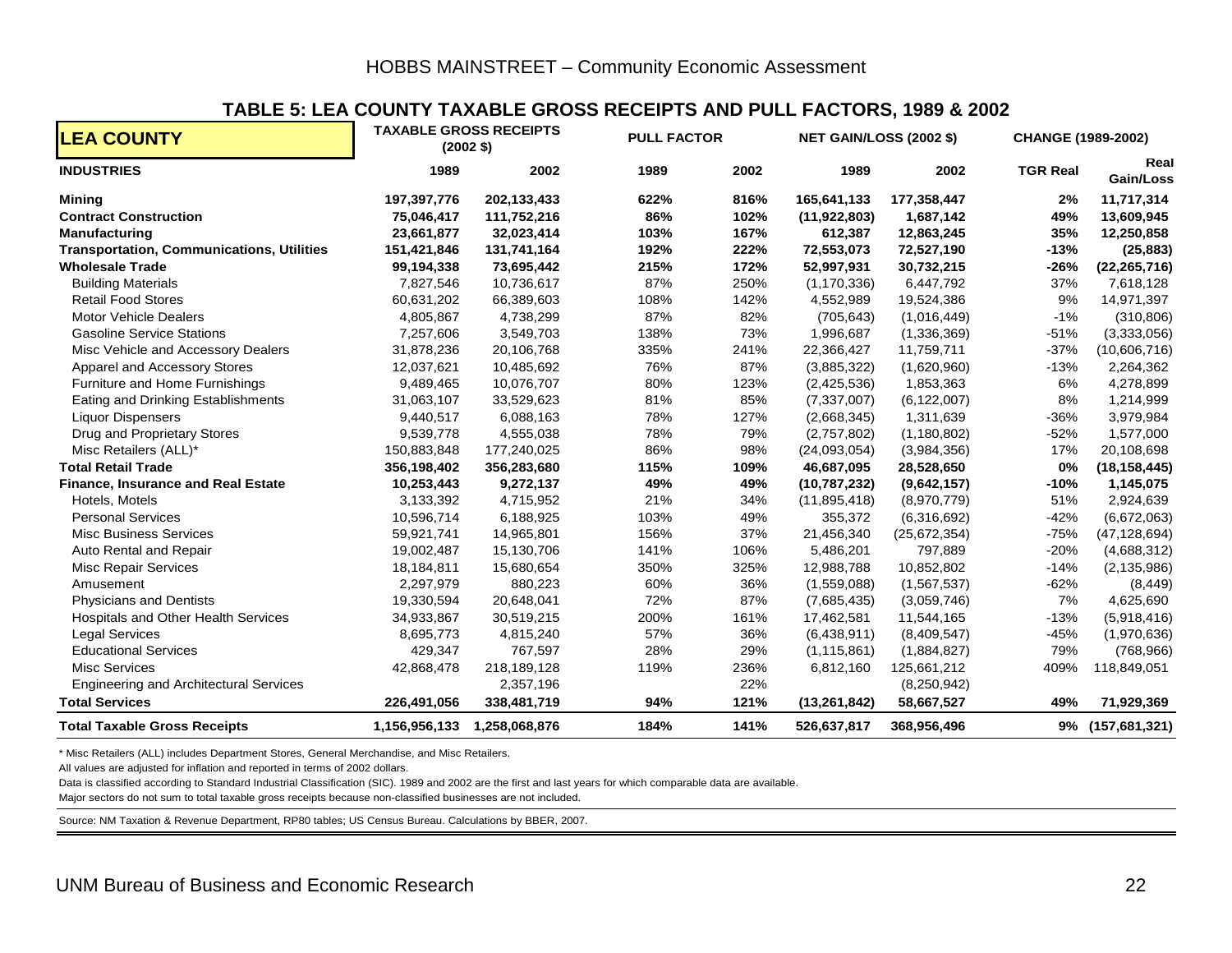#### **TABLE 6: HOBBS TAXABLE GROSS RECEIPTS AND PULL FACTORS, 2005**

| <b>HOBBS</b>                                                                                                                      |                                              | <b>TAXABLE GROSS RECEIPTS and FOOD &amp;</b><br><b>MEDICAL DEDUCTIONS (Thousands \$)</b> |                                            |                                            |                                             |                                     |                                     |                                     | <b>PULL FACTOR</b>                  |                                     |                                               |                                         |                                           | <b>NET GAIN/LOSS (Thousands \$)</b>       |    |  |  |
|-----------------------------------------------------------------------------------------------------------------------------------|----------------------------------------------|------------------------------------------------------------------------------------------|--------------------------------------------|--------------------------------------------|---------------------------------------------|-------------------------------------|-------------------------------------|-------------------------------------|-------------------------------------|-------------------------------------|-----------------------------------------------|-----------------------------------------|-------------------------------------------|-------------------------------------------|----|--|--|
|                                                                                                                                   | 2005                                         | Q <sub>1</sub>                                                                           | Q <sub>2</sub>                             | Q <sub>3</sub>                             | Q4                                          | 2005                                | Q1                                  | Q2                                  | Q <sub>3</sub>                      | Q4                                  | 2005                                          | Q <sub>1</sub>                          | Q <sub>2</sub>                            | Q <sub>3</sub>                            |    |  |  |
| <b>AGRIC, FORESTRY, FISHING &amp; HUNTING</b><br><b>MINING</b><br><b>UTILITIES</b><br><b>CONSTRUCTION</b><br><b>MANUFACTURING</b> | 843<br>180,936<br>39,500<br>91,227<br>45,204 | 167<br>41,725<br>9,266<br>18,294                                                         | 279<br>43,159<br>8,080<br>22,894<br>10,261 | 200<br>47,181<br>10,238<br>23,703<br>8,741 | 197<br>48,871<br>11,915<br>26,336<br>13,691 | 75%<br>831%<br>154%<br>112%<br>311% | 67%<br>866%<br>136%<br>105%<br>393% | 88%<br>832%<br>148%<br>116%<br>283% | 70%<br>813%<br>168%<br>112%<br>234% | 73%<br>818%<br>164%<br>114%<br>344% | (279)<br>159,150<br>13,849<br>9,896<br>30,679 | (81)<br>36,905<br>2,433<br>945<br>9,326 | (39)<br>37,974<br>2,637<br>3,187<br>6,630 | (84)<br>41,377<br>4,128<br>2,463<br>5,007 |    |  |  |
| <b>WHOLESALE TRADE</b>                                                                                                            | 75,361                                       | 12,511<br>17,989                                                                         | 17,951                                     | 18,958                                     | 20,464                                      | 221%                                | 247%                                | 210%                                | 209%                                | 224%                                | 41,317                                        | 10,695                                  | 9,402                                     | 9,901                                     |    |  |  |
| <b>RETAIL TRADE</b><br>Motor Vehicle & Parts Dealers                                                                              | 357,200<br>307                               | 79,883                                                                                   | 85,714<br>307                              | 90,697                                     | 100,906                                     | 200%<br>217%                        | 198%                                | 193%<br>877%                        | 207%                                | 201%                                | 178,358<br>165                                | 39,515                                  | 41,376<br>272                             | 46,870                                    | 50 |  |  |
| <b>Automobile Dealers</b><br>Auto Parts, Accessories & Tire Stores                                                                | 5,368<br>25,641                              | 1.155<br>5,664                                                                           | 1.225<br>6,192                             | 1.758<br>6,526                             | 1,230<br>7,259                              | 166%<br>513%                        | 154%<br>478%                        | 145%<br>502%                        | 204%<br>498%                        | 159%<br>573%                        | 2,137<br>20,644                               | 406<br>4,479                            | 379<br>4,958                              | 898<br>5,216                              |    |  |  |
| Furniture & Home Furnishings Stores<br><b>Building Material &amp; Supply Dealers</b>                                              | 10,422<br>7,687                              | 2.481<br>1,386                                                                           | 2.472<br>1,938                             | 2,691<br>2,571                             | 2.778<br>1,792                              | 217%<br>302%                        | 219%<br>273%                        | 196%<br>275%                        | 237%<br>359%                        | 217%<br>292%                        | 5.616<br>5,143                                | 1,348<br>878                            | 1,213<br>1,233                            | 1,557<br>1,854                            |    |  |  |
| <b>Hardware Stores</b><br><b>Grocery Stores</b>                                                                                   | 307<br>46,265                                | 10,074                                                                                   | 307<br>11,605                              | 12,796                                     | 11,790                                      | 31%<br>183%                         | 179%                                | 111%<br>182%                        | 219%                                | 160%                                | (699)<br>21,047                               | 4,449                                   | 31<br>5,235                               | 6,962                                     |    |  |  |
| All Other Specialty Food Ftores<br>Pharmacies & Drug Stores                                                                       | 228<br>5,158                                 | 1,462                                                                                    | 1,093                                      | 1.105                                      | 228<br>1,498                                | 170%<br>137%                        | 136%                                | 130%                                | 134%                                | 772%<br>145%                        | 94<br>1,385                                   | 385                                     | 255                                       | 281                                       |    |  |  |
| Other Health & Personal Care Stores<br><b>Gasoline Stations</b>                                                                   | 634<br>566                                   | 123<br>180                                                                               | 163<br>147                                 | 109<br>114                                 | 239<br>125                                  | 152%<br>31%                         | 155%<br>44%                         | 193%<br>32%                         | 75%<br>24%                          | 224%<br>28%                         | 218<br>(1, 245)                               | 43<br>(230)                             | 78<br>(319)                               | (36)<br>(367)                             |    |  |  |
| <b>Women's Clothing Stores</b><br><b>Clothing Assessory Stores</b>                                                                | 598<br>11,457                                | 27<br>2,670                                                                              | 25<br>2,627                                | 28<br>2,476                                | 518<br>3,684                                | 308%<br>190%                        | 87%<br>199%                         | 55%<br>181%                         | 64%<br>173%                         | 692%<br>203%                        | 404<br>5,419                                  | (4)<br>1,331                            | (20)<br>1,172                             | (15)<br>1,047                             |    |  |  |
| <b>Other Clothing Stores</b><br>Gift, Novelty & Souvenir Stores                                                                   | 52<br>1,206                                  | 515                                                                                      |                                            | 25                                         | 27<br>691                                   | 24%<br>317%                         | 655%                                |                                     | 44%                                 | 23%<br>576%                         | (165)<br>826                                  | 437                                     |                                           | (31)                                      |    |  |  |
| Electronic Shopping & Mail Order Houses<br>Miscellaneous Store Retailers (All)*                                                   | 215<br>232,006                               | 52<br>52,241                                                                             | 68<br>55,485                               | 34<br>57,722                               | 61<br>66,557                                | 109%<br>198%                        | 148%<br>197%                        | 169%<br>193%                        | 96%<br>201%                         | 71%<br>202%                         | 19<br>115,271                                 | 17<br>25,748                            | 28<br>26,743                              | (1)<br>29,029                             | 33 |  |  |
| <b>TRANSPORTATION AND WAREHOUSING</b><br><b>INFORMATION AND CULTURAL INDUSTRIES</b>                                               | 11,172<br>13,862                             | 2,939<br>3,368                                                                           | 2,873<br>3,272                             | 2,553<br>3,198                             | 2.806<br>4,023                              | 208%<br>117%                        | 242%<br>114%                        | 213%<br>116%                        | 202%<br>109%                        | 182%<br>127%                        | 5,809<br>2,019                                | 1,727<br>425                            | 1,524<br>457                              | 1,292<br>271                              |    |  |  |
| <b>FINANCE AND INSURANCE</b>                                                                                                      | 3,412                                        | 800                                                                                      | 787                                        | 813                                        | 1,011                                       | 96%                                 | 88%                                 | 91%                                 | 95%                                 | 109%                                | (145)                                         | (106)                                   | (77)                                      | (45)                                      |    |  |  |
| <b>REAL ESTATE AND RENTAL AND LEASING</b>                                                                                         | 17,202                                       | 3,435                                                                                    | 4,232                                      | 4.817                                      | 4.718                                       | 191%                                | 192%                                | 183%                                | 203%                                | 186%                                | 8.187                                         | 1,644                                   | 1,923                                     | 2,443                                     |    |  |  |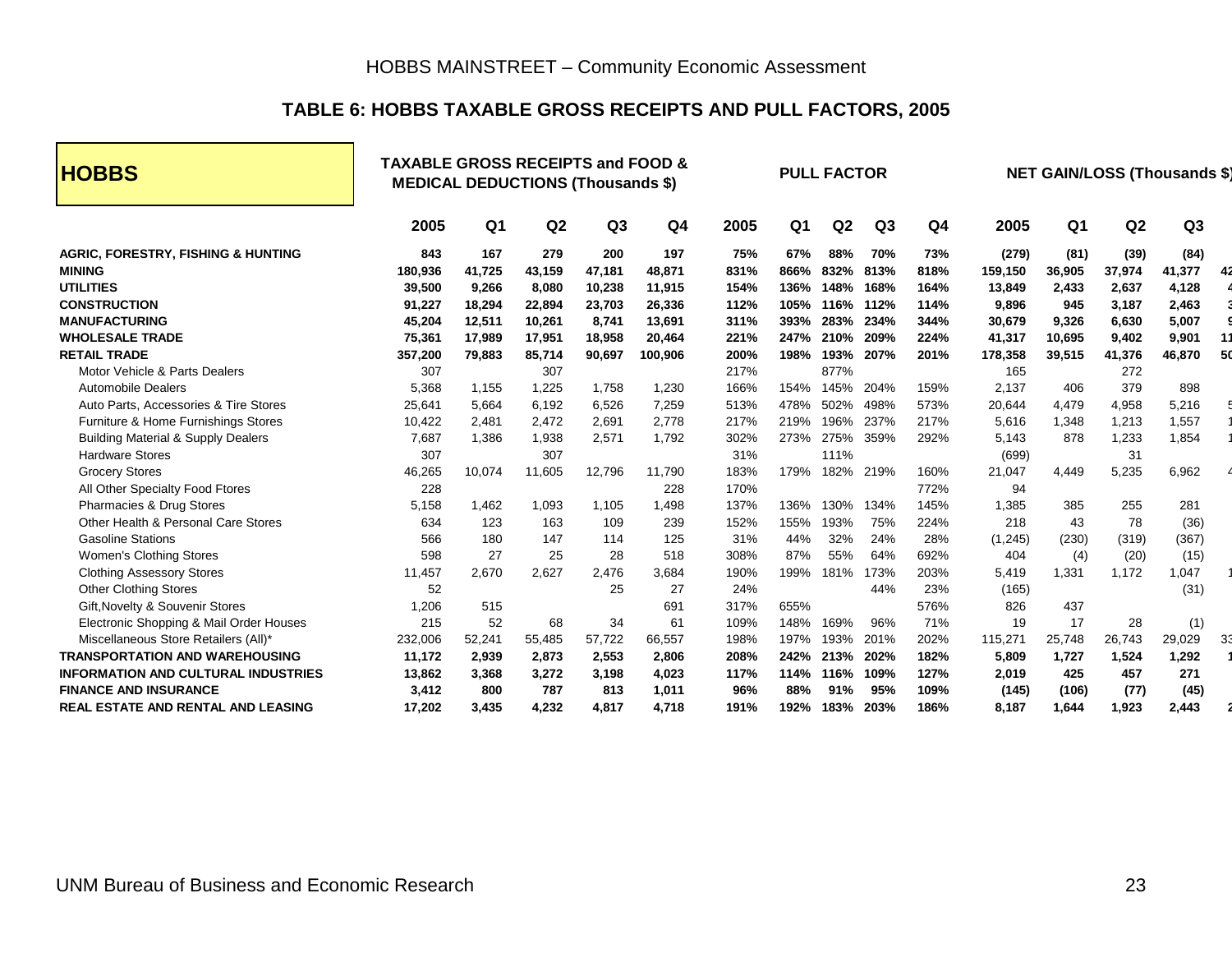#### **TABLE 6: HOBBS TAXABLE GROSS RECEIPTS AND PULL FACTORS, 2005, CONTINUED**

| <b>HOBBS</b>                                     | <b>TAXABLE GROSS RECEIPTS and FOOD &amp;</b> |         |                | <b>MEDICAL DEDUCTIONS (Thousands \$)</b> |         |       |                | <b>PULL FACTOR</b> |      |                |           |           |                | <b>NET GAIN/LOSS (Thousands \$</b> |
|--------------------------------------------------|----------------------------------------------|---------|----------------|------------------------------------------|---------|-------|----------------|--------------------|------|----------------|-----------|-----------|----------------|------------------------------------|
|                                                  | 2005                                         | Q1      | Q <sub>2</sub> | Q <sub>3</sub>                           | Q4      | 2005  | Q <sub>1</sub> | Q <sub>2</sub>     | Q3   | Q <sub>4</sub> | 2005      | Q1        | Q <sub>2</sub> | Q <sub>3</sub>                     |
| <b>PROF, SCIENTIFIC &amp; TECHNICAL SERVICES</b> | 17,781                                       | 4.234   | 4,315          | 4,659                                    | 4,573   | 32%   | 29%            | 31%                | 35%  | 33%            | (38, 315) | (10, 605) | (9,745)        | (8, 546)                           |
| <b>Legal Services</b>                            | 4.110                                        | 1.099   | 968            | 976                                      | 1.067   | 57%   | 64%            | 54%                | 58%  | 53%            | (3,081)   | (626)     | (828)          | (694)                              |
| Architectural, Engineering & Related Services    | 963                                          | 164     | 200            | 393                                      | 205     | 16%   | 12%            | 13%                | 25%  | 14%            | (5,045)   | (1, 169)  | (1, 387)       | (1, 192)                           |
| Management, Scientific, Technical Services       | 841                                          | 100     | 202            | 165                                      | 374     | 54%   | 40%            | 60%                | 42%  | 65%            | (719)     | (150)     | (134)          | (230)                              |
| <b>Mgt OF COMPANIES &amp; ENTERPRISES</b>        | 32                                           | 32      |                |                                          |         | 4%    | 23%            |                    |      |                | (687)     | (110)     |                |                                    |
| ADMIN & SUPPORT, WASTE MGT & REMED               | 2.149                                        | 303     | 622            | 768                                      | 456     | 85%   | 55%            | 100%               | 120% | 64%            | (370)     | (244)     | 3              | 130                                |
| <b>EDUCATIONAL SERVICES</b>                      | 349                                          | 131     | 82             | 52                                       | 85      | 19%   | 32%            | 17%                | 11%  | 18%            | (1, 462)  | (279)     | (387)          | (418)                              |
| <b>HEALTH CARE AND SOCIAL ASSISTANCE</b>         | 70,478                                       | 16,818  | 17,781         | 17,060                                   | 18,818  | 252%  | 247%           | 239%               | 256% | 267%           | 42,549    | 10,022    | 10,354         | 10,395                             |
| <b>Ambulatory Health Care Services</b>           | 16,331                                       | 3.764   | 4.339          | 4,302                                    | 3,925   | 134%  | 120%           | 133%               | 146% | 136%           | 4.104     | 634       | 1,070          | 1,354                              |
| Offices of Physicians (except mmental health)    | 3,916                                        | 1,590   | 698            | 757                                      | 871     | 828%  | 1651%          | 607%               | 653% | 597%           | 3,443     | 1,494     | 583            | 641                                |
| Hospitals                                        | 29,273                                       | 7,053   | 6,691          | 7.362                                    | 8.166   | 315%  | 307%           | 276%               | 329% | 353%           | 19,994    | 4.756     | 4,266          | 5,122                              |
| <b>Child Day Care Services</b>                   | 197.3                                        | 88.7    |                |                                          | 108.5   | 85.9% | 217.5%         |                    |      | 181.5%         | (32.4)    | 47.9      |                |                                    |
| ARTS, ENTERTAINMENT, AND RECREATION              | 595                                          | 146     | 151            | 130                                      | 168     | 32%   | 33%            | 37%                | 24%  | 35%            | (1,280)   | (303)     | (253)          | (407)                              |
| Amusement, Gambling & Recreation Industries      | 409                                          |         | 135            | 120                                      | 154     | 34%   |                | 48%                | 37%  | 56%            | (795)     |           | (144)          | (204)                              |
| <b>ACCOMMODATION AND FOOD SERVICES</b>           | 53,274                                       | 12,035  | 12,936         | 13,694                                   | 14,609  | 143%  | 141%           | 134%               | 142% | 156%           | 16,046    | 3.500     | 3,301          | 4,023                              |
| Accommodations                                   | 5,209                                        | 1,139   | 1,227          | 1,479                                    | 1,364   | 74%   | 70%            | 69%                | 74%  | 85%            | (1,804)   | (485)     | (564)          | (509)                              |
| Eating & Drinking Establishments                 | 40.819                                       | 9,730   | 10,200         | 10,243                                   | 10,645  | 144%  | 147%           | 139%               | 143% | 147%           | 12,453    | 3,122     | 2,845          | 3,090                              |
| Drinking Places (Alcoholic Beverages)            | 3,482                                        | 766     | 872            | 932                                      | 912     | 127%  | 125%           | 130%               | 120% | 133%           | 740       | 152       | 203            | 158                                |
| OTHER SERVICES (EXCEPT PUBLIC ADMIN)             | 224.880                                      | 52.220  | 54.293         | 56,998                                   | 61.370  | 304%  | 307%           | 294%               | 304% | 311%           | 150.851   | 35.201    | 35,806         | 38,226                             |
| Automotive Repair & Maintenance                  | 15,930                                       | 3,559   | 4,016          | 4,515                                    | 3,841   | 207%  | 200%           | 207%               | 213% | 206%           | 8,237     | 1,783     | 2,077          | 2,400                              |
| Personal & Household Goods Repair & Mntc         | 16,281                                       | 3.765   | 3,787          | 4,507                                    | 4,222   | 629%  | 665%           | 564%               | 703% | 594%           | 13.692    | 3.199     | 3,115          | 3,866                              |
| Personal & Laundry Services                      | 2,359                                        | 709     | 605            | 478                                      | 566     | 41%   | 50%            | 40%                | 35%  | 38%            | (3, 463)  | (705)     | (917)          | (899)                              |
| <b>TOTAL</b>                                     | 1,205,528                                    | 276,226 | 289,732        | 304,501                                  | 335,069 | 200%  | 200%           | 195%               | 201% | 205%           | 604,200   | 137,971   | 141,292        | 152,950 17                         |

\* Misc Store Retailers (ALL) includes Department Stores; Other General Merchandise Stores; Misc Store Retailers; and All Other Misc Stores.

Source: State of New Mexico Taxation and Revenue Department Combined Reporting System; Report No. 80 -- NAICS Code Version; Calculations by BBER, 2007.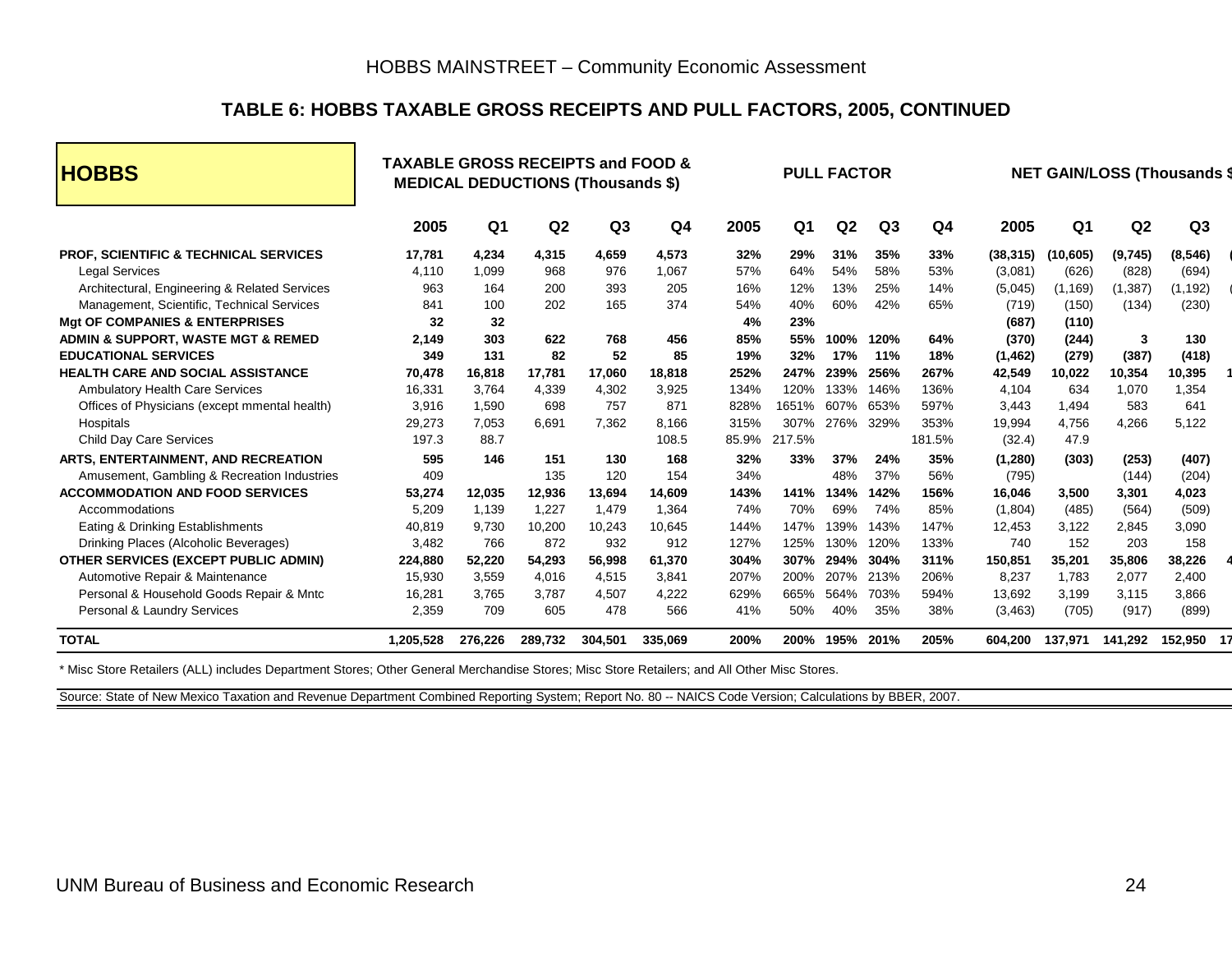

**FIGURE 1: HOBBS TAXABLE GROSS RECEIPTS GAIN/LOSS, BY INDUSTRY, 2005**

Source: State of New Mexico Taxation & Revenue Department Combined Reporting System; Report No. 80 -- NAICS Code Version; Calculations by BBER, 2007.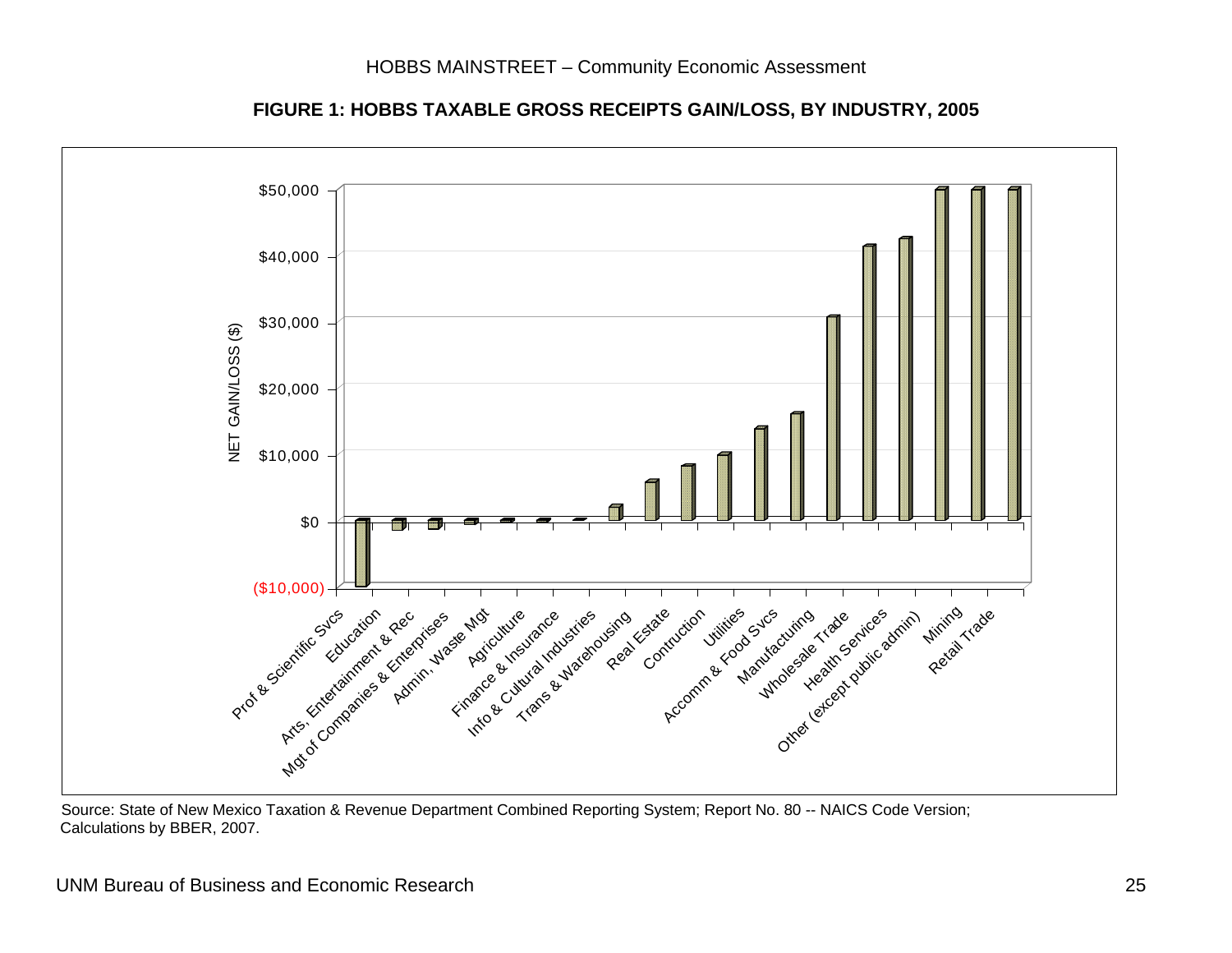#### **TABLE 7: LOCATION QUOTIENT: HOBBS EMPLOYMENT, BY INDUSTRY, IN RELATION TO LEA COUNTY, THE SE NEW MEXICO REGION, AND NEW MEXICO; LEA COUNTY IN RELATION TO THE SE NEW MEXICO REGION AND NEW MEXICO; AND THE SE NEW MEXICO REGION IN RELATION TO NEW MEXICO**

|                                                           |                   | <b>HOBBS</b>          |                             | <b>LEA COUNTY</b>     |                             | <b>SENM</b><br><b>REGION</b> |
|-----------------------------------------------------------|-------------------|-----------------------|-----------------------------|-----------------------|-----------------------------|------------------------------|
| <b>Base Geography</b>                                     | <b>Lea County</b> | <b>SENM</b><br>Region | <b>New</b><br><b>Mexico</b> | <b>SENM</b><br>Region | <b>New</b><br><b>Mexico</b> | <b>New Mexico</b>            |
| Agriculture; forestry; fishing and hunting; and mining    | 0.87              | 1.22                  | 4.51                        | 1.40                  | 5.17                        | 3.68                         |
| Agriculture; forestry; fishing and hunting                | 0.62              | 0.42                  | 0.92                        | 0.68                  | 1.47                        | 2.16                         |
| Mining                                                    | 0.92              | 1.58                  | 8.55                        | 1.73                  | 9.33                        | 5.39                         |
| <b>Construction</b>                                       | 0.91              | 0.85                  | 0.71                        | 0.94                  | 0.79                        | 0.84                         |
| Manufacturing                                             | 1.03              | 0.55                  | 0.56                        | 0.53                  | 0.54                        | 1.01                         |
| Wholesale trade                                           | 1.09              | 1.21                  | 1.31                        | 1.11                  | 1.19                        | 1.08                         |
| <b>Retail trade</b>                                       | 1.10              | 1.03                  | 1.08                        | 0.94                  | 0.98                        | 1.04                         |
| Transportation and warehousing; and utilities             | 0.78              | 0.91                  | 1.11                        | 1.16                  | 1.42                        | 1.22                         |
| Transportation and warehousing                            | 0.74              | 0.73                  | 0.78                        | 0.99                  | 1.06                        | 1.06                         |
| <b>Utilities</b>                                          | 0.83              | 1.22                  | 2.05                        | 1.47                  | 2.47                        | 1.67                         |
| <b>Information</b>                                        | 0.89              | 0.65                  | 0.41                        | 0.73                  | 0.46                        | 0.63                         |
| Finance; insurance; real estate and rental and leasing    | 1.35              | 1.03                  | 0.79                        | 0.76                  | 0.58                        | 0.77                         |
| Finance and insurance                                     | 1.18              | 0.75                  | 0.55                        | 0.63                  | 0.47                        | 0.74                         |
| Real estate and rental and leasing                        | 1.53              | 1.48                  | 1.19                        | 0.96                  | 0.77                        | 0.80                         |
| Professional; scientific; management; administrative; and |                   |                       |                             |                       |                             |                              |
| waste management services                                 | 1.05              | 0.78                  | 0.51                        | 0.74                  | 0.48                        | 0.65                         |
| Professional; scientific; and technical services          | 1.10              | 0.79                  | 0.35                        | 0.71                  | 0.31                        | 0.44                         |
| Management of companies and enterprises                   | 0.00              | 0.00                  | 0.00                        | 0.00                  | 0.00                        | 2.93                         |
| Administrative and support and waste management           | 1.00              | 0.78                  | 0.82                        | 0.77                  | 0.82                        | 1.06                         |
| <b>Educational; health and social services</b>            | 1.08              | 1.11                  | 1.03                        | 1.03                  | 0.95                        | 0.92                         |
| <b>Educational services</b>                               | 0.98              | 1.04                  | 0.92                        | 1.07                  | 0.94                        | 0.89                         |
| Health care and social assistance                         | 1.19              | 1.18                  | 1.13                        | 0.99                  | 0.95                        | 0.96                         |
| Arts; entertainment; recreation; accommodation and food   |                   |                       |                             |                       |                             |                              |
| services                                                  | 1.18              | 1.02                  | 0.79                        | 0.86                  | 0.67                        | 0.77                         |
| Arts; entertainment; and recreation                       | 1.20              | 1.08                  | 0.61                        | 0.90                  | 0.51                        | 0.57                         |
| Accommodation and food services                           | 1.17              | 1.01                  | 0.84                        | 0.86                  | 0.72                        | 0.84                         |
| Other services (except public administration)             | 0.87              | 0.93                  | 1.14                        | 1.07                  | 1.30                        | 1.22                         |
| <b>Public administration</b>                              | 0.98              | 0.99                  | 0.62                        | 1.01                  | 0.63                        | 0.62                         |

Source: Census 2000 Summary File 3 (SF 3) - Sample Data; P49. Universe: Employed civilian population 16 years and over. Calculations by BBER, 2007.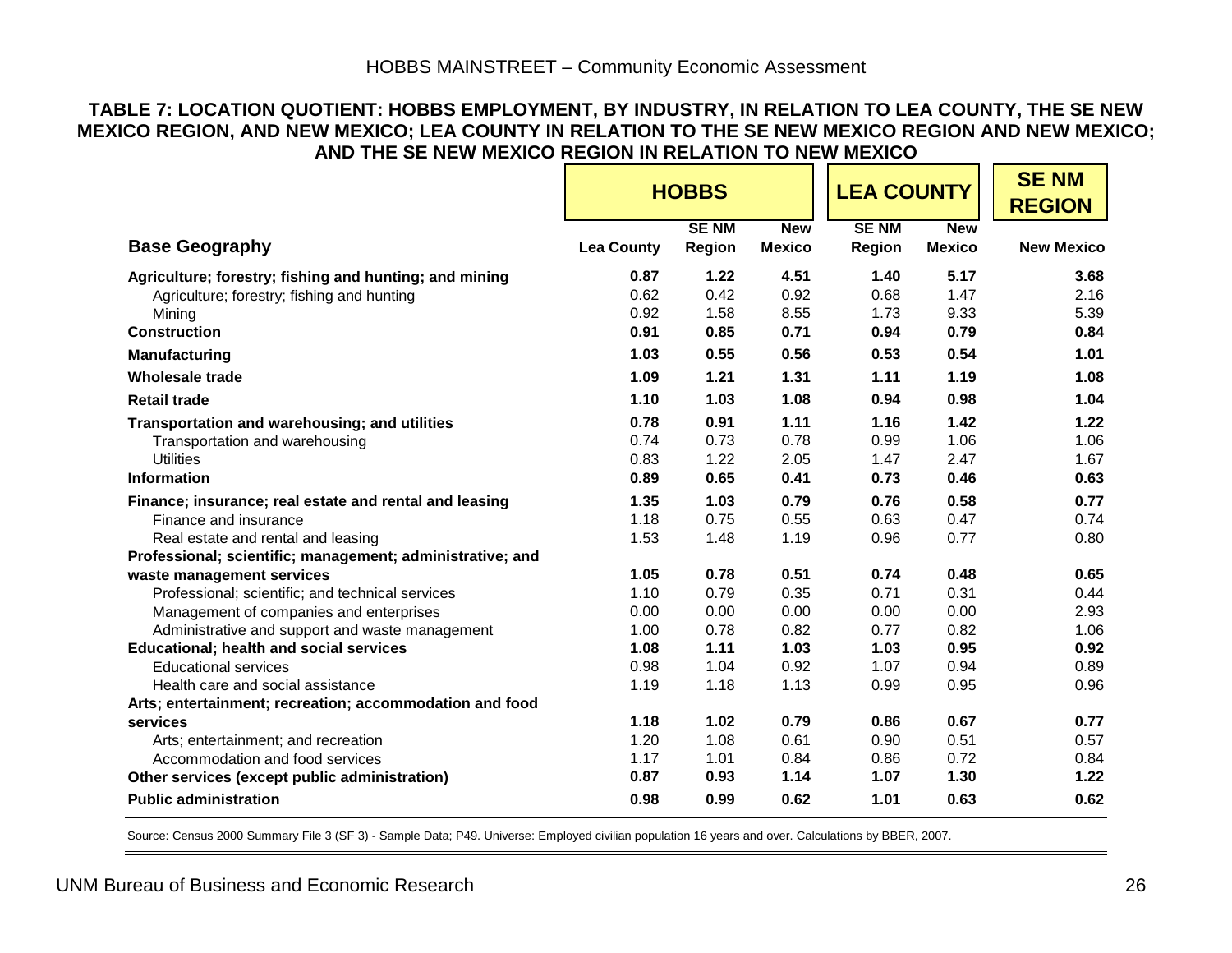#### **TABLE 8: LOCATION QUOTIENT: HOBBS EMPLOYMENT, BY OCCUPATION, IN RELATION TO LEA COUNTY, THE SE NEW MEXICO REGION, AND NEW MEXICO; LEA COUNTY IN RELATION TO THE SE NEW MEXICO REGION AND NEW MEXICO; AND THE SE NEW MEXICO REGION IN RELATION TO NEW MEXICO**

|                                                            |                   | <b>HOBBS</b>                 |                             | <b>LEA COUNTY</b>     |                             | <b>SENM</b><br><b>REGION</b> |
|------------------------------------------------------------|-------------------|------------------------------|-----------------------------|-----------------------|-----------------------------|------------------------------|
| <b>Base Geography</b>                                      | <b>Lea County</b> | <b>SENM</b><br><b>Region</b> | <b>New</b><br><b>Mexico</b> | <b>SENM</b><br>Region | <b>New</b><br><b>Mexico</b> | <b>New Mexico</b>            |
| Management; professional; and related occupations          | 1.02              | 0.98                         | 0.75                        | 0.96                  | 0.74                        | 0.76                         |
| Management; business; and financial operations occupations | 0.95              | 0.90                         | 0.76                        | 0.94                  | 0.79                        | 0.84                         |
| Management occupations; except farmers                     | 1.04              | 1.04                         | 0.88                        | 1.00                  | 0.85                        | 0.85                         |
| Farmers and farm managers                                  | 0.30              | 0.29                         | 0.52                        | 0.98                  | 1.74                        | 1.77                         |
| Business and financial operations occupations              | 1.10              | 0.83                         | 0.53                        | 0.76                  | 0.48                        | 0.63                         |
| Business operations specialists                            | 0.95              | 0.61                         | 0.33                        | 0.64                  | 0.35                        | 0.54                         |
| <b>Financial specialists</b>                               | 1.18              | 0.99                         | 0.71                        | 0.84                  | 0.60                        | 0.72                         |
| Professional and related occupations                       | 1.06              | 1.03                         | 0.75                        | 0.98                  | 0.71                        | 0.72                         |
| Computer and mathematical occupations                      | 1.28              | 1.30                         | 0.33                        | 1.02                  | 0.26                        | 0.25                         |
| Architecture and engineering occupations                   | 1.02              | 1.06                         | 0.50                        | 1.03                  | 0.48                        | 0.47                         |
| Architects; surveyors; cartographers; and engineers        | 0.95              | 0.88                         | 0.37                        | 0.92                  | 0.39                        | 0.42                         |
| Drafters; engineering; and mapping technicians             | 1.10              | 1.31                         | 0.73                        | 1.19                  | 0.67                        | 0.56                         |
| Life; physical; and social science occupations             | 0.88              | 0.48                         | 0.25                        | 0.55                  | 0.28                        | 0.51                         |
| Community and social services occupations                  | 0.89              | 0.91                         | 0.82                        | 1.02                  | 0.92                        | 0.89                         |
| Legal occupations                                          | 1.14              | 0.88                         | 0.53                        | 0.77                  | 0.46                        | 0.60                         |
| Education; training; and library occupations               | 1.00              | 1.00                         | 0.94                        | 1.00                  | 0.94                        | 0.94                         |
| Arts; design; entertainment; sports; and media occupations | 0.80              | 0.78                         | 0.39                        | 0.98                  | 0.48                        | 0.49                         |
| Healthcare practitioners and technical occupations         | 1.27              | 1.29                         | 1.13                        | 1.02                  | 0.89                        | 0.87                         |
| <b>Service occupations</b>                                 | 1.09              | 1.07                         | 1.04                        | 0.98                  | 0.96                        | 0.97                         |
| Healthcare support occupations                             | 1.28              | 1.16                         | 1.43                        | 0.90                  | 1.12                        | 1.23                         |
| Protective service occupations                             | 0.92              | 1.12                         | 0.92                        | 1.22                  | 1.00                        | 0.82                         |
| Food preparation and serving related occupations           | 1.20              | 1.21                         | 1.08                        | 1.00                  | 0.90                        | 0.89                         |
| Building and grounds cleaning and maintenance occupations  | 1.10              | 0.97                         | 0.93                        | 0.88                  | 0.85                        | 0.96                         |
| Personal care and service occupations                      | 0.90              | 0.87                         | 0.96                        | 0.96                  | 1.07                        | 1.11                         |
| Sales and office occupations                               | 1.03              | 0.98                         | 0.92                        | 0.95                  | 0.89                        | 0.94                         |
| Sales and related occupations                              | 1.14              | 1.15                         | 1.08                        | 1.01                  | 0.94                        | 0.94                         |
| Office and administrative support occupations              | 0.94              | 0.85                         | 0.80                        | 0.90                  | 0.85                        | 0.94                         |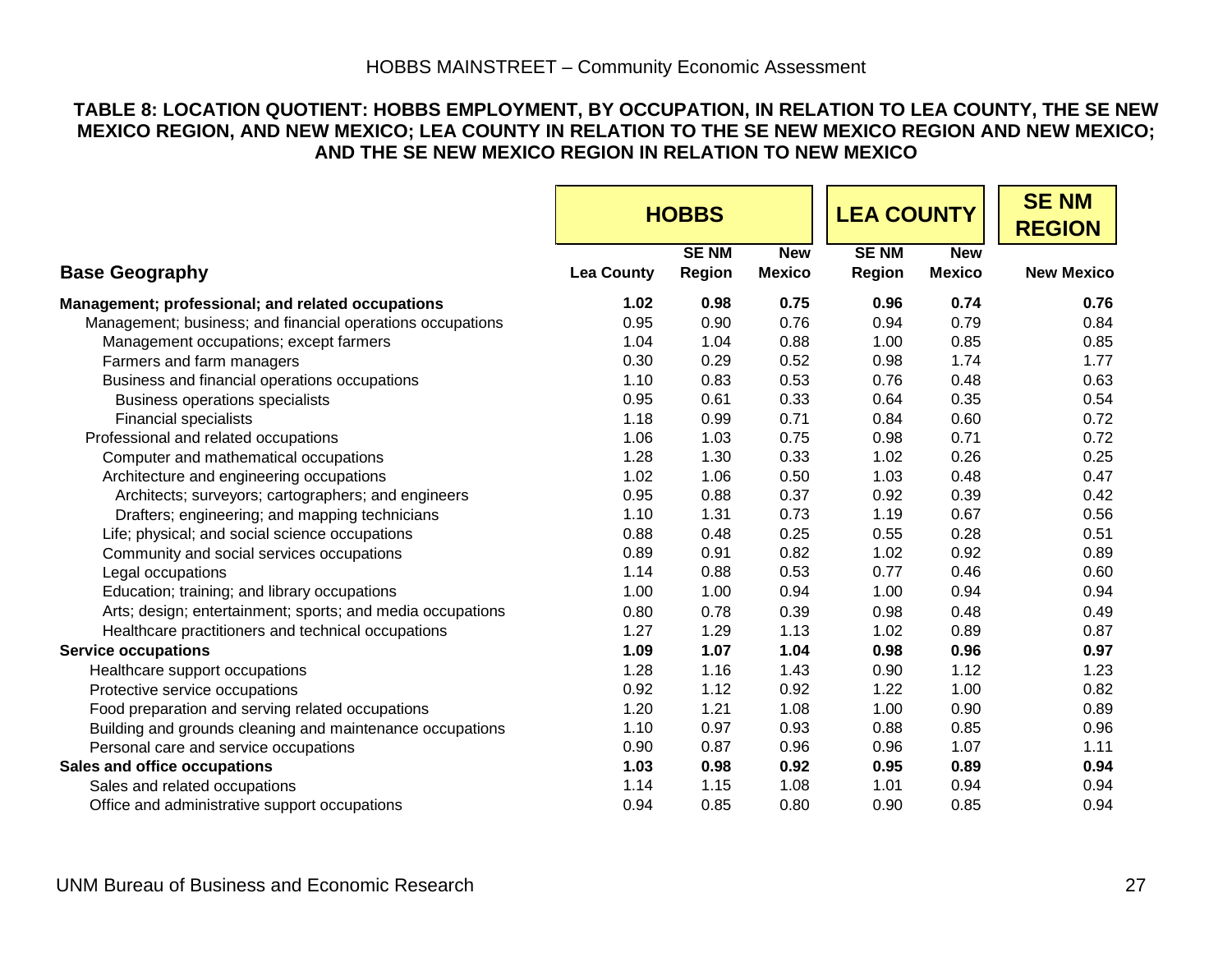#### **TABLE 8: LOCATION QUOTIENT: HOBBS EMPLOYMENT, BY OCCUPATION, IN RELATION TO LEA COUNTY, THE SE NEW MEXICO REGION, AND NEW MEXICO; LEA COUNTY IN RELATION TO THE SE NEW MEXICO REGION AND NEW MEXICO; AND THE SE NEW MEXICO REGION IN RELATION TO NEW MEXICO, CONTIUNED**

|                                                             | <b>LEA COUNTY</b><br><b>HOBBS</b> |                              |                      | <b>SENM</b><br><b>REGION</b> |                             |                   |
|-------------------------------------------------------------|-----------------------------------|------------------------------|----------------------|------------------------------|-----------------------------|-------------------|
| <b>Base Geography</b>                                       | <b>Lea County</b>                 | <b>SENM</b><br><b>Region</b> | <b>New</b><br>Mexico | <b>SENM</b><br>Region        | <b>New</b><br><b>Mexico</b> | <b>New Mexico</b> |
| Farming; fishing; and forestry occupations                  | 0.93                              | 0.55                         | 1.53                 | 0.59                         | 1.64                        | 2.78              |
| Construction; extraction; and maintenance occupations       | 0.97                              | 1.18                         | 1.56                 | 1.22                         | 1.61                        | 1.32              |
| Construction and extraction occupations                     | 0.93                              | 1.15                         | 1.52                 | 1.25                         | 1.65                        | 1.32              |
| Supervisors; construction and extraction workers            | 0.93                              | 1.35                         | 2.11                 | 1.45                         | 2.27                        | 1.57              |
| Construction trades workers                                 | 0.92                              | 0.76                         | 0.65                 | 0.82                         | 0.70                        | 0.86              |
| <b>Extraction workers</b>                                   | 0.93                              | 1.69                         | 10.60                | 1.83                         | 11.42                       | 6.26              |
| Installation; maintenance; and repair occupations           | 1.04                              | 1.21                         | 1.61                 | 1.17                         | 1.55                        | 1.33              |
| Production; transportation; and material moving occupations | 0.88                              | 0.90                         | 1.29                 | 1.02                         | 1.46                        | 1.43              |
| Production occupations                                      | 0.99                              | 0.92                         | 1.15                 | 0.93                         | 1.16                        | 1.25              |
| Transportation and material moving occupations              | 0.82                              | 0.89                         | 1.42                 | 1.09                         | 1.74                        | 1.59              |

Source: Census 2000 Summary File 3 (SF 3) - Sample Data; P49. Universe: Employed civilian population 16 years and over. Calculations by BBER, 2007.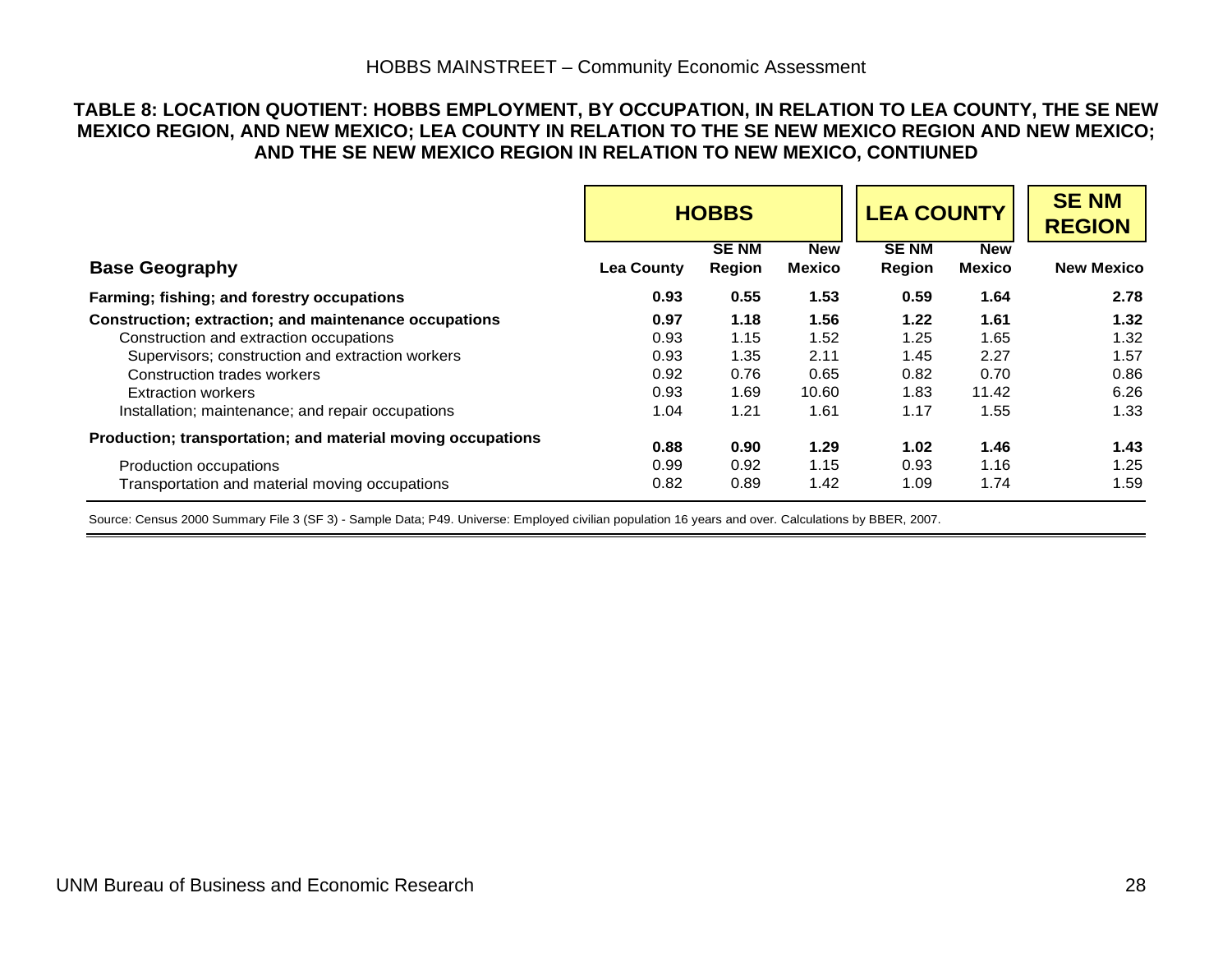#### **TABLE 9: LOCATION QUOTIENT: HOBBS EMPLOYMENT, BY BUSINESS OWNERSHIP, IN RELATION TO LEA COUNTY, THE SE NEW MEXICO REGION, AND NEW MEXICO; LEA COUNTY IN RELATION TO THE SE NEW MEXICO REGION AND NEW MEXICO; AND THE SE NEW MEXICO REGION IN RELATION TO NEW MEXICO**

|                                                        | <b>LEA COUNTY</b><br><b>HOBBS</b> |                       |                             |                       | <b>SENM</b><br><b>REGION</b> |                   |
|--------------------------------------------------------|-----------------------------------|-----------------------|-----------------------------|-----------------------|------------------------------|-------------------|
| <b>Base Geography</b>                                  | <b>Lea County</b>                 | <b>SENM</b><br>Region | <b>New</b><br><b>Mexico</b> | <b>SENM</b><br>Region | <b>New</b><br><b>Mexico</b>  | <b>New Mexico</b> |
| Private for-profit wage and salary workers             | 1.03                              | 1.06                  | 1.17                        | 1.02                  | 1.13                         | 1.11              |
| Employee of private company                            | 1.03                              | 1.05                  | 1.17                        | 1.02                  | 1.13                         | 1.11              |
| Self-employed in own incorporated business             | 1.04                              | 1.14                  | 1.17                        | 1.10                  | 1.13                         | 1.02              |
| Private not-for-profit wage and salary workers         | 1.06                              | 0.95                  | 0.79                        | 0.90                  | 0.75                         | 0.83              |
| <b>Local government workers</b>                        | 1.00                              | 1.14                  | 1.09                        | 1.14                  | 1.08                         | 0.95              |
| <b>State government workers</b>                        | 0.96                              | 0.89                  | 0.76                        | 0.93                  | 0.79                         | 0.86              |
| <b>Federal government workers</b>                      | 1.08                              | 0.59                  | 0.23                        | 0.55                  | 0.22                         | 0.40              |
| Self-employed workers in own not incorporated business | 0.67                              | 0.64                  | 0.64                        | 0.96                  | 0.96                         | 0.99              |
| <b>Unpaid family workers</b>                           | 1.07                              | 1.14                  | 1.62                        | 1.06                  | 1.51                         | 1.42              |

Source: Census 2000 Summary File 3 (SF 3) - Sample Data; P51 Universe: Employed civilian population 16 years and over. Calculations by BBER, 2007.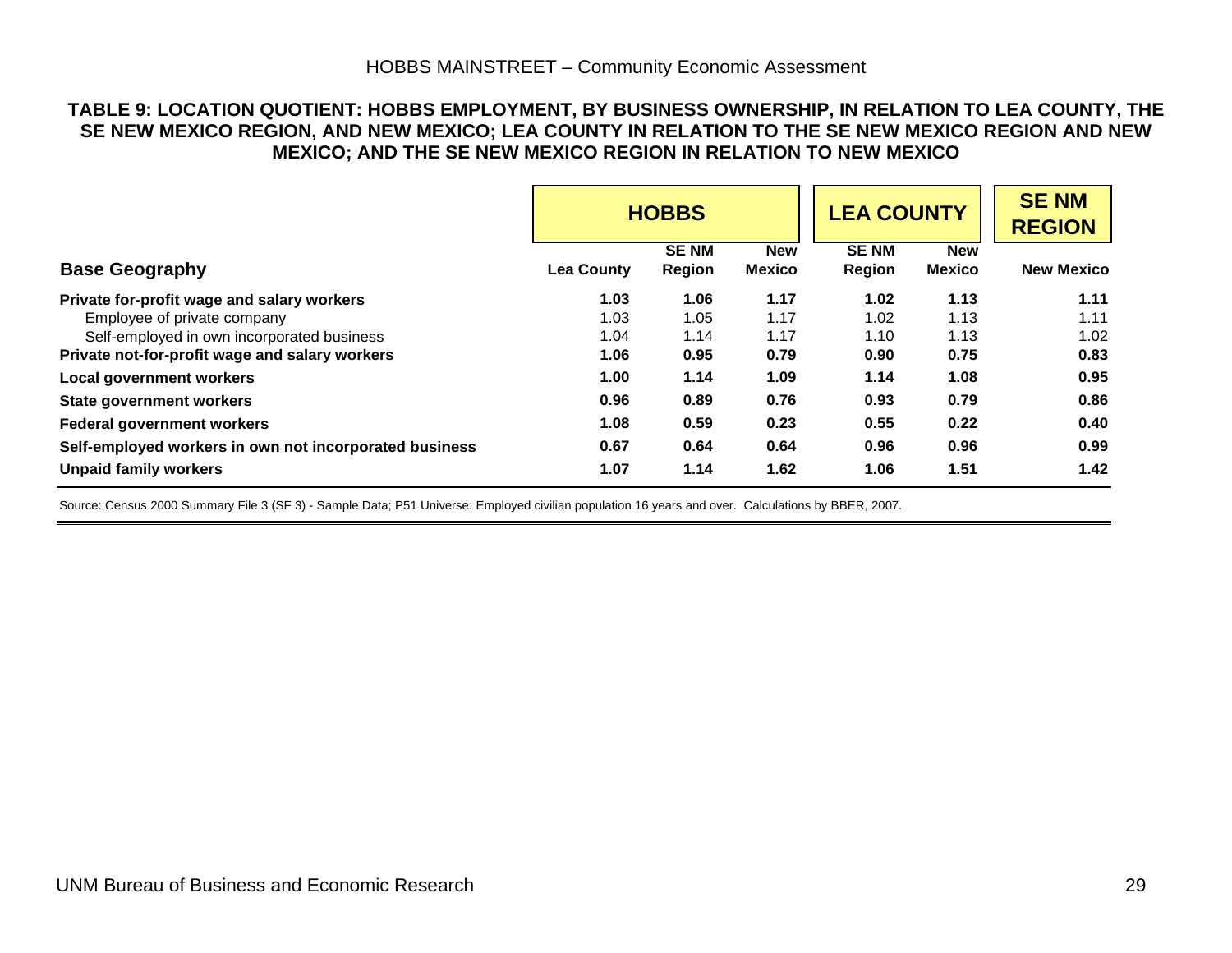

**FIGURE 2: HOBBS LOCATION QUOTIENTS, BY OCCUPATION, 2005** 

Source: Census 2000 Summary File 3 (SF 3) - Sample Data; P51 Universe: Employed civilian population 16 years and over. Calculations by BBER, 2007.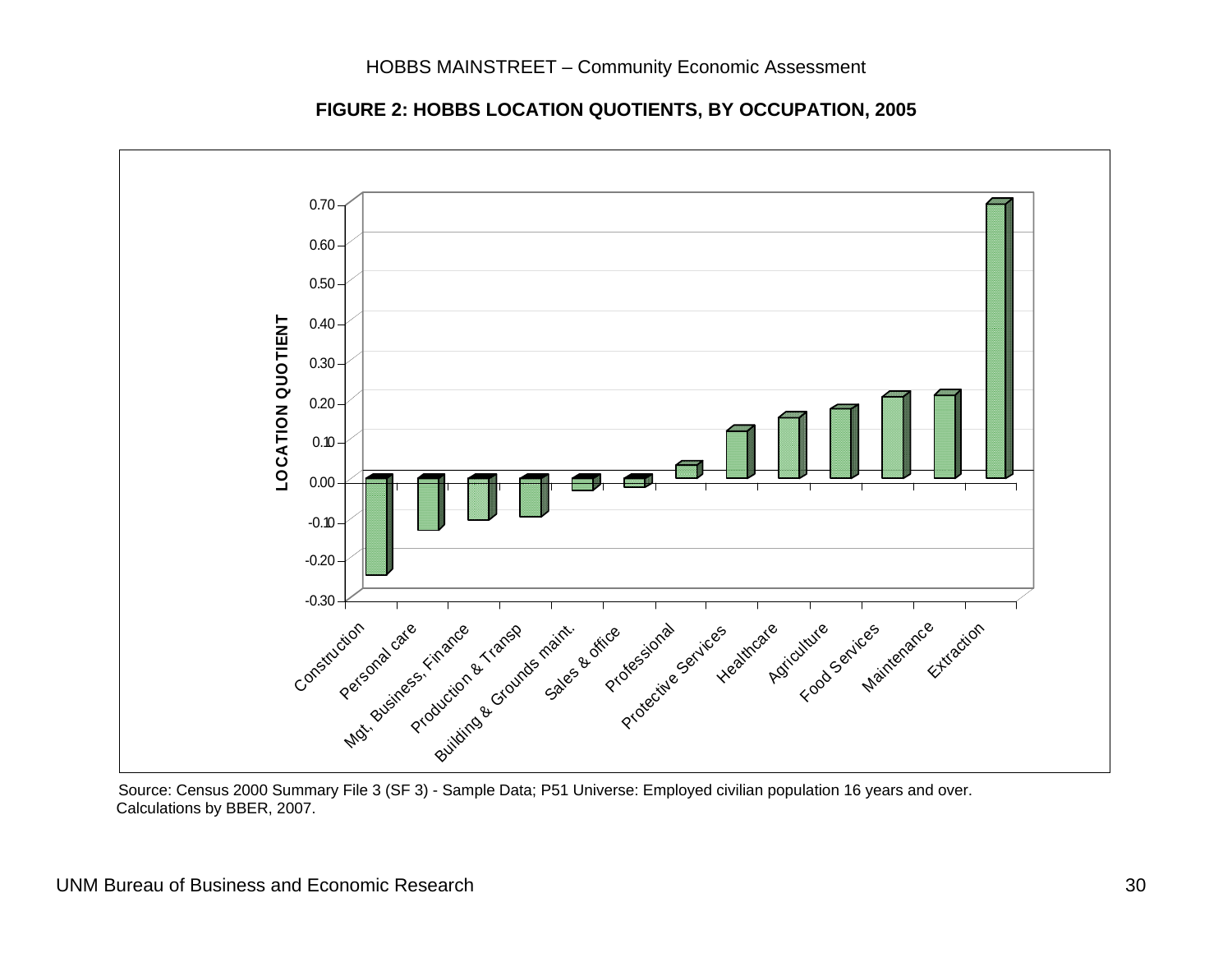

#### **FIGURE 3: REGIONAL TRADE AREA**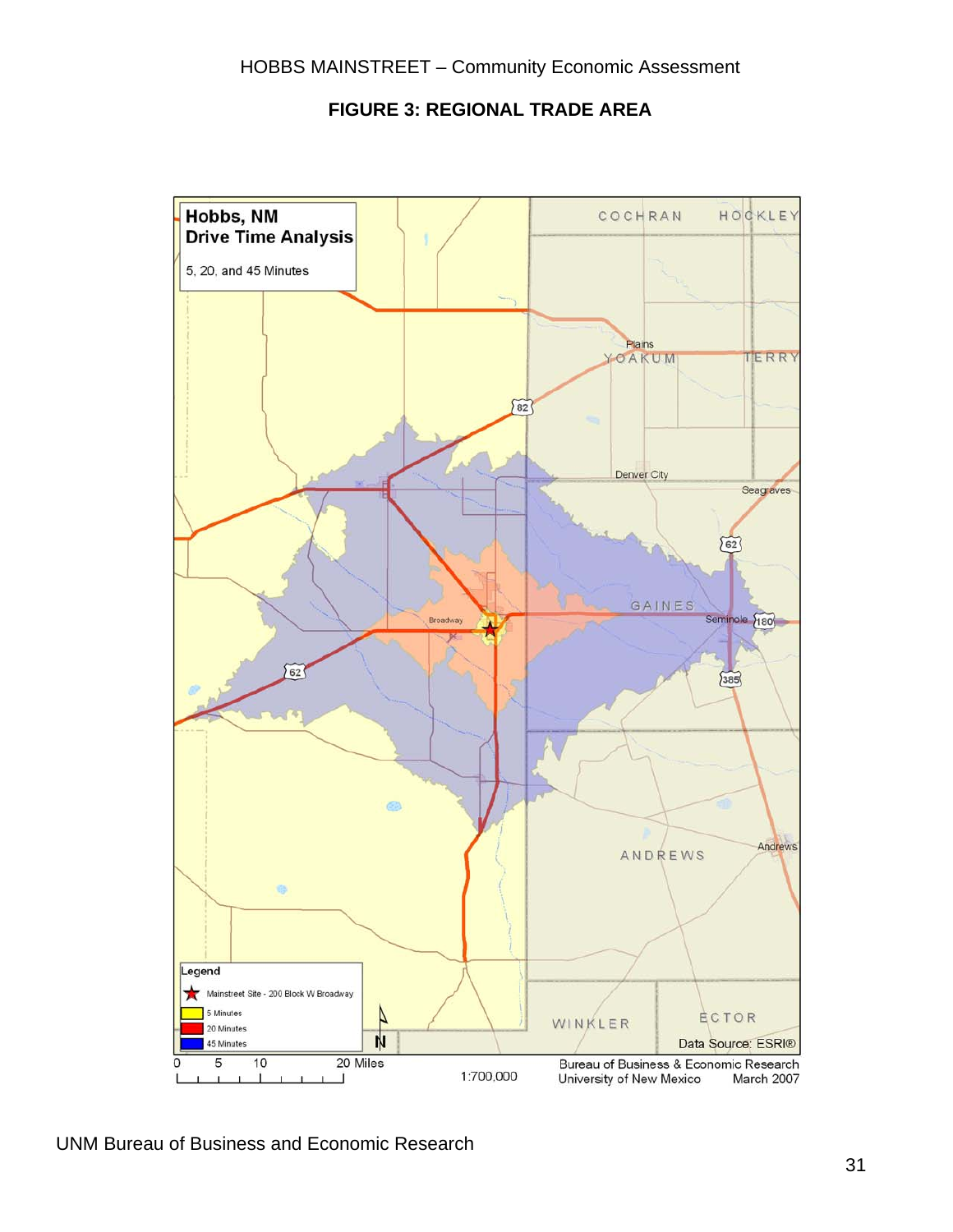## **TABLE 10: REGIONAL TRADE AREA**

| Center Point: 200 Block W Broadway                       |                | <b>Drive Time (Minutes)</b> |                 |
|----------------------------------------------------------|----------------|-----------------------------|-----------------|
|                                                          | $0 - 5$        | $0 - 20$                    | $0 - 45$        |
| Population by Age (2006):                                |                |                             |                 |
| <b>Total</b>                                             | 22,431         | 36,965                      | 61,946          |
| $0 - 4$                                                  | 2,110          | 3,054                       | 5,237           |
| $5-9$                                                    | 1,791          | 2,685                       | 4,593           |
| $10 - 14$                                                | 1,817          | 2,743                       | 4,677           |
| $15 - 19$                                                | 1,761          | 2,907                       | 4,996           |
| 20-29                                                    | 3,551          | 5,805                       | 9,680           |
| 30-39                                                    | 2,563          | 4,568                       | 7,419           |
| 40-49                                                    | 2,913          | 5,324                       | 8,899           |
| 50-64                                                    | 3,115          | 5,578                       | 9,259           |
| 65-85                                                    | 2,483          | 3,810                       | 6,341           |
| $85+$                                                    | 327            | 491                         | 845             |
| Median Age                                               | 30.7           | 32.8                        | 32.4            |
| Projected Population Growth by Age Cohort, 2006-2011 (%) |                |                             |                 |
| <b>Total</b>                                             | $-0.4%$        | $-0.5%$                     | $-0.3%$         |
| $0 - 4$                                                  | $-2%$          | $-1%$                       | $-1%$           |
| $5-9$                                                    | 3%             | 2%                          | 3%              |
| $10 - 14$                                                | $-4%$          | $-2%$                       | $-1%$           |
| $15 - 19$                                                | $-6%$<br>$-3%$ | $-9%$<br>$-2%$              | $-10%$<br>$-3%$ |
| 20-29<br>30-39                                           | 3%             | 1%                          | 3%              |
| 40-49                                                    | $-11%$         | $-11%$                      | $-12%$          |
| 50-64                                                    | 16%            | 16%                         | 17%             |
| 65-85                                                    | $-6%$          | $-4%$                       | $-4%$           |
| $85+$                                                    | 24%            | 19%                         | 17%             |
| Median Age (2011 Projection)                             | 31.4           | 33.3                        | 33.0            |
| <b>Households</b>                                        |                |                             |                 |
| Households                                               | 8,227          | 13,318                      | 21,996          |
| Family Households                                        | 5,876          | 9,673                       | 16,319          |
| Average Houshold Size                                    | 2.71           | 2.65                        | 2.72            |
| Race                                                     |                |                             |                 |
| White                                                    | 13,208         | 24,691                      | 42,332          |
| <b>Black</b>                                             | 1,684          | 2,135                       | 2,662           |
| American Indian, Eskimo, Aleut                           | 235            | 419                         | 603             |
| Asian or Pacific Islander                                | 99             | 211                         | 296             |
| Other                                                    | 6,292          | 8,206                       | 14,045          |
| Two or More Races                                        | 913            | 1,302                       | 2,010           |
| Hispanic Origin                                          | 11,016         | 14,751                      | 25,702          |
| Gender<br>Male                                           | 10,808         | 18,611                      | 31,003          |
| Female                                                   | 11,624         | 18,353                      | 30,945          |
|                                                          |                |                             |                 |

## 

UNM Bureau of Business and Economic Research

**Contract Contract**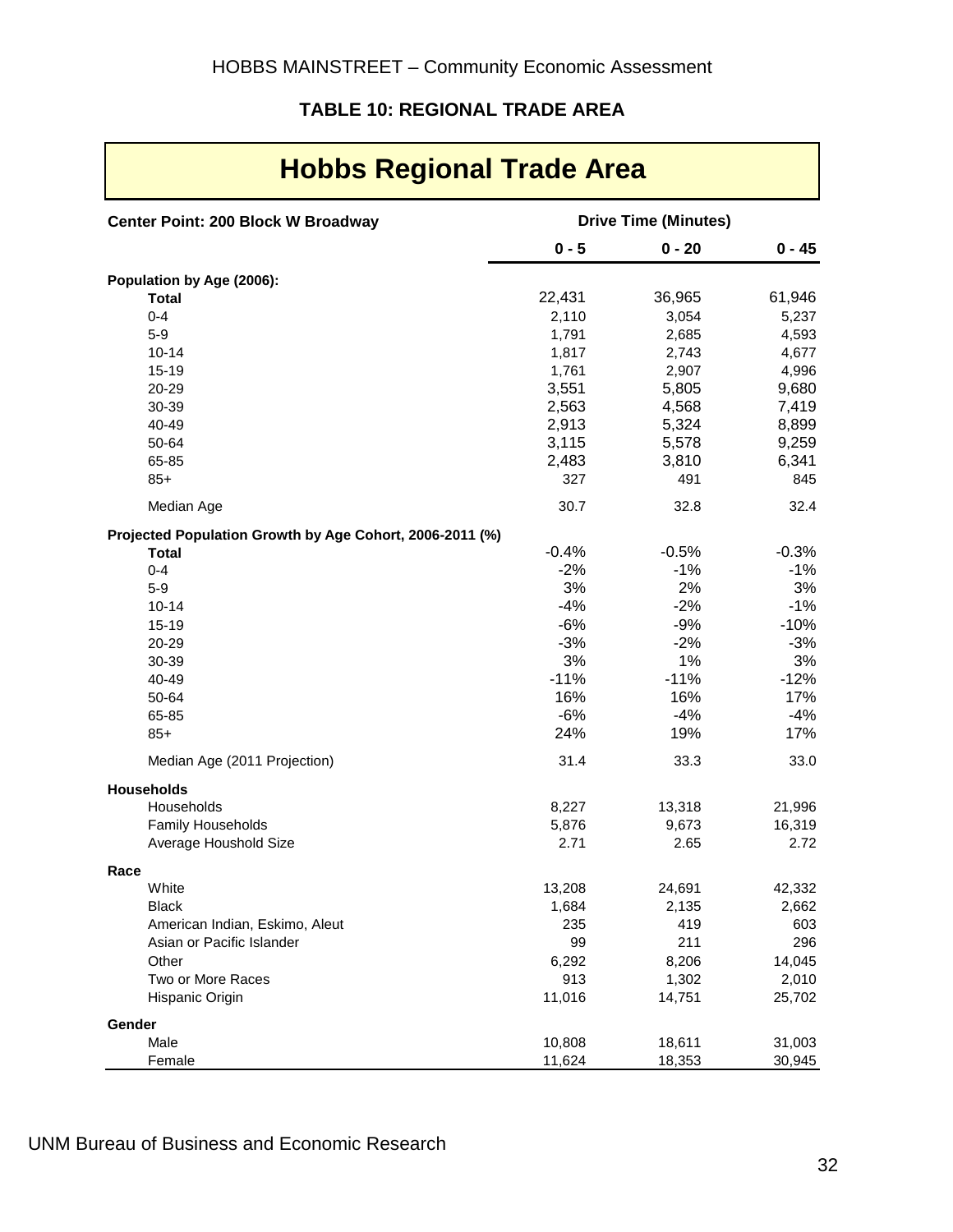| <b>Center Point: 200 Block W Broadway</b> | <b>Drive Time (Minutes)</b> |          |          |  |  |  |
|-------------------------------------------|-----------------------------|----------|----------|--|--|--|
|                                           | $0 - 5$                     | $0 - 20$ | $0 - 45$ |  |  |  |
| Income                                    |                             |          |          |  |  |  |
| Median Household Income                   | \$30,334                    | \$36,107 | \$35,587 |  |  |  |
| Median Family Income                      | \$35,827                    | \$42,552 | \$41,474 |  |  |  |
| Median Disposable Income                  | \$26,694                    | \$30,854 | \$30,421 |  |  |  |
| Average Household Income                  | \$42,536                    | \$47,678 | \$46,711 |  |  |  |
| Average Family Income                     | \$48,011                    | \$53,893 | \$52,532 |  |  |  |
| Per Capita Income                         | \$15,759                    | \$17,815 | \$17,039 |  |  |  |
| Households by Disposable Income (1)       |                             |          |          |  |  |  |
| $<$ \$15,000                              | 28.2%                       | 23.3%    | 22.8%    |  |  |  |
| \$15,000-\$24,999                         | 18.2%                       | 16.2%    | 17.0%    |  |  |  |
| \$25,000-\$34,999                         | 16.3%                       | 15.9%    | 16.5%    |  |  |  |
| \$35,000-\$49,999                         | 16.6%                       | 18.3%    | 18.5%    |  |  |  |
| \$50,000-\$74,999                         | 13.4%                       | 17.2%    | 16.8%    |  |  |  |
| \$75,000-\$99,999                         | 4.0%                        | 5.1%     | 4.7%     |  |  |  |
| \$100,000-\$149,999                       | 2.1%                        | 2.7%     | 2.6%     |  |  |  |
| \$150,000-\$199,999                       | 0.5%                        | 0.6%     | 0.5%     |  |  |  |
| \$200,000+                                | 0.8%                        | 0.8%     | 0.8%     |  |  |  |
| <b>Households by Net Worth</b>            |                             |          |          |  |  |  |
| $<$ \$15,000                              | 40.3%                       | 36.2%    | 36.3%    |  |  |  |
| \$15,000-\$34,999                         | 9.1%                        | 9.1%     | 9.3%     |  |  |  |
| \$35,000-\$49,999                         | 5.1%                        | 4.9%     | 5.0%     |  |  |  |
| \$50,000-\$74,999                         | 6.1%                        | 6.3%     | 6.5%     |  |  |  |
| \$75,000-\$99,999                         | 5.7%                        | 6.0%     | 6.0%     |  |  |  |
| \$100,000-\$149,999                       | 7.2%                        | 8.0%     | 7.8%     |  |  |  |
| \$150,000-\$249,999                       | 9.5%                        | 10.0%    | 9.8%     |  |  |  |
| \$250,000-499,999                         | 9.0%                        | 10.1%    | 10.1%    |  |  |  |
| $500,000 +$                               | 8.0%                        | 9.3%     | 9.3%     |  |  |  |
| Median Net Worth                          | \$36,571                    | \$49,185 | \$47,839 |  |  |  |

#### **TABLE 10: REGIONAL TRADE AREA, CONTINUED**

(1) Disposable Income is total income after direct taxes.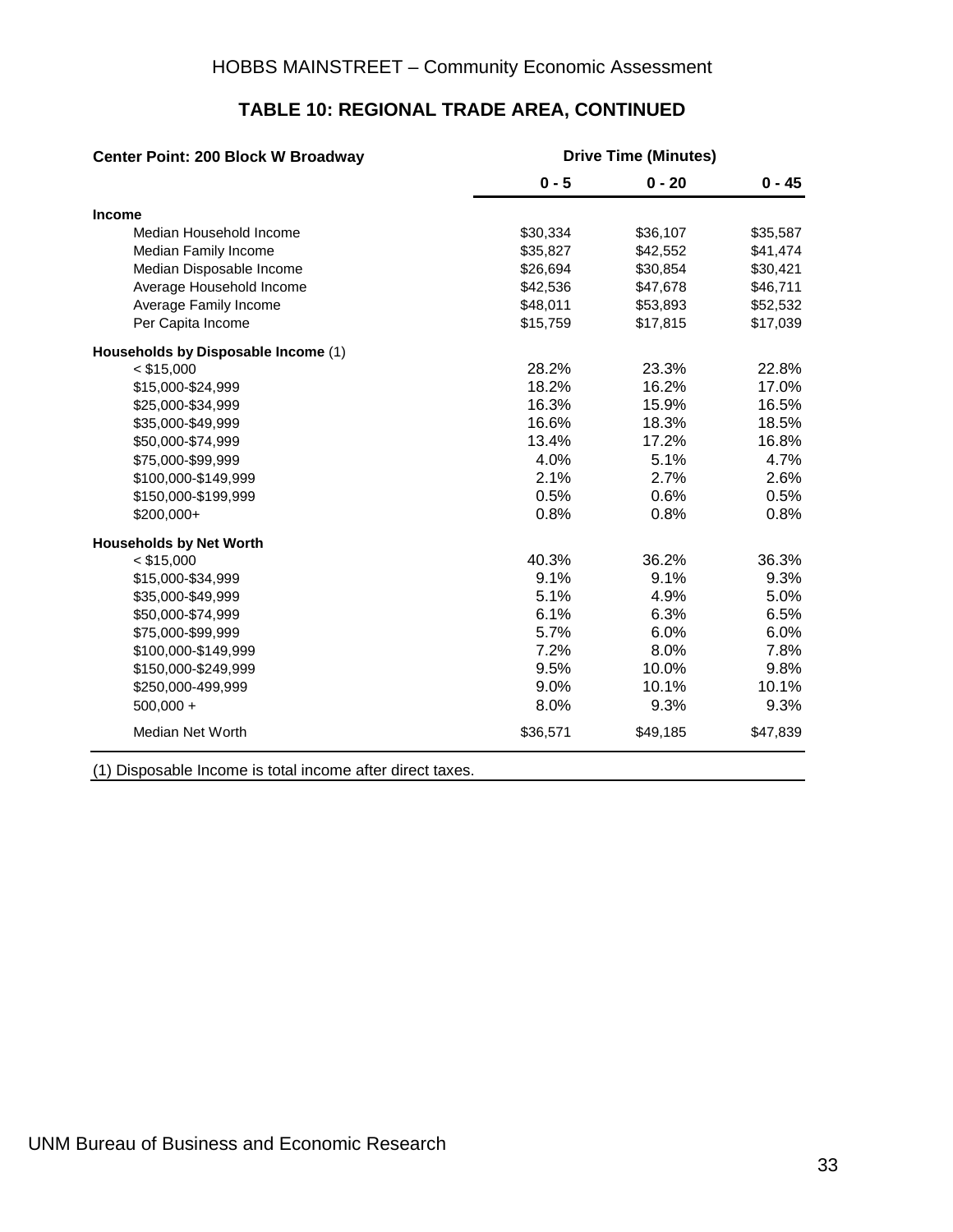#### **TABLE 10: REGIONAL TRADE AREA, CONTINUED CONSUMER EXPENDITURES (2006)**

| <b>Retail Goods Total</b>                    | 126,838,669 | 230,289,027 | 381,567,361 |
|----------------------------------------------|-------------|-------------|-------------|
| <b>Apparel</b>                               | 10,646,792  | 15,812,987  | 30,424,800  |
| Men's Apparel                                | 1,993,504   | 3,586,063   | 5,706,599   |
| Women's Apparel                              | 3,153,471   | 3,183,380   | 8,975,632   |
| Children's Apparel                           | 1,980,077   | 3,557,485   | 5,801,059   |
| Infant Apparel (Under 2 Years)               | 581,425     | 1,033,296   | 1,685,589   |
| Footwear                                     | 1,017,572   | 1,027,713   | 2,928,981   |
| Watches & Jewelry                            | 910,082     | 1,654,418   | 2,568,431   |
| <b>Apparel Products &amp; Services</b>       | 1,010,662   | 1,770,632   | 2,758,509   |
| <b>Computer</b>                              |             |             |             |
| Computers & Hardware for Home Use            | 1,089,009   | 2,000,623   | 3,167,557   |
| Software & Accessories for Home Use          | 156,060     | 284,224     | 446,796     |
| <b>Entertainment/Recreation</b>              | 15,959,340  | 29,386,012  | 47,812,297  |
| <b>Fees &amp; Admissions</b>                 | 2,881,257   | 5,276,910   | 8,136,342   |
| <b>Membership Fees</b>                       | 778,862     | 1,429,196   | 2,209,688   |
| Fees for Participant Sports excluding Trips  | 553,560     | 1,014,741   | 1,576,018   |
| Admission to Movies/Theater/Opera/Ballet     | 710,438     | 1,274,570   | 1,961,636   |
| Admission to Sporting Events excluding Trips | 267,813     | 498,781     | 771,168     |
| <b>Fees for Recreational Lessons</b>         | 570,585     | 1,059,622   | 1,617,832   |
| <b>TV/Video/Sound Equipment</b>              | 4,761,309   | 14,439,698  | 14,648,530  |
| Community Antenna or Cable TV                | 3,100,828   | 9,999,343   | 9,081,302   |
| Color TVs                                    | 656,207     | 1,175,573   | 1,862,831   |
| VCRs/Video Cameras & DVD Players             | 198,575     | 360,595     | 579,526     |
| Video Cassettes & DVDs                       | 257,845     | 470,152     | 758,486     |
| Video Game Hardware & Software               | 176,328     | 321,015     | 509,985     |
| <b>Satellite Dishes</b>                      | 11,038      | 20,307      | 34,483      |
| Rental of Video Cassettes & DVDs             | 321,062     | 576,051     | 915,428     |
| Sound Equipment                              | 8,242       | 1,461,956   | 820,701     |
| Rental/Repair of TV/VCR/Sound Equipment      | 31,184      | 54,705      | 85,788      |
| Pets                                         | 2,210,630   | 4,121,831   | 6,942,323   |
| Toys & Games                                 | 958,757     | 1,763,383   | 2,866,786   |
| Recreational Vehicles & Fees                 | 1,784,411   | 3,509,298   | 6,165,658   |
| Sports/Rec/Exercise Equipment                | 809,538     | 1,523,166   | 2,501,228   |
| Photo Equipment/Supplies                     | 690,155     | 1,267,188   | 2,015,393   |
| Film Processing                              | 204,366     | 375,334     | 603,669     |
| Reading                                      | 1,058,896   | 1,924,894   | 3,046,908   |
| <b>Food at Home</b>                          | 25,698,741  | 45,709,351  | 75,423,635  |
| <b>Bakery &amp; Cereal Products</b>          | 3,732,446   | 6,648,705   | 10,950,103  |
| Meat/Poultry/Fish/Eggs                       | 6,886,837   | 12,183,907  | 20,238,818  |
| Dairy Products                               | 2,755,810   | 12,183,907  | 8,127,412   |
| Fruit & Vegetables                           | 4,480,883   | 7,905,808   | 12,924,973  |
| Snacks/Other Food                            | 7,842,766   | 14,047,950  | 23,182,328  |
| Nonalcoholic Beverages                       | 2,174,111   | 3,895,022   | 6,479,893   |
| <b>Food Away from Home</b>                   | 16,977,976  | 30,497,673  | 49,173,056  |
| <b>Alcoholic Beverages</b>                   | 2,510,228   | 2,532,979   | 7,722,082   |
| <b>Financial</b>                             |             |             |             |
| Investments                                  | 20,375,997  | 36,446,880  | 53,270,749  |
| Vehicle Loans                                | 30,842,403  | 56,917,392  | 96,194,995  |

UNM Bureau of Business and Economic Research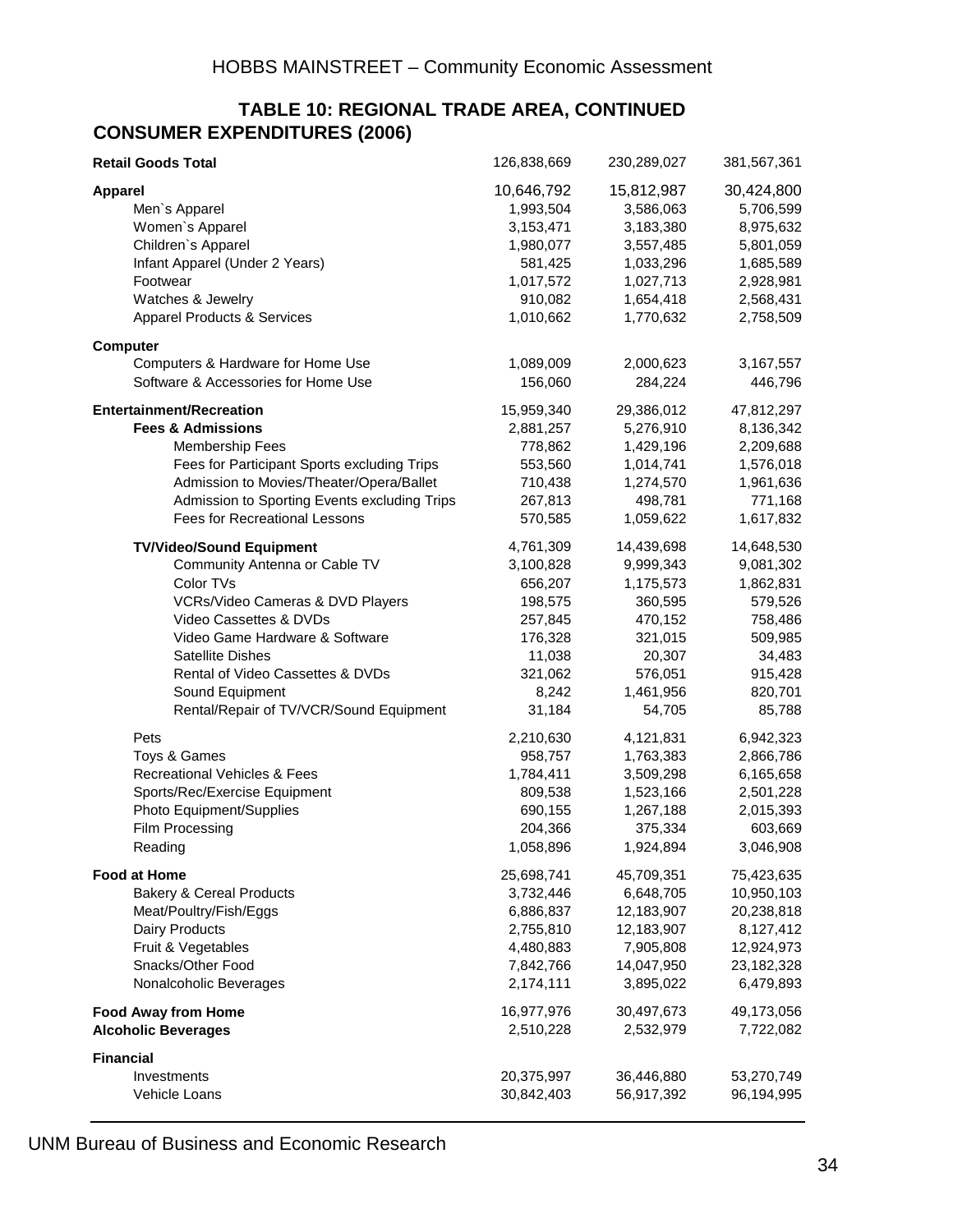## **TABLE 10: REGIONAL TRADE AREA, CONTINUED**

#### **CONSUMER EXPENDITURES (2006) continued**

| Health                                        | 19,263,719 | 34,736,579  | 58,022,592  |
|-----------------------------------------------|------------|-------------|-------------|
| <b>Nonprescription Drugs</b>                  | 603,276    | 1,075,727   | 1,777,188   |
| <b>Prescription Drugs</b>                     | 3,111,714  | 5,550,581   | 9,460,516   |
| Eyeglasses & Contact Lenses                   | 429,030    | 780,561     | 1,269,880   |
| <b>Housing</b>                                | 69,596,440 | 125,544,618 | 199,072,922 |
| Mortgage Payment & Basics                     | 40,027,691 | 74,129,462  | 117,686,326 |
| Maintenance & Remodeling Services             | 8,432,310  | 15,584,361  | 24,791,775  |
| Maintenance & Remodeling Materials            | 1,713,682  | 3,230,570   | 5,404,914   |
| Utilities/Fuel/Public Services                | 22,348,928 | 39,990,591  | 65,757,305  |
| <b>Telephone Services</b>                     | 7,696,210  | 13,726,175  | 22,459,832  |
| <b>Household Furnishings &amp; Equipment</b>  | 9,515,195  | 17,378,188  | 27,979,539  |
| <b>Household Textiles</b>                     | 656,942    | 1,194,199   | 1,897,760   |
| Furniture                                     | 3,122,261  | 5,642,284   | 9,027,420   |
| <b>Floor Coverings</b>                        | 388,721    | 714,587     | 1,098,087   |
| <b>Major Appliances</b>                       | 1,423,800  | 2,599,057   | 4,285,307   |
| Housewares                                    | 405,640    | 745,237     | 1,212,166   |
| Small Appliances                              | 184,920    | 334,563     | 545,350     |
| Luggage                                       | 49,155     | 89,320      | 136,795     |
| Telephones & Accessories                      | 116,246    | 208,881     | 330,560     |
| <b>Household Services &amp; Supplies</b>      |            |             |             |
| <b>Computer Information Services</b>          | 832,806    | 1,524,087   | 2,445,289   |
| Child Care                                    | 1,994,628  | 3,648,945   | 5,640,301   |
| Lawn & Garden                                 | 2,106,836  | 3,916,629   | 6,652,984   |
| Moving/Storage/Freight Express                | 261,307    | 468,901     | 728,869     |
| <b>Housekeeping Services</b>                  | 641,782    | 1,158,064   | 1,796,103   |
| <b>Housekeeping Supplies</b>                  | 3,881,858  | 11,462,010  | 11,462,010  |
| <b>Miscellaneous</b>                          |            |             |             |
| <b>Personal Care Products</b>                 | 2,346,908  | 2,369,557   | 6,815,438   |
| School Books & Supplies                       | 611,139    | 1,095,505   | 1,716,585   |
| <b>Smoking Products</b>                       | 2,510,228  | 2,532,979   | 7,722,082   |
| <b>Insurance</b>                              |            |             |             |
| <b>Owners &amp; Renters</b>                   | 2,335,984  | 4,271,355   | 7,054,526   |
| Vehicle                                       | 7,066,078  | 7,132,449   | 20,948,822  |
| Health                                        | 9,407,255  | 16,975,464  | 28,460,639  |
| Life & Other Personal                         | 174,088    | 5,980,613   | 20,593,706  |
| <b>Transportation (Local)</b>                 |            |             |             |
| Transportation-Vehicle Purchases (Net Outlay) | 30,024,832 | 55,069,381  | 92,828,933  |
| Transportation - Gasoline & Motor Oil         | 9,596,086  | 17,370,110  | 29,263,664  |
| Vehicle Maintenance & Repairs                 | 5,403,398  | 9,777,052   | 15,981,003  |
| <b>Travel</b>                                 | 8,672,938  | 15,842,694  | 25,130,893  |
| <b>Airline Fares</b>                          | 1,888,373  | 3,423,240   | 5,301,153   |
| Travel - Lodging on Trips                     | 1,885,520  | 3,474,048   | 5,526,269   |
| Auto/Truck/Van Rental on Trips                | 211,481    | 387,413     | 596,872     |
| Travel - Food & Drink on Trips                | 2,233,408  | 4,092,068   | 6,536,845   |
| Source: ESRI, 2006 Estimates & Projections.   |            |             |             |

UNM Bureau of Business and Economic Research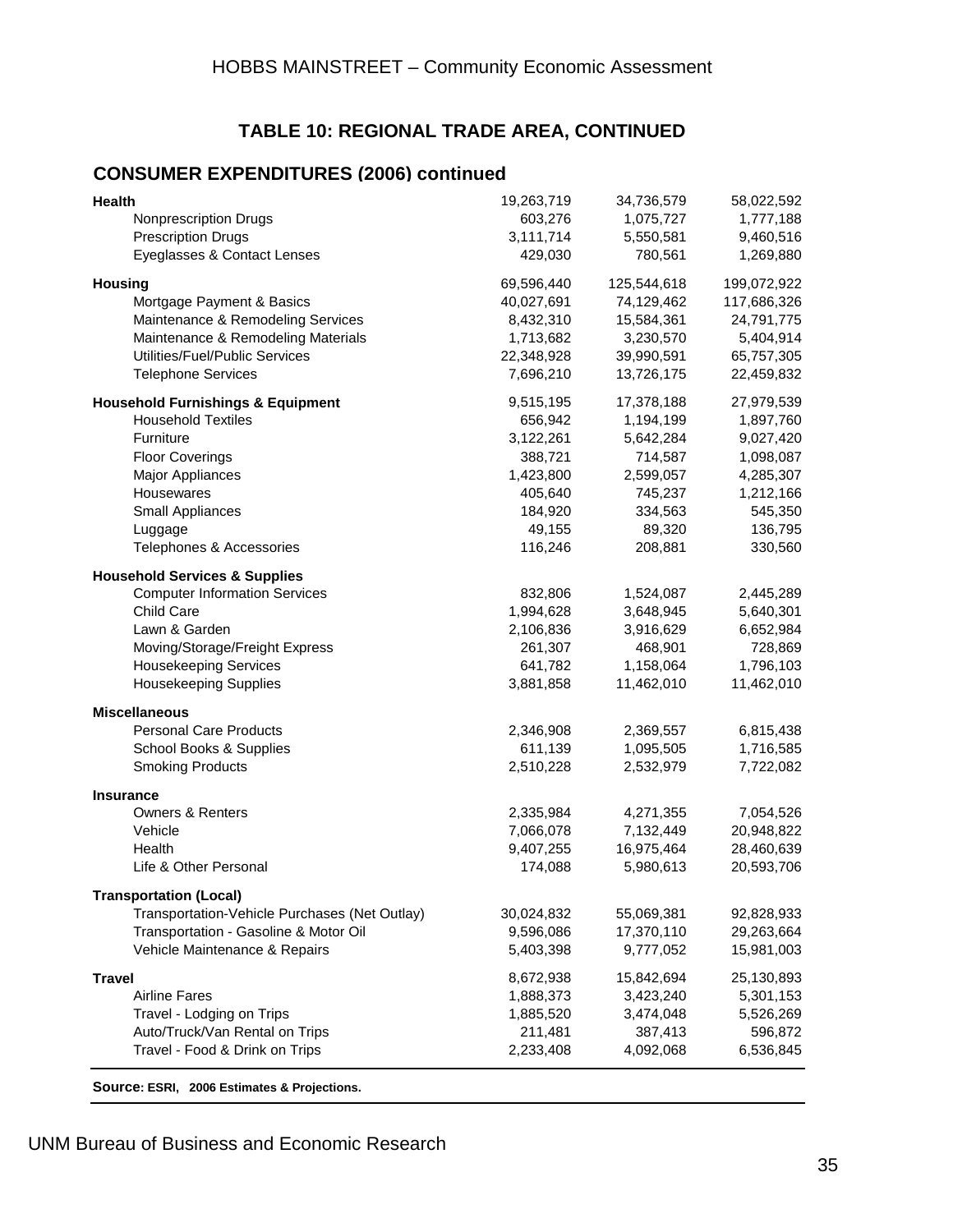#### **TABLE 11: HOBBS BUSINESSES BY INDUSTRY, BY LOCAL GEOGRAPHY, 2005**

| <b>INDUSTRY</b>                           | MS <sup>1</sup> | HOBBS <sup>2</sup> | $MS\%$ <sup>3</sup> | <b>COUNTY<sup>4</sup></b> | <b>TOTAL</b> <sup>5</sup> |
|-------------------------------------------|-----------------|--------------------|---------------------|---------------------------|---------------------------|
| Agriculture, Forestry                     |                 | 9                  |                     | 19                        | 28                        |
| Mining                                    | 2               | 105                | 2%                  | 107                       | 214                       |
| <b>Utilities</b>                          |                 | 5                  |                     | 14                        | 19                        |
| Construction                              |                 | 100                | 1%                  | 62                        | 163                       |
| Manufacturing                             | 0               | 31                 |                     | 10                        | 41                        |
| Wholesale trade                           |                 | 84                 |                     | 27                        | 111                       |
| <b>Retail Trade</b>                       | 15              | 133                | 10%                 | 51                        | 199                       |
| Transportation & Warehousing              | $\overline{2}$  | 48                 | 4%                  | 41                        | 91                        |
| Information                               |                 | 13                 |                     | 11                        | 24                        |
| Finance & Insurance                       | 4               | 43                 | 9%                  | 25                        | 72                        |
| Real Estate, Rental & Leasing             |                 | 48                 |                     | 17                        | 65                        |
| Prof, Scientific, Tech Services           | 3               | 58                 | 5%                  | 22                        | 83                        |
| Mgt of Companies                          |                 | 2                  |                     | 3                         | 5                         |
| Administrative & Support Services         |                 | 50                 | 2%                  | 36                        | 87                        |
| <b>Educational Services</b>               |                 | 9                  |                     | 8                         | 17                        |
| <b>Health Care and Social Assistance</b>  | 7               | 97                 | 7%                  | 28                        | 132                       |
| Arts, Entertainment and Recreation        |                 | 17                 |                     | 13                        | 30                        |
| <b>Accommodations &amp; Food Services</b> | 2               | 82                 | 2%                  | 37                        | 121                       |
| <b>Other Services</b>                     | 5               | 101                | 5%                  | 47                        | 153                       |
| <b>Public Administration</b>              |                 | 25                 |                     | 39                        | 64                        |
| Other                                     |                 |                    |                     | 9                         | 10                        |
| <b>TOTAL</b>                              | 42              | 1,061              | 4%                  | 626                       | 1,729                     |

1 MainStreet District.

2 Town, not including MainStreet District.

3 MainStreet District as a percentage of entire town.

4 County, not including town.

5 County total.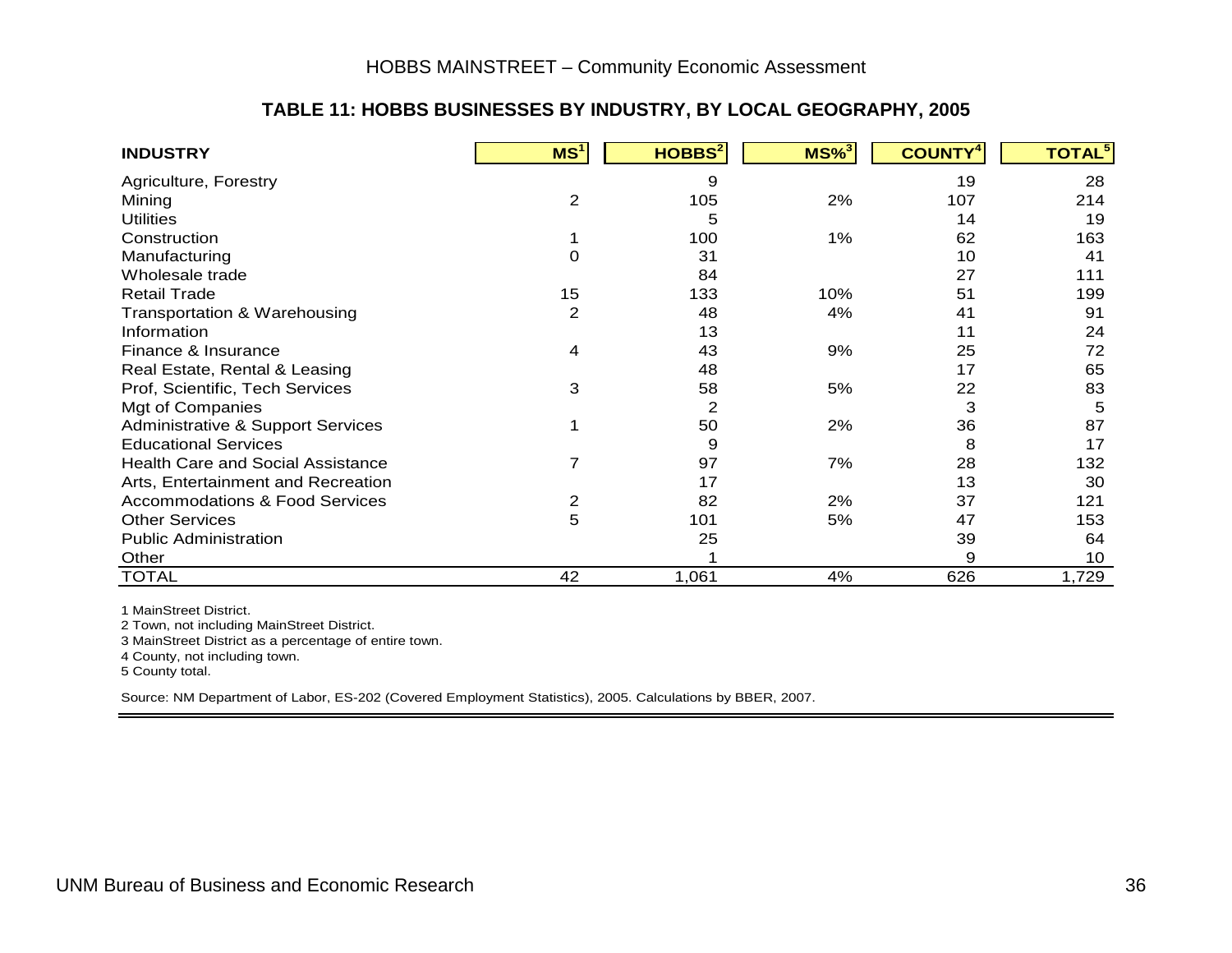#### **TABLE 12: HOBBS EMPLOYMENT BY INDUSTRY, IN MAINSTREET AREA, 2005**

| <b>INDUSTRY</b>                              | MS <sup>1</sup>  | HOBBS <sup>2</sup> | $MS\%$ <sup>3</sup> | <b>COUNTY</b> | <b>TOTAL<sup>5</sup></b> |
|----------------------------------------------|------------------|--------------------|---------------------|---------------|--------------------------|
| Agriculture, Forestry                        |                  | 162                |                     | 257           | 418                      |
| Mining                                       | 72               | 3,911              | 2%                  | 1,463         | 5,446                    |
| <b>Utilities</b>                             |                  | 156                |                     | 156           | 312                      |
| Construction                                 | $\overline{2}$   | 917                | 0%                  | 862           | 1,780                    |
| Manufacturing                                | $\boldsymbol{0}$ | 303                |                     | 35            | 338                      |
| Wholesale trade                              |                  | 706                |                     | 231           | 937                      |
| <b>Retail Trade</b>                          | 49               | 2,328              | 2%                  | 344           | 2,721                    |
| Transportation & Warehousing                 | 91               | 502                | 15%                 | 392           | 985                      |
| Information                                  |                  | 255                |                     | 147           | 402                      |
| Finance & Insurance                          | 31               | 516                | 6%                  | 97            | 644                      |
| Real Estate, Rental & Leasing                |                  | 351                |                     | 55            | 406                      |
| Prof, Scientific, Tech Services              | 17               | 299                | 5%                  | 64            | 379                      |
| Mgt of Companies                             |                  | 7                  |                     | 46            | 52                       |
| <b>Administrative &amp; Support Services</b> | 4                | 1,351              | 0%                  | 141           | 1,495                    |
| <b>Educational Services</b>                  |                  | 1,598              |                     | 654           | 2,251                    |
| <b>Health Care and Social Assistance</b>     | 573              | 1,901              | 23%                 | 487           | 2,961                    |
| Arts, Entertainment and Recreation           |                  | 448                |                     | 57            | 505                      |
| <b>Accommodations &amp; Food Services</b>    | 3                | 1,410              | 0%                  | 428           | 1,841                    |
| <b>Other Services</b>                        | 66               | 508                | 11%                 | 313           | 887                      |
| <b>Public Administration</b>                 |                  | 332                |                     | 411           | 743                      |
| Other                                        |                  |                    |                     | 11            | 11                       |
| <b>TOTAL</b>                                 | 906              | 17,960             | 5%                  | 6,648         | 25,515                   |

1 MainStreet District.

2 Town, not including MainStreet District.

3 MainStreet District as a percentage of entire town.

4 County, not including town.

5 County total.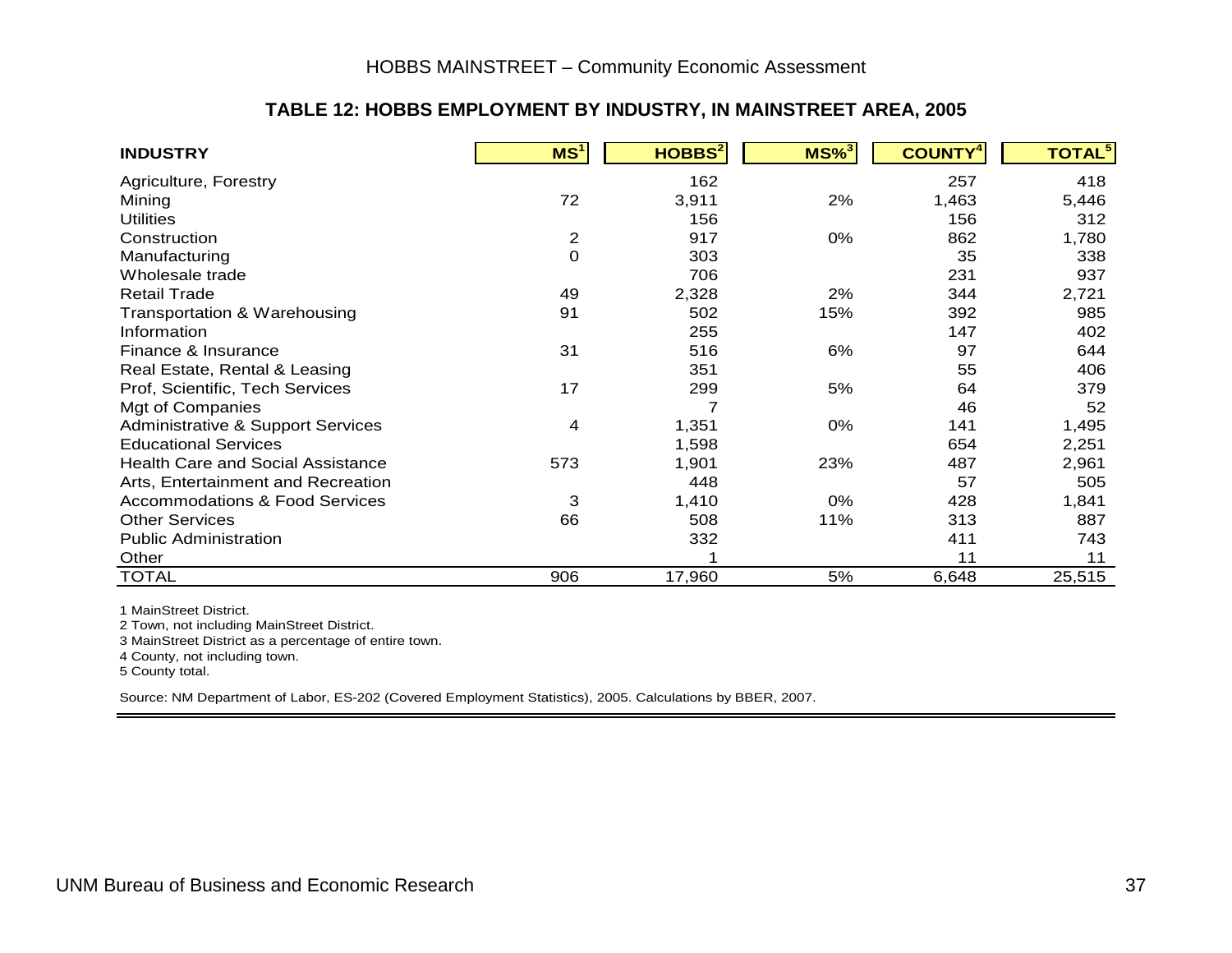

**FIGURE 4: HOBBS EMPLOYMENT, BY INDUSTRY AND LOCAL GEOGRAPHY, 2005**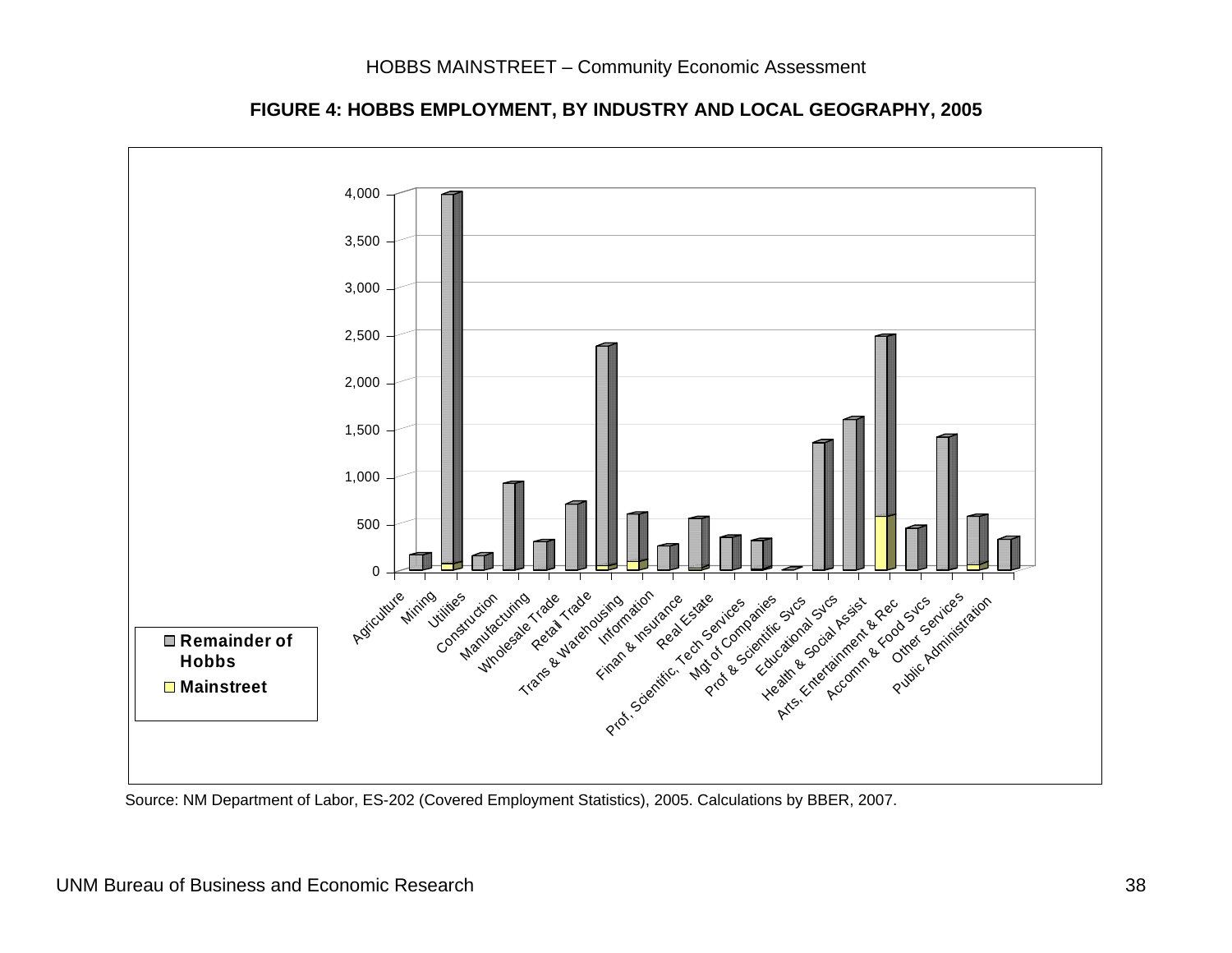#### **FIGURE 5: HOBBS EMPLOYMENT IN MAINSTREET AREA, BY INDUSTRY, 2005**



Source: NM Department of Labor, ES-202 (Covered Employment Statistics), 2005. Calculations by BBER, 2007.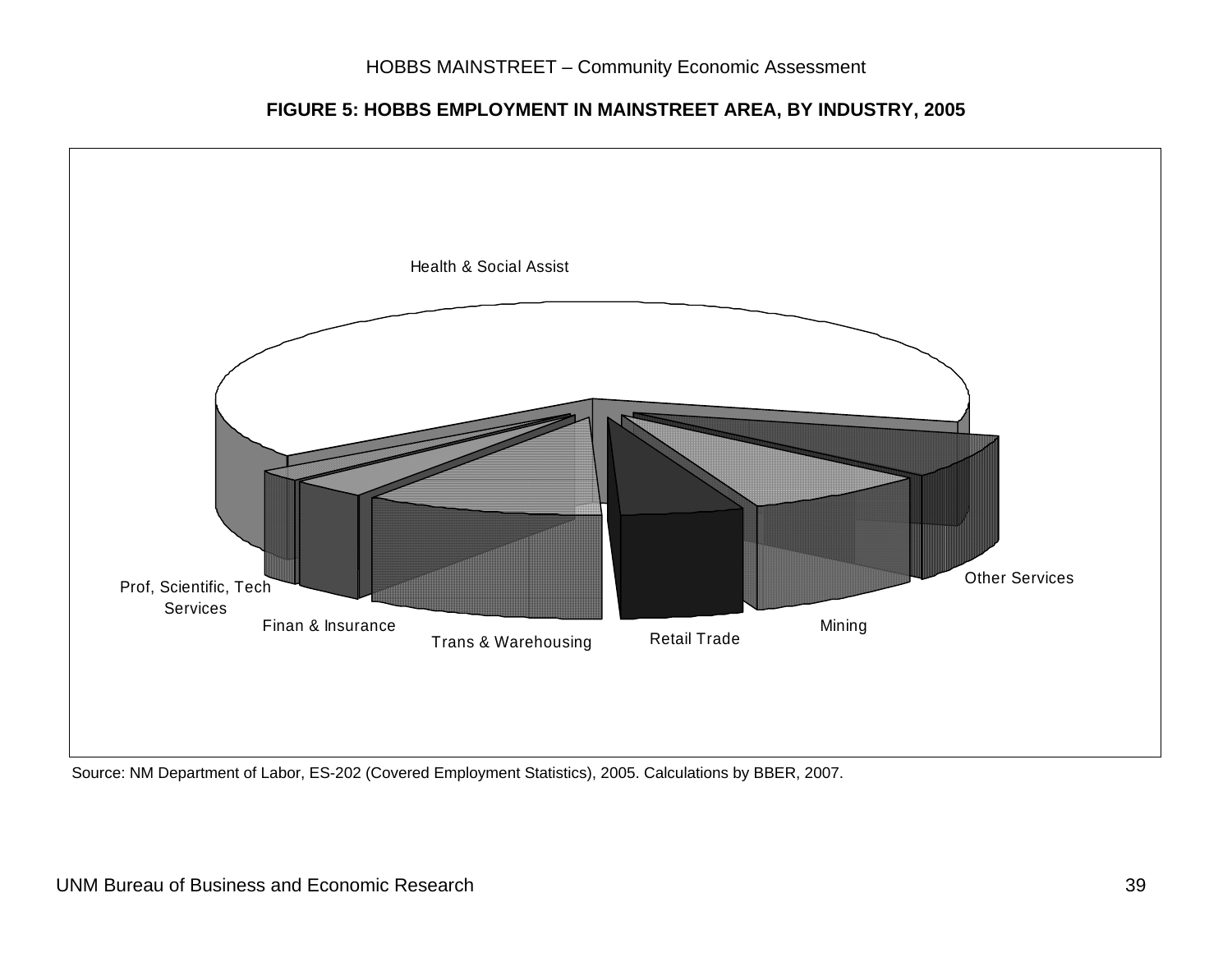#### **TABLE 13: HOBBS EMPLOYMENT BY 3-DIGIT RETAIL & SERVICE SUBSECTOR, IN MAINSTREET AREA, 2005**

| <b>INDUSTRY</b>                                                                   | MS <sup>1</sup> | HOBBS <sup>2</sup> | $MS\%$ <sup>3</sup> | <b>COUNTY<sup>4</sup></b> | <b>TOTAL<sup>5</sup></b> |
|-----------------------------------------------------------------------------------|-----------------|--------------------|---------------------|---------------------------|--------------------------|
| 423 Merchant Wholesalers, Durable Goods                                           |                 | 523                |                     | 153                       | 676                      |
| 424 Merchant Wholesalers, Nondurable Goods                                        |                 | 174                |                     | 78                        | 252                      |
| 425 Wholesale Electronic Markets                                                  |                 | 9                  |                     |                           | 9                        |
| 441 Motor Vehicle & Parts Dealers                                                 | 12              | 470                | 2%                  | 34                        | 516                      |
| 442 Furniture & Home Furnishings Stores                                           | 10              | 79                 | 12%                 | 3                         | 92                       |
| 443 Electronics & Appliance Stores                                                |                 | 39                 |                     |                           | 39                       |
| 444 Building Material, Garden Equipment Dealers                                   | 6               | 176                | 3%                  | 34                        | 215                      |
| 445 Food & Beverage Stores                                                        | 1               | 539                | 0%                  | 112                       | 652                      |
| 446 Health & Personal Care Stores                                                 | $\overline{2}$  | 58                 | 4%                  | 12                        | 73                       |
| 447 Gasoline Stations                                                             | $\overline{2}$  | 73                 | 2%                  | 68                        | 143                      |
| 448 Clothing & Clothing Accessories Stores                                        | 13              | 97                 | 12%                 | 6                         | 116                      |
|                                                                                   |                 | 63                 |                     |                           | 63                       |
| 451 Sporting Goods, Hobby, Book, & Music Stores<br>452 General Merchandise Stores |                 | 625                |                     |                           | 680                      |
| 453 Miscellaneous Store Retailers                                                 |                 |                    |                     | 55                        |                          |
|                                                                                   | 3               | 96                 | 3%                  | 18                        | 116                      |
| 454 Nonstore Retailers                                                            |                 | 13                 |                     | 2                         | 15                       |
| 481 Air Transportation                                                            |                 | 41                 |                     |                           | 41                       |
| 484 Truck Transportation                                                          |                 | 320                |                     | 225                       | 545                      |
| 485 Transit and Ground Passenger Transport                                        | 19              | 89                 | 17%                 | 25                        | 132                      |
| 486 Pipeline Transportation                                                       |                 |                    |                     | 135                       | 135                      |
| 488 Support Services for Transportation                                           |                 | 3                  |                     | 0                         | 3                        |
| 491 Postal Service                                                                | 73              |                    | 100%                |                           | 73                       |
| 492 Couriers and Messengers                                                       |                 | 23                 |                     |                           | 23                       |
| 493 Warehousing and Storage                                                       |                 | 26                 |                     | 8                         | 33                       |
| 511 Publishing Industries                                                         |                 | 55                 |                     | 22                        | 77                       |
| 512 Motion Picture & Sound Recording Industries                                   |                 | 15                 |                     |                           | 15                       |
| 515 Broadcasting (except Internet)                                                |                 | 35                 |                     | 8                         | 42                       |
| 517 Telecommunications                                                            |                 | 127                |                     | 95                        | 222                      |
| 518 Internet Service Providers & Data Processing Srvs                             |                 | 6                  |                     | 0                         | 6                        |
| 519 Other Information Services                                                    |                 | 17                 |                     | 23                        | 40                       |
| 522 Credit Intermediation & Related Activities                                    | 9               | 321                | 3%                  | 60                        | 389                      |
| 523 Securities, Commodity Contracts & Fin Investments                             |                 | 133                |                     | $\overline{2}$            | 135                      |
| 524 Insurance Carriers & Related Activities                                       | 22              | 57                 | 28%                 | 35                        | 114                      |
| 525 Funds, Trusts, and Other Financial Vehicles                                   |                 | 6                  |                     |                           | 6                        |
| 531 Real Estate                                                                   |                 | 79                 |                     | 12                        | 91                       |
| 532 Rental & Leasing Services                                                     |                 | 270                |                     | 43                        | 314                      |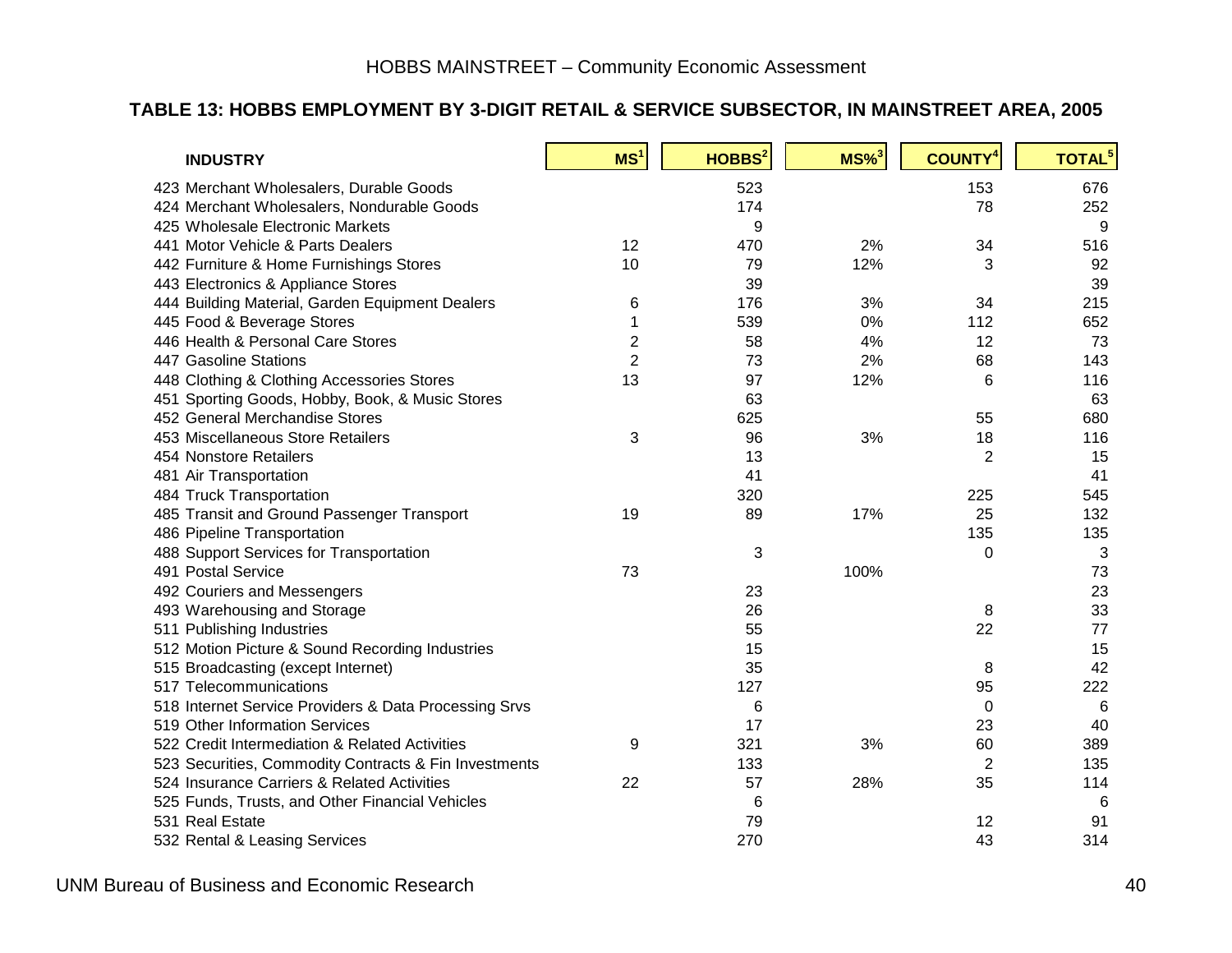#### **TABLE 13: HOBBS EMPLOYMENT BY 3-DIGIT RETAIL & SERVICE SUBSECTOR, IN MAINSTREET AREA, 2005, CONTINUED**

| <b>INDUSTRY</b>                                    | MS <sup>1</sup> | HOBBS <sup>2</sup> | $MS\%$ <sup>3</sup> | <b>COUNTY<sup>4</sup></b> | <b>TOTAL</b> <sup>5</sup> |
|----------------------------------------------------|-----------------|--------------------|---------------------|---------------------------|---------------------------|
| 541 Professional, Scientific, & Technical Services | 17              | 299                | 5%                  | 64                        | 379                       |
| 551 Management of Companies & Enterprises          |                 | 7                  |                     | 46                        | 52                        |
| 561 Administrative & Support Services              | 4               | 1,331              | 0%                  | 80                        | 1,414                     |
| 562 Waste Management & Remediation Service         |                 | 20                 |                     | 61                        | 81                        |
| 611 Educational Services                           |                 | 1,598              |                     | 654                       | 2,251                     |
| 621 Ambulatory Health Care Services                | 12              | 674                | 2%                  | 160                       | 846                       |
| 622 Hospitals                                      |                 | 530                |                     | 199                       | 729                       |
| 623 Nursing & Residential Care Facilities          | 175             | 290                | 38%                 | 87                        | 552                       |
| 624 Social Assistance                              | 386             | 407                | 49%                 | 41                        | 834                       |
| 711 Performing Arts, Spectator Sports              |                 | 11                 |                     |                           | 11                        |
| 712 Museums, Historical Sites                      |                 |                    |                     | 6                         | 6                         |
| 713 Amusement, Gambling & Recreation Industries    |                 | 437                |                     | 51                        | 488                       |
| 721 Accommodation                                  |                 | 131                |                     | 46                        | 176                       |
| 722 Food Services & Drinking Places                | 3               | 1,280              | 0%                  | 383                       | 1,665                     |
| 811 Repair & Maintenance                           | 56              | 322                | 15%                 | 124                       | 501                       |
| 812 Personal & Laundry Services                    | 2               | 120                | 1%                  | 153                       | 275                       |
| 813 Religious, Grantmaking, Civic, Prof. Orgs      | 8               | 51                 | 14%                 | 20                        | 80                        |
| 814 Private Households                             |                 | 15                 |                     | 16                        | 31                        |
| 921 Executive, Legislative & Gov't Support         |                 | 29                 |                     | 100                       | 129                       |
| 922 Justice, Public Order, and Safety Activities   |                 | 249                |                     | 278                       | 527                       |
| 923 Administration of Human Resource Programs      |                 | 10                 |                     | 4                         | 14                        |
| 924 Admin of Environmental Quality Programs        |                 | 32                 |                     | 13                        | 45                        |
| 925 Admin of Housing, Urban Pln & Commmunity Dev'l |                 |                    |                     | 6                         | 6                         |
| 926 Administration of Economic Programs            |                 | 12                 |                     | 10                        | 22                        |
| 999 Nonclassified                                  |                 |                    |                     | 11                        | 11                        |

1 MainStreet District.

2 Town, not including MainStreet District.

3 MainStreet District as a percentage of entire town.

4 County, not including town.

5 County total.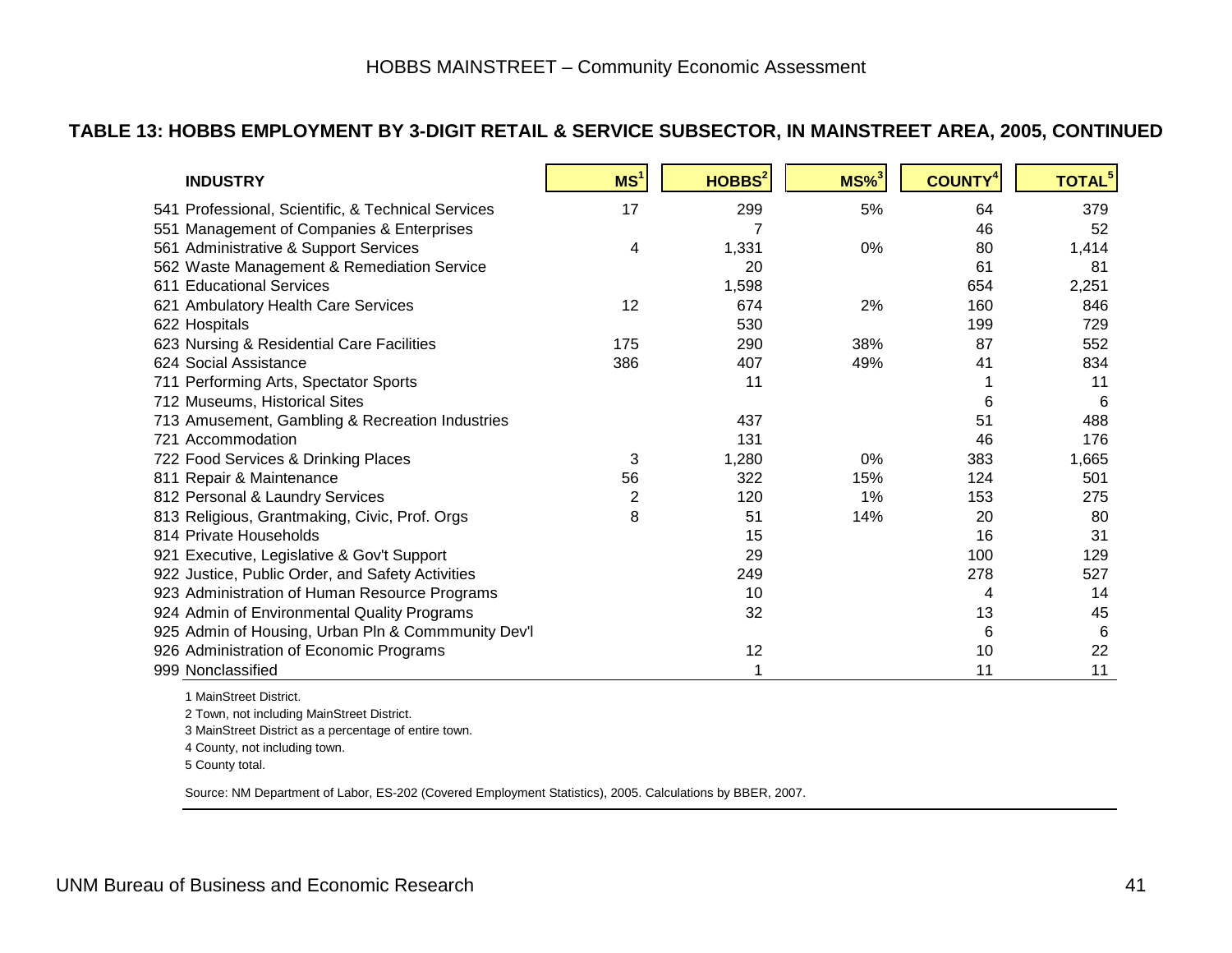#### **FIGURE 6: LOCAL TRADE AREA**

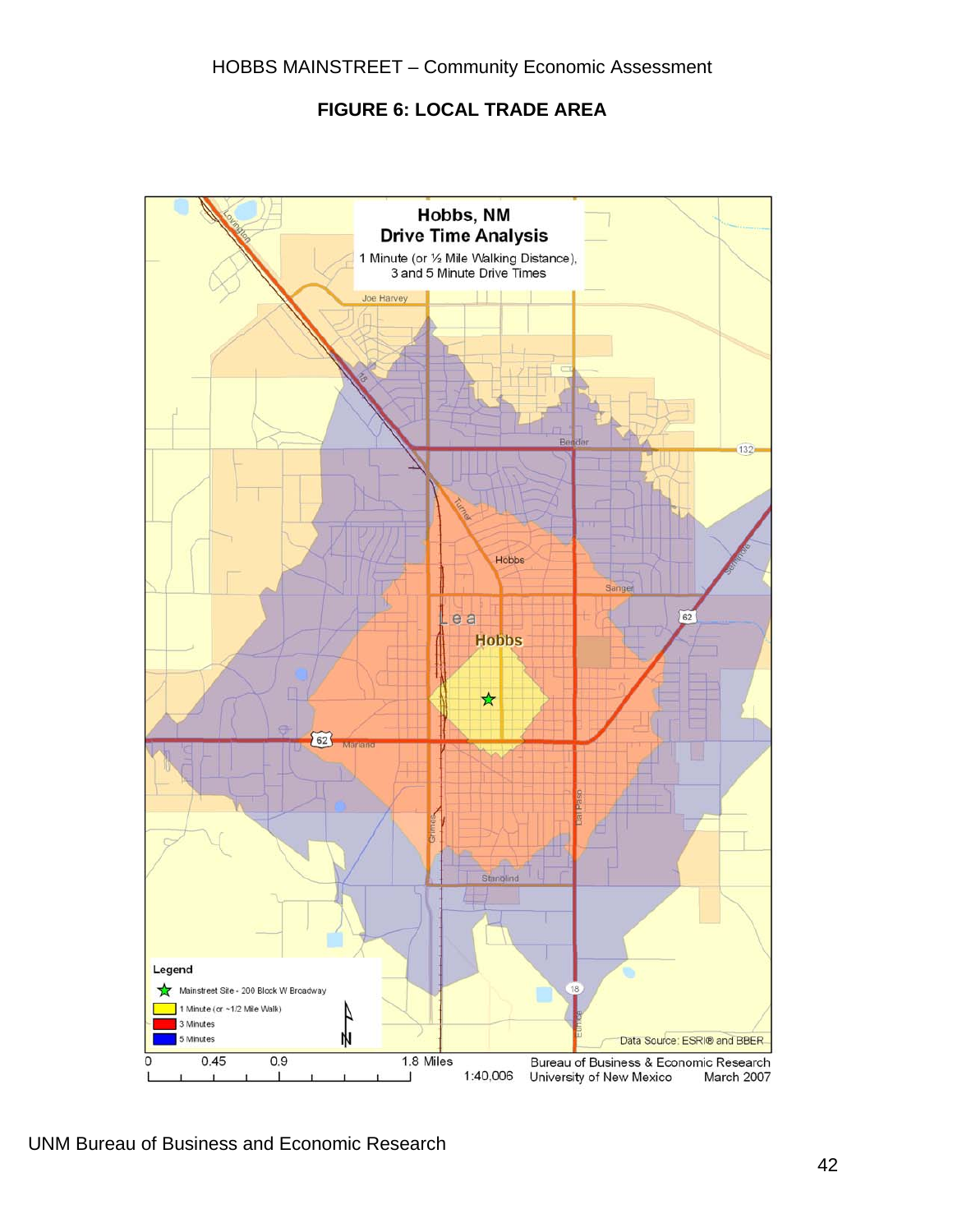#### **TABLE 14: LOCAL TRADE AREA**

## **Hobbs Local Trade Area**

| Center Point: 200 Block W Broadway                       | <b>Drive Time (Minutes)</b> |         |         |  |
|----------------------------------------------------------|-----------------------------|---------|---------|--|
|                                                          | $0 - 1$                     | $0 - 3$ | $0 - 5$ |  |
| Population by Age (2006):                                |                             |         |         |  |
| <b>Total</b>                                             | 401                         | 10,718  | 22,431  |  |
| $0 - 4$                                                  | 44                          | 1,054   | 2,110   |  |
| $5-9$                                                    | 39                          | 901     | 1,791   |  |
| $10 - 14$                                                | 33                          | 861     | 1,817   |  |
| 15-19                                                    | 34                          | 809     | 1,761   |  |
| 20-29                                                    | 60                          | 1,752   | 3,551   |  |
| 30-39                                                    | 60                          | 1,237   | 2,563   |  |
| 40-49                                                    | 46                          | 1,366   | 2,913   |  |
| 50-64                                                    | 47                          | 1,416   | 3,115   |  |
| 65-85                                                    | 35                          | 1,143   | 2,483   |  |
| $85+$                                                    | 3                           | 179     | 327     |  |
| Median Age                                               | 28.5                        | 29.9    | 30.7    |  |
| Projected Population Growth by Age Cohort, 2006-2011 (%) |                             |         |         |  |
| <b>Total</b>                                             | $-0.9%$                     | $-0.4%$ | $-0.4%$ |  |
| $0 - 4$                                                  | $-2%$                       | $-3%$   | $-2%$   |  |
| $5-9$                                                    | 0%                          | 3%      | 3%      |  |
| $10 - 14$                                                | 15%                         | 3%      | $-4%$   |  |
| $15 - 19$                                                | $-9%$                       | $-3%$   | -6%     |  |
| 20-29                                                    | $-7%$                       | $-11%$  | $-3%$   |  |
| 30-39                                                    | $-10%$                      | 7%      | 3%      |  |
| 40-49                                                    | 4%                          | $-10%$  | $-11%$  |  |
| 50-64                                                    | 17%                         | 17%     | 16%     |  |
| 65-85                                                    | $-17%$                      | $-7%$   | $-6%$   |  |
| $85+$                                                    | 67%                         | 22%     | 24%     |  |
| Median Age (2011 Projection)                             | 28.3                        | 31.0    | 31.4    |  |
| <b>Households</b>                                        |                             |         |         |  |
| Households                                               | 143                         | 3,920   | 8,227   |  |
| Family Households                                        | 96                          | 2,697   | 5,876   |  |
| Average Houshold Size                                    | 2.71                        | 2.70    | 2.71    |  |
| Race                                                     |                             |         |         |  |
| White                                                    | 172                         | 5,771   | 13,208  |  |
| <b>Black</b>                                             | 14                          | 755     | 1,684   |  |
| American Indian, Eskimo, Aleut                           | 4                           | 108     | 235     |  |
| Asian or Pacific Islander                                | 1                           | 42      | 99      |  |
| Other                                                    | 192                         | 3,588   | 6,292   |  |
| Two or More Races                                        | 15                          | 454     | 913     |  |
| Hispanic Origin                                          | 292                         | 6,200   | 11,016  |  |
| Gender                                                   |                             |         |         |  |
| Male                                                     | 203                         | 5,206   | 10,808  |  |
| Female                                                   | 195                         | 5,512   | 11,624  |  |

UNM Bureau of Business and Economic Research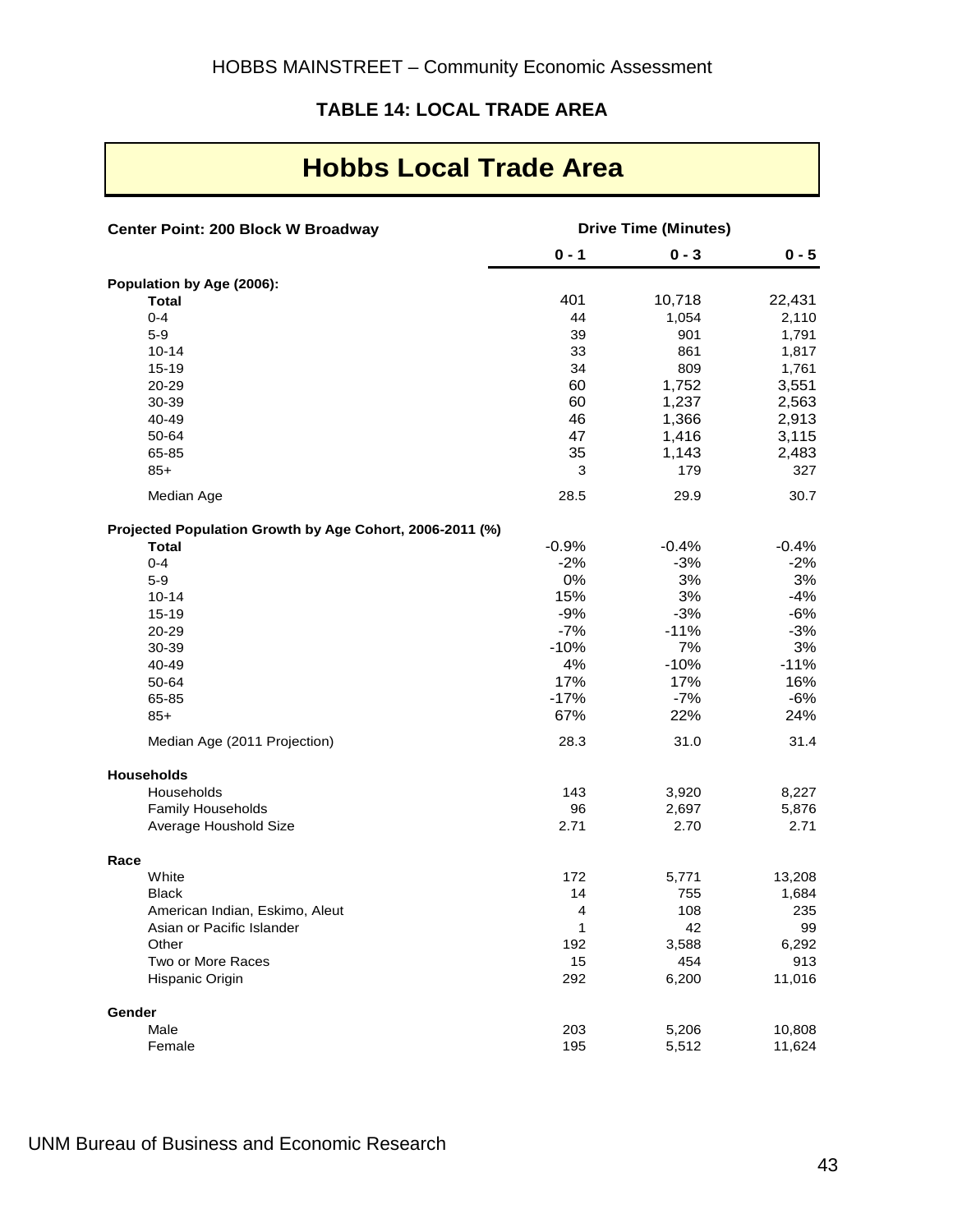| Center Point: 200 Block W Broadway  | <b>Drive Time (Minutes)</b> |          |          |  |
|-------------------------------------|-----------------------------|----------|----------|--|
|                                     | $0 - 1$                     | $0 - 3$  | $0 - 5$  |  |
| Income                              |                             |          |          |  |
| Median Household Income             | \$18,326                    | \$26,374 | \$30,334 |  |
| Median Family Income                | \$18,233                    | \$31,575 | \$35,827 |  |
| Median Disposable Income            | \$16,497                    | \$23,152 | \$26,694 |  |
| Average Household Income            | \$25,494                    | \$36,228 | \$42,536 |  |
| Average Family Income               | \$28,036                    | \$41,382 | \$48,011 |  |
| Per Capita Income                   | \$9,345                     | \$13,344 | \$15,759 |  |
| Households by Disposable Income (1) |                             |          |          |  |
| $<$ \$15,000                        | 45.3%                       | 32.8%    | 28.2%    |  |
| \$15,000-\$24,999                   | 21.6%                       | 19.8%    | 18.2%    |  |
| \$25,000-\$34,999                   | 15.8%                       | 16.7%    | 16.3%    |  |
| \$35,000-\$49,999                   | 10.4%                       | 15.5%    | 16.6%    |  |
| \$50,000-\$74,999                   | 5.4%                        | 10.4%    | 13.4%    |  |
| \$75,000-\$99,999                   | 0.1%                        | 2.4%     | 4.0%     |  |
| \$100,000-\$149,999                 | 1.4%                        | 1.3%     | 2.1%     |  |
| \$150,000-\$199,999                 | 0.0%                        | 0.4%     | 0.5%     |  |
| $$200,000+$                         | 0.0%                        | 0.7%     | 0.8%     |  |
| <b>Households by Net Worth</b>      |                             |          |          |  |
| $<$ \$15,000                        | 51.5%                       | 43.4%    | 40.3%    |  |
| \$15,000-\$34,999                   | 8.4%                        | 10.0%    | 9.1%     |  |
| \$35,000-\$49,999                   | 5.1%                        | 5.1%     | 5.1%     |  |
| \$50,000-\$74,999                   | 6.0%                        | 5.7%     | 6.1%     |  |
| \$75,000-\$99,999                   | 8.2%                        | 6.1%     | 5.7%     |  |
| \$100,000-\$149,999                 | 7.5%                        | 6.9%     | 7.2%     |  |
| \$150,000-\$249,999                 | 6.2%                        | 8.8%     | 9.5%     |  |
| \$250,000-499,999                   | 1.7%                        | 8.1%     | 9.0%     |  |
| $500,000 +$                         | 5.4%                        | 6.0%     | 8.0%     |  |
| <b>Median Net Worth</b>             | \$14,595                    | \$25,690 | \$36,571 |  |

## **TABLE 14: LOCAL TRADE AREA, CONTINUED**

(1) Disposable Income is total income after direct taxes.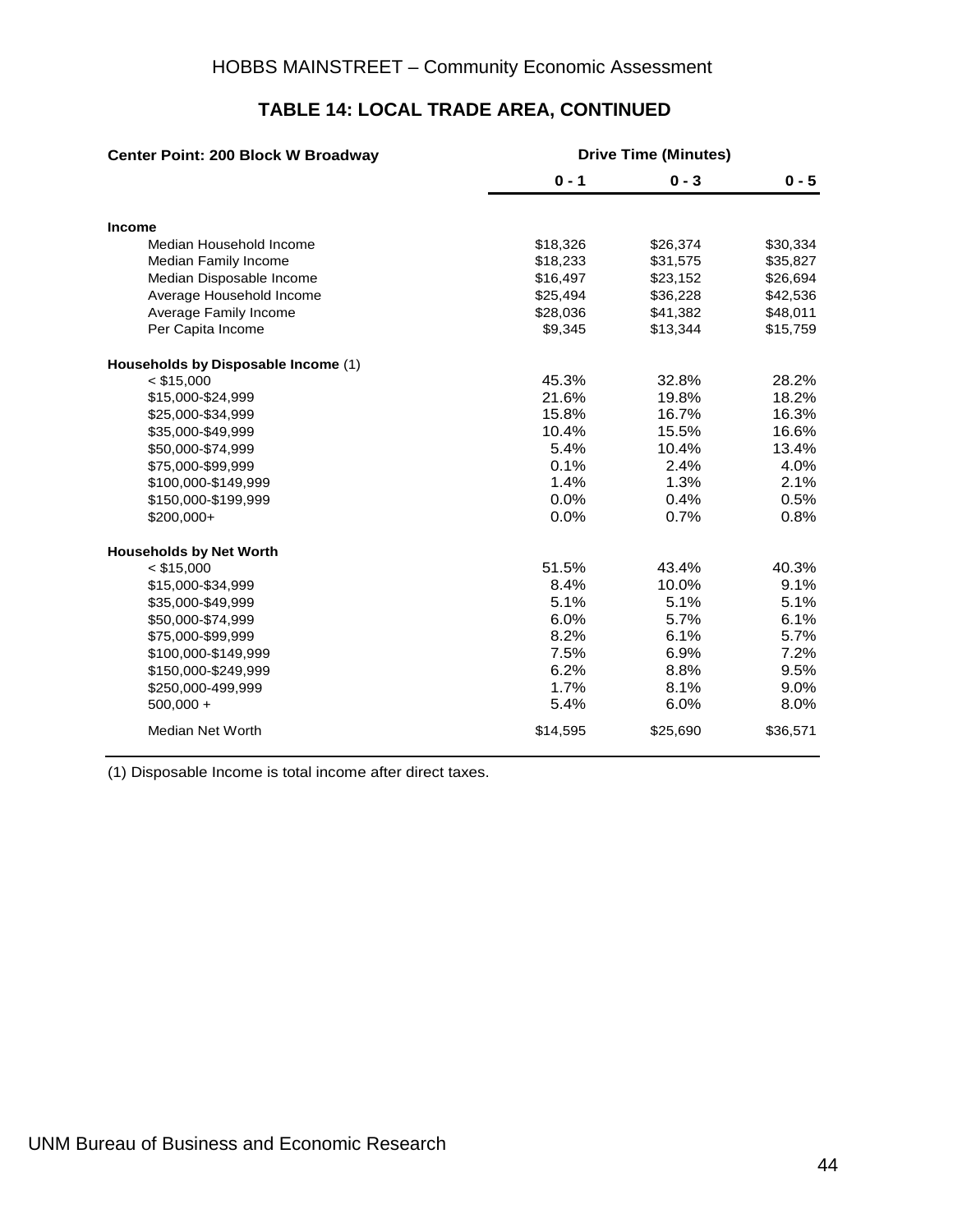## **TABLE 14: LOCAL TRADE AREA, CONTINUED**

#### **CONSUMER EXPENDITURES (2006)**

| <b>Retail Goods Total</b>                    | 1,345,452 | 52,361,023 | 126,838,669 |
|----------------------------------------------|-----------|------------|-------------|
| <b>Apparel</b>                               | 112,002   | 2,697,405  | 10,646,792  |
| Men's Apparel                                | 20,133    | 806,764    | 1,993,504   |
| Women's Apparel                              | 31,280    | 31,280     | 3,153,471   |
| Children's Apparel                           | 22,534    | 830,100    | 1,980,077   |
| Infant Apparel (Under 2 Years)               | 6,751     | 246,107    | 581,425     |
| Footwear                                     | 10,989    | 10,989     | 1,017,572   |
| Watches & Jewelry                            | 8,936     | 357,752    | 910,082     |
| <b>Apparel Products &amp; Services</b>       | 11,380    | 414,414    | 1,010,662   |
| <b>Computer</b>                              |           |            |             |
| Computers & Hardware for Home Use            | 10,424    | 432,707    | 1,089,009   |
| Software & Accessories for Home Use          | 1,539     | 62,754     | 156,060     |
| <b>Entertainment/Recreation</b>              | 153,850   | 6,384,036  | 15,959,340  |
| <b>Fees &amp; Admissions</b>                 | 25,708    | 1,108,067  | 2,881,257   |
| Membership Fees                              | 6,574     | 296,841    | 778,862     |
| Fees for Participant Sports excluding Trips  | 5,079     | 214,488    | 553,560     |
| Admission to Movies/Theater/Opera/Ballet     | 6,790     | 278,639    | 710,438     |
| Admission to Sporting Events excluding Trips | 2,387     | 103,169    | 267,813     |
| <b>Fees for Recreational Lessons</b>         | 4,878     | 214,929    | 570,585     |
| <b>TV/Video/Sound Equipment</b>              | 58,048    | 3,307,742  | 4,761,309   |
| Community Antenna or Cable TV                | 32,132    | 2,297,344  | 3,100,828   |
| Color TVs                                    | 7,221     | 269,896    | 656,207     |
| VCRs/Video Cameras & DVD Players             | 2,017     | 80,393     | 198,575     |
| Video Cassettes & DVDs                       | 2,674     | 105,545    | 257,845     |
| Video Game Hardware & Software               | 1,840     | 71,793     | 176,328     |
| Satellite Dishes                             | 133       | 4,620      | 11,038      |
| Rental of Video Cassettes & DVDs             | 3,476     | 133,722    | 321,062     |
| Sound Equipment                              | 8,242     | 331,598    | 8,242       |
| Rental/Repair of TV/VCR/Sound Equipment      | 313       | 12,830     | 31,184      |
| Pets                                         | 22,132    | 889,958    | 2,210,630   |
| Toys & Games                                 | 9,166     | 387,390    | 958,757     |
| <b>Recreational Vehicles &amp; Fees</b>      | 15,687    | 690,897    | 1,784,411   |
| Sports/Rec/Exercise Equipment                | 7,487     | 321,627    | 809,538     |
| Photo Equipment/Supplies                     | 6,405     | 275,150    | 690,155     |
| Film Processing                              | 1,901     | 81,697     | 204,366     |
| Reading                                      | 9,216     | 413,604    | 1,058,896   |
| <b>Food at Home</b>                          | 313,371   | 10,786,832 | 25,698,741  |
| <b>Bakery &amp; Cereal Products</b>          | 41,347    | 1,557,608  | 3,732,446   |
| Meat/Poultry/Fish/Eggs                       | 80,327    | 2,926,823  | 6,886,837   |
| Dairy Products                               | 30,230    | 2,926,823  | 2,755,810   |
| Fruit & Vegetables                           | 51,151    | 1,872,333  | 4,480,883   |
| Snacks/Other Food                            | 86,220    | 3,280,608  | 7,842,766   |
| Nonalcoholic Beverages                       | 24,095    | 912,503    | 2,174,111   |
| <b>Food Away from Home</b>                   | 180,860   | 6,981,450  | 16,977,976  |
| <b>Alcoholic Beverages</b>                   | 24,990    | 24,990     | 2,510,228   |
|                                              |           |            |             |

UNM Bureau of Business and Economic Research